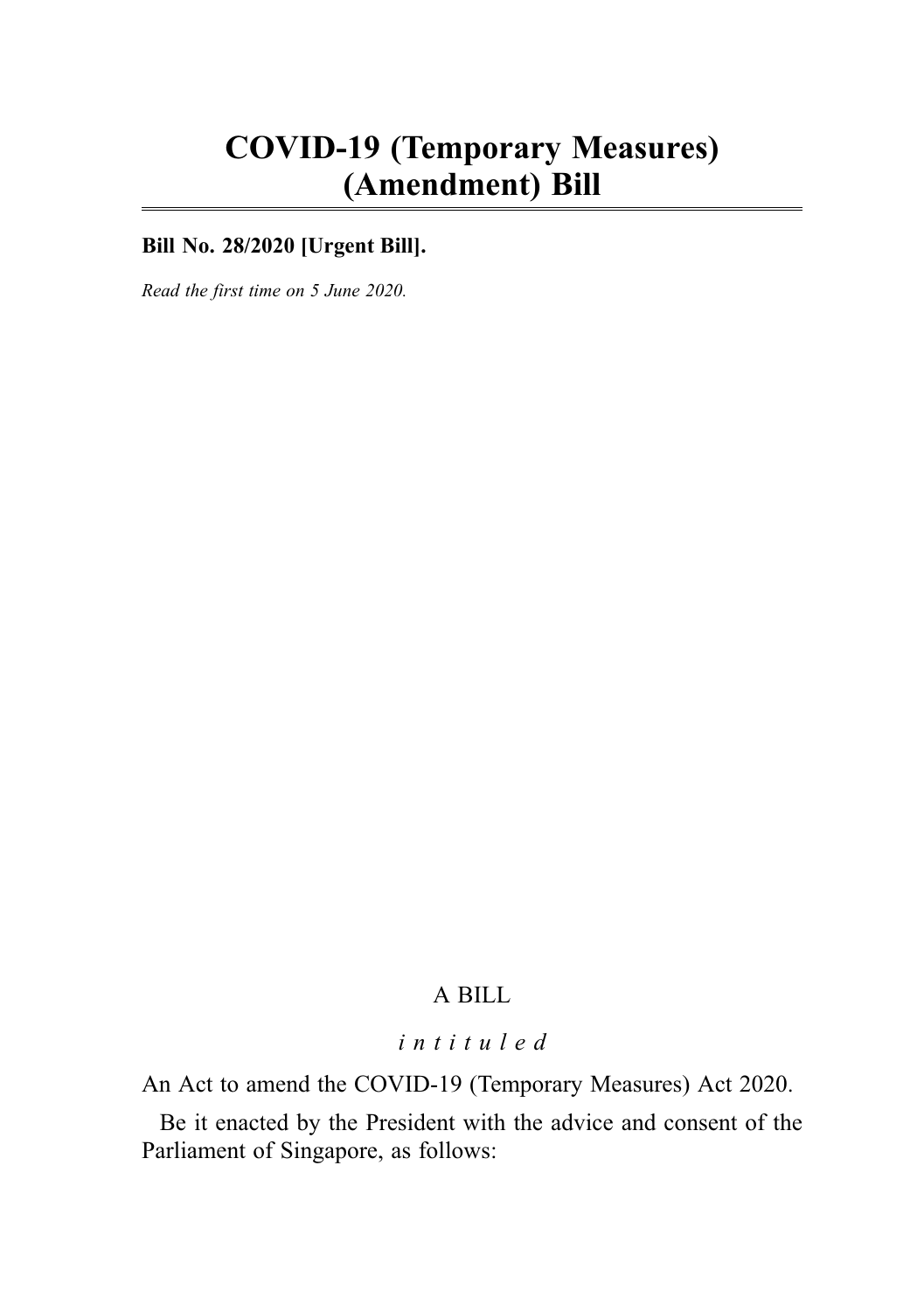# Short title and commencement

1. This Act is the COVID-19 (Temporary Measures) (Amendment) Act 2020 and comes into operation on a date that the Minister appoints by notification in the Gazette.

# <sup>5</sup> Amendment of section 1

2. Section 1(3) of the COVID-19 (Temporary Measures) Act 2020 (called in this Act the principal Act) is amended by deleting the words "8 or" in paragraph  $(b)$  and substituting the words "7A(2), (3) and (4), 7B, 8, 13(3A) and (3B), 15A or".

# <sup>10</sup> Amendment of section 4

3. Section 4 of the principal Act is amended by deleting subsection (1) and substituting the following subsection:

- "(1) This Part does not apply to  $-$
- (a) a lease or licence of non-residential immovable <sup>15</sup> property entered into or renewed (other than automatically or in exercise of a right of renewal in the lease or licence) on or after 25 March 2020; or
- (b) any other scheduled contract entered into or renewed (other than automatically) on or after 25 March 20 2020."

## Amendment of section 5

- 4. Section 5 of the principal Act is amended
	- (a) by deleting the words "is unable" in subsection  $(1)(a)$  and substituting the words "is or will be unable";
- <sup>25</sup> (b) by inserting, immediately after the words "the contract" in subsection  $(1)(a)$ , the words "(called in this Division the subject inability)";
	- (c) by deleting the words "(called in this Division the subject inability)" in subsection  $(1)(b)$ ; and
- <sup>30</sup> (d) by inserting, immediately after subsection (1), the following subsection: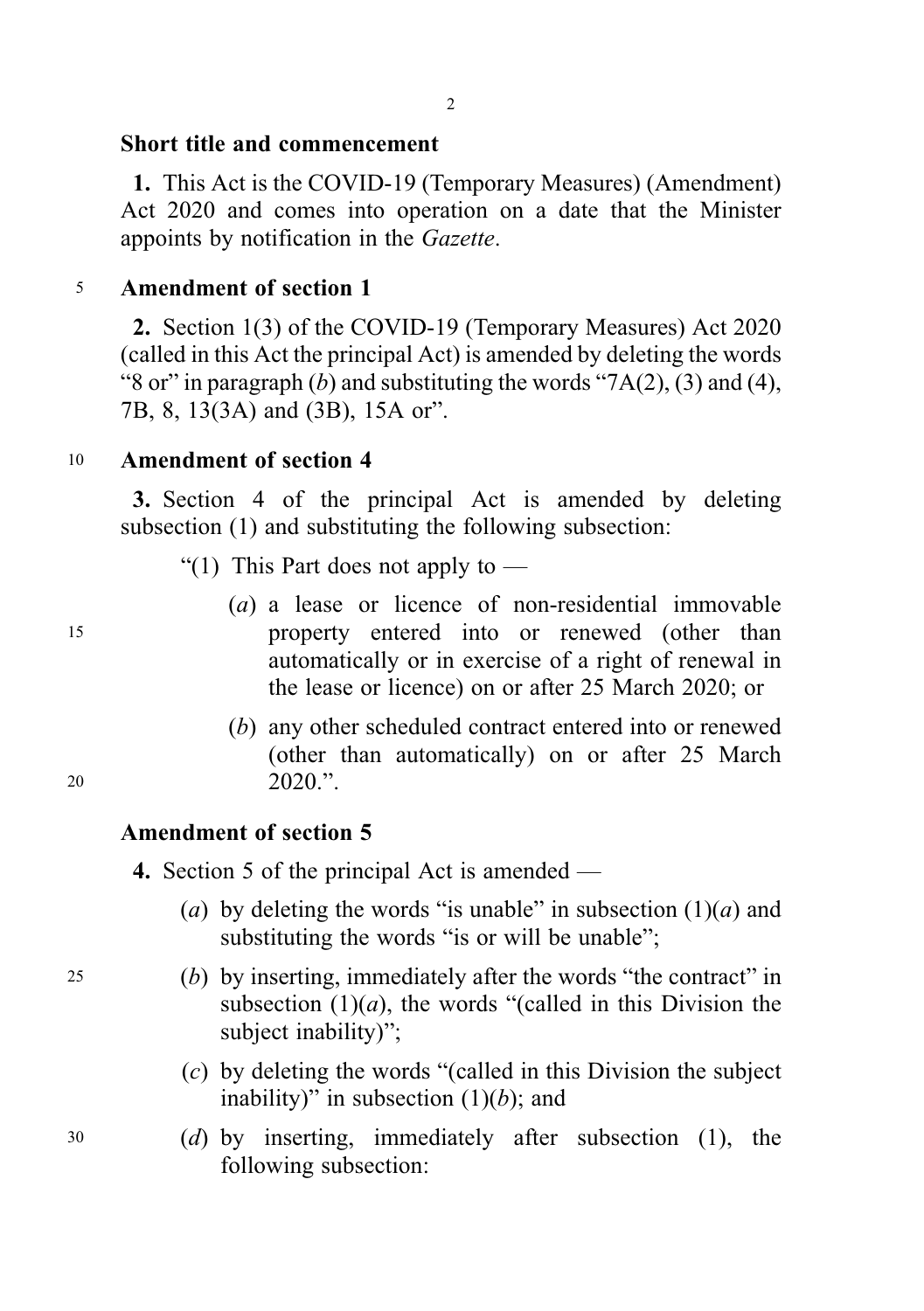"(1A) In subsection  $(1)(a)$ , where the scheduled contract is an event contract or a tourism-related contract, A's inability to hold the event in question, or to accept the goods or services in question, on the date agreed in the contract is treated as an inability to  $5$ perform an obligation in the contract.".

# New section 5A

5. The principal Act is amended by inserting, immediately after section 5, the following section:

# "Relief for inability to exercise right under scheduled <sup>10</sup> contract

 $5A$ ,—(1) This section applies to a case where —

- (a) the scheduled contract in question comes within a description of contracts prescribed as contracts to which this section applies; 15
- (b) a party to the contract (also called in this Division  $A$ ) is or will be unable to exercise a right in the contract (called in this Division the subject right), being a right that is to be exercised on or after the date of commencement of section 5 of the COVID-19 <sup>20</sup> (Temporary Measures) (Amendment) Act 2020;
- (c) the inability is to a material extent caused by a COVID-19 event; and
- (d) A has served a notification for relief in accordance with section  $9(1)$  on — 25
	- (i) the other party or parties to the contract; and
	- (ii) such other person as may be prescribed.

(2) Despite any law or anything in the contract, another party to the contract (also called in this Division  $B$ ) may not take any action described in subsection (3) in relation to  $A$ 's inability to  $30$ exercise the subject right until after the earliest of the following:

(a) the expiry of the prescribed period;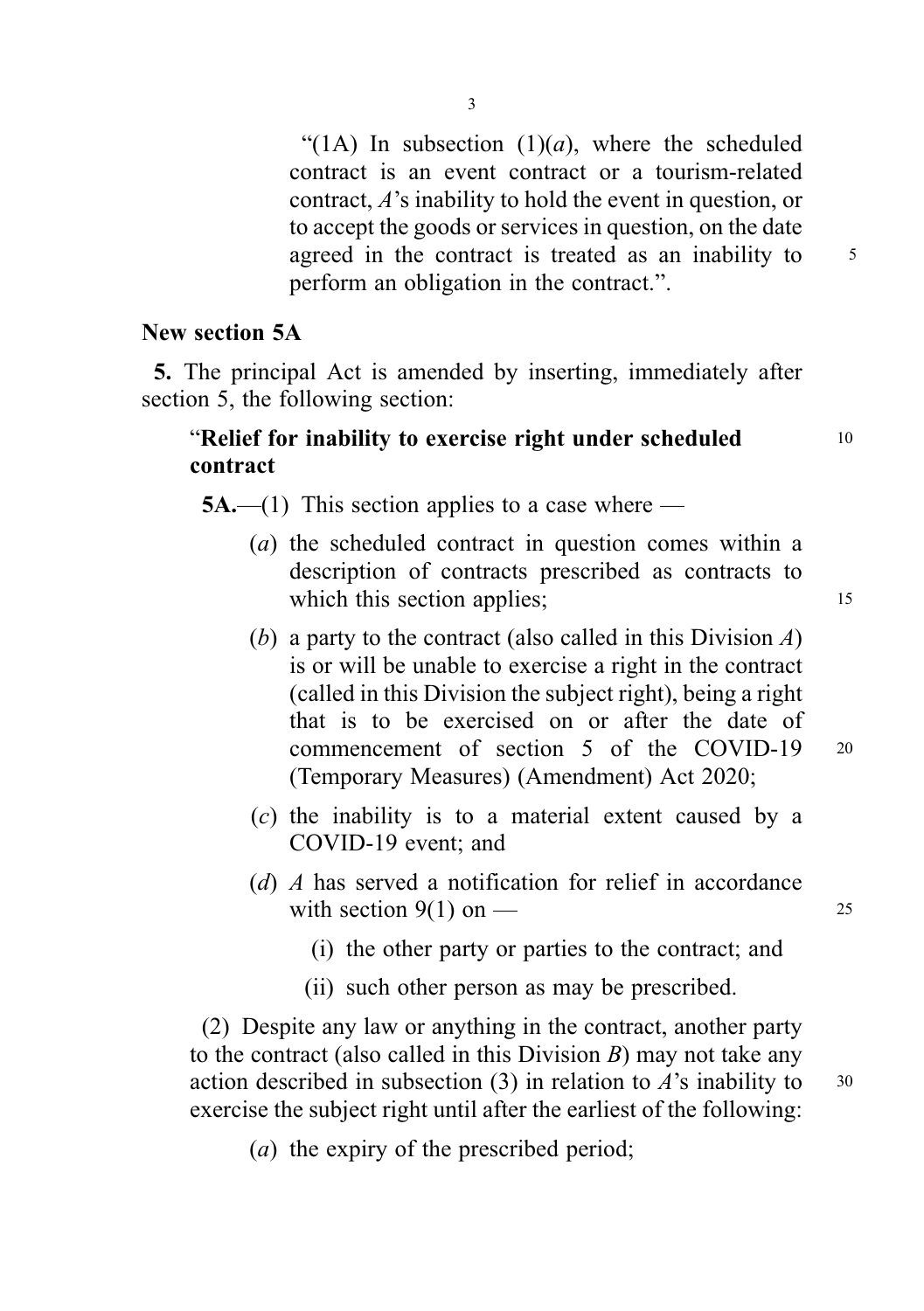- (b) the withdrawal by A of A's notification for relief;
- $(c)$  on an application under section  $9(2)$ , the assessor makes a determination that the case in question is not one to which this section applies.
- <sup>5</sup> (3) The actions mentioned in subsection (2) are
	- (a) the forfeiture of any part of any consideration paid for the subject right; and
	- (b) such other action as may be prescribed.

(4) The Minister may, by regulations made under section 19, 10 provide that any paragraph (or a part of it) in subsection  $(3)$  —

- (a) does not apply in relation to a description of scheduled contracts (or a part of such contract); or
- (b) applies in relation to a description of scheduled contracts (or a part of such contract) subject to <sup>15</sup> modifications set out in the regulations,

and this Part applies in relation to that description of scheduled contracts (or a part of such contract) as if that paragraph (or a part of it) were omitted or modified in the manner so set out.".

# Amendment of section 7

<sup>20</sup> 6. Section 7 of the principal Act is amended by deleting subsection (4) and substituting the following subsections:

"(4) Despite any law or anything in the contract, the fact that the subject inability was to a material extent caused by a COVID-19 event is a defence to a claim for the payment of a <sup>25</sup> cancellation fee under the contract in respect of the subject inability.

(4A) Subsection (4) does not apply if  $-$ 

- (a) the notification for relief is withdrawn; or
- (b) on an application under section  $9(2)$ , an assessor <sup>30</sup> makes a determination that the case in question is not one to which section 5 applies, or that the payment of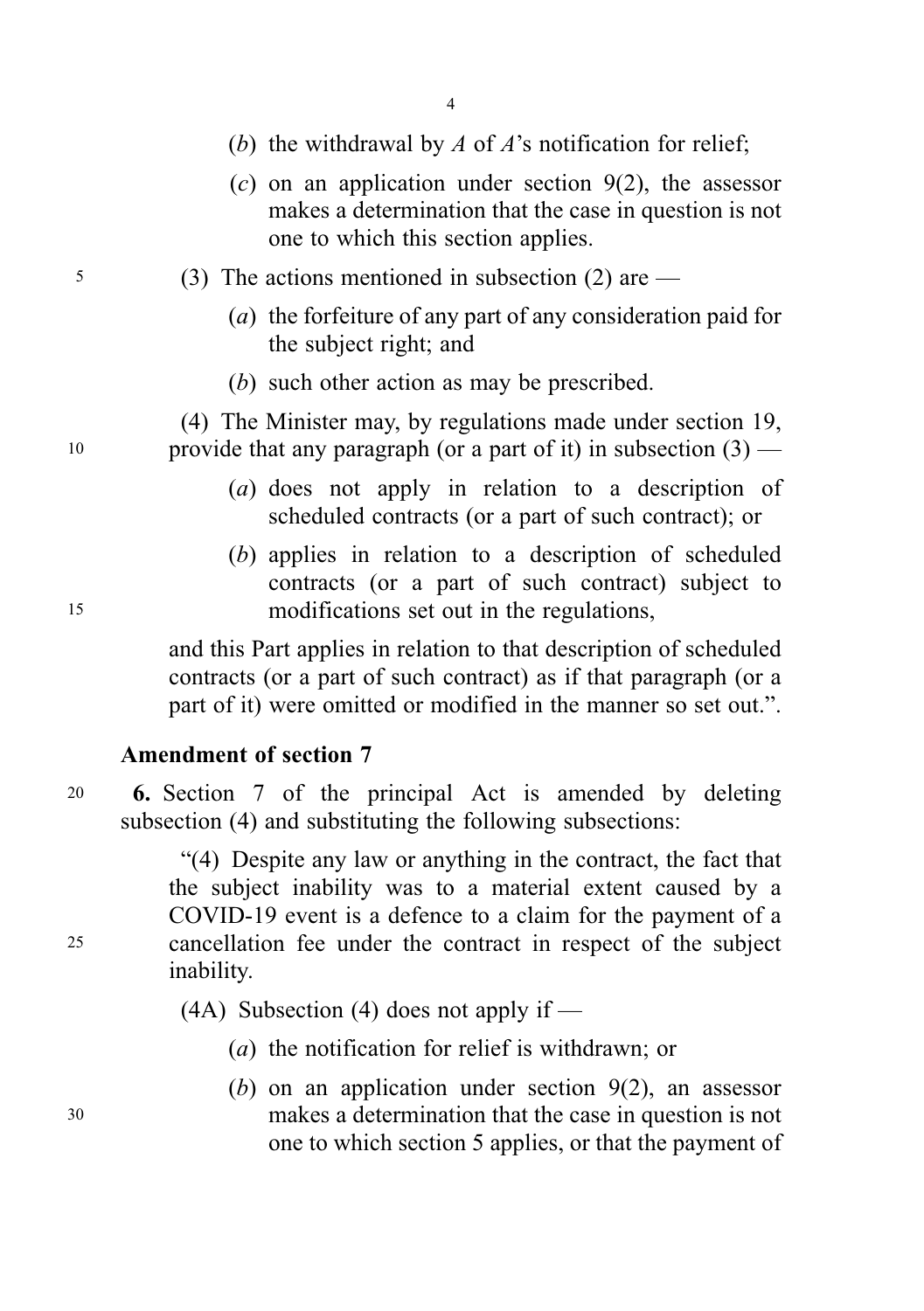the cancellation fee or any part of it is just and equitable in the circumstances of the case.".

# New sections 7A and 7B

7. The principal Act is amended by inserting, immediately after section 7, the following sections: 5

# "Relief from late payment interest or other charge

7A.—(1) This section applies to a case mentioned in section 5 where —

- (a) the scheduled contract is within a description of contracts prescribed as contracts to which this section <sup>10</sup> applies; and
- $(b)$  the subject inability is the inability to pay any money at the time it becomes due and payable, being a time within the prescribed period.

(2) Where the contract requires A to pay B any interest or other 15 charge (however described) for the subject inability, then, despite anything in the contract, A is only liable under the contract to pay B interest or other charge not exceeding the prescribed rate or amount in respect of the subject inability.

(3) For the purposes of subsection (2), different rates or <sup>20</sup> amounts may be prescribed for different circumstances, and a zero rate or amount may be prescribed.

- (4) Subsection (2) does not apply if
	- (a) the notification for relief is withdrawn; or
	- (b) an assessor makes a determination that the case in 25 question is not one to which section 5 applies.

(5) Despite any law or anything in the contract, B may not, after being served with the notification for relief in accordance with section 9(1), terminate the contract on the basis of the subject inability until after the earliest of the following: 30

- (a) the expiry of the prescribed period;
- (b) the withdrawal by  $A$  of  $A$ 's notification for relief;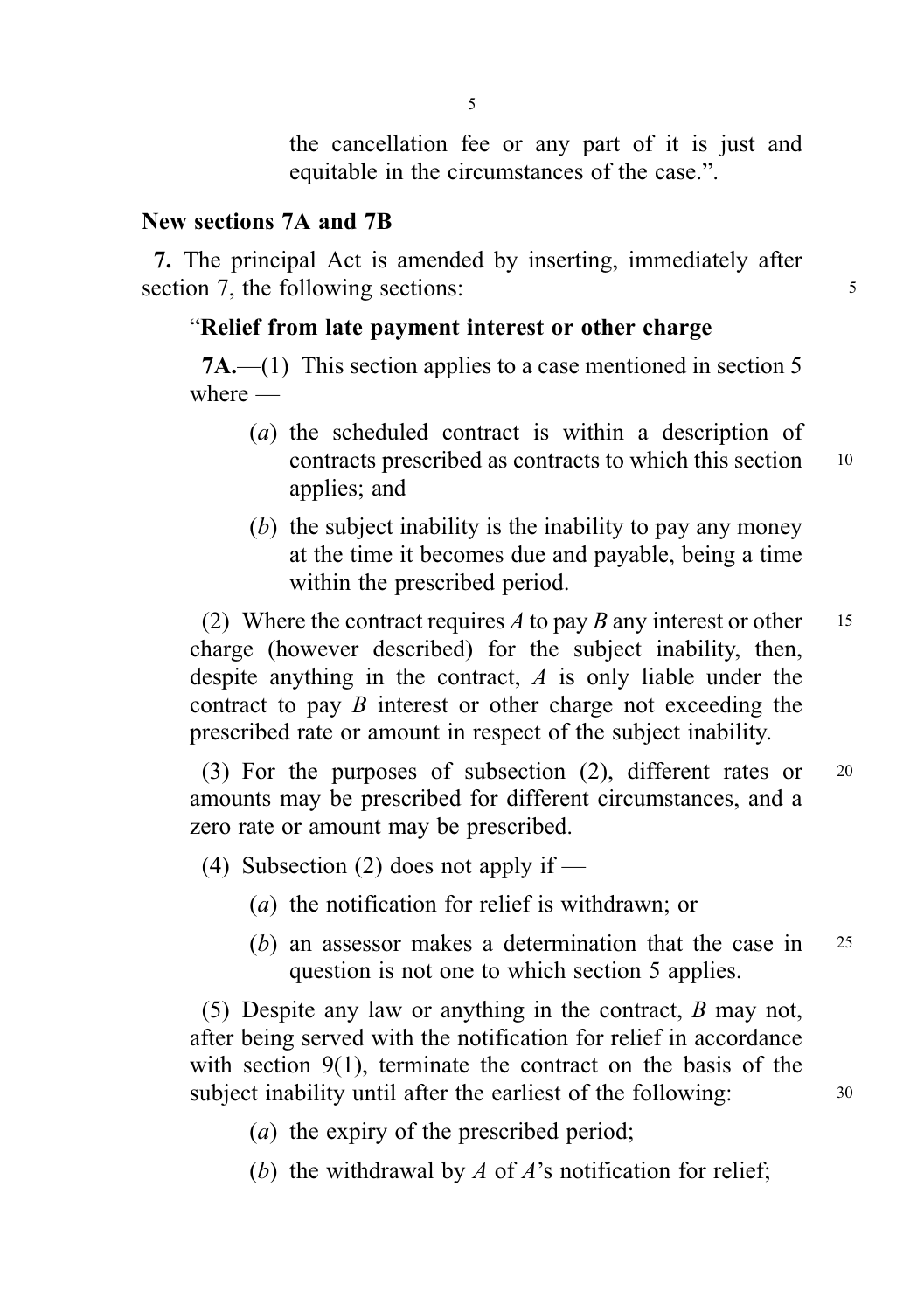$(c)$  on an application under section  $9(2)$ , the assessor makes a determination that the case in question is not one to which section 5 applies.

(6) This section does not apply to any obligation to make <sup>5</sup> payment under a statutory repayment schedule under Division 5 of Part  $2A$ 

6

# Holding over after termination or expiry of lease or licence of non-residential immovable property

7B.—(1) This section applies to a case mentioned in section 5 <sup>10</sup> where —

- (a) the scheduled contract is a lease or licence of non-residential immovable property; and
- (b) the subject inability is the inability to vacate the property after the termination or expiry of the lease or <sup>15</sup> licence and before the end of the prescribed period.

(2) Despite any law or anything in the contract, if —

- (a) the subject inability is caused by a COVID-19 event; and
- (b) such conditions as may be prescribed are also <sup>20</sup> satisfied,

then the lessee or licensee is not liable to pay the lessor or licensor any sums that the lessee or licensee is otherwise liable to pay under the law or contract for the inability, in excess of such amount as may be prescribed.

<sup>25</sup> (3) Subsection (2) does not apply to such sums payable under any law or contract, or to such circumstances, as may be prescribed by regulations made under section 19.

- (4) Subsection (2) does not apply if
	- (a) the notification for relief is withdrawn; or
- <sup>30</sup> (b) an assessor makes a determination that the case in question is not one to which section 5 applies.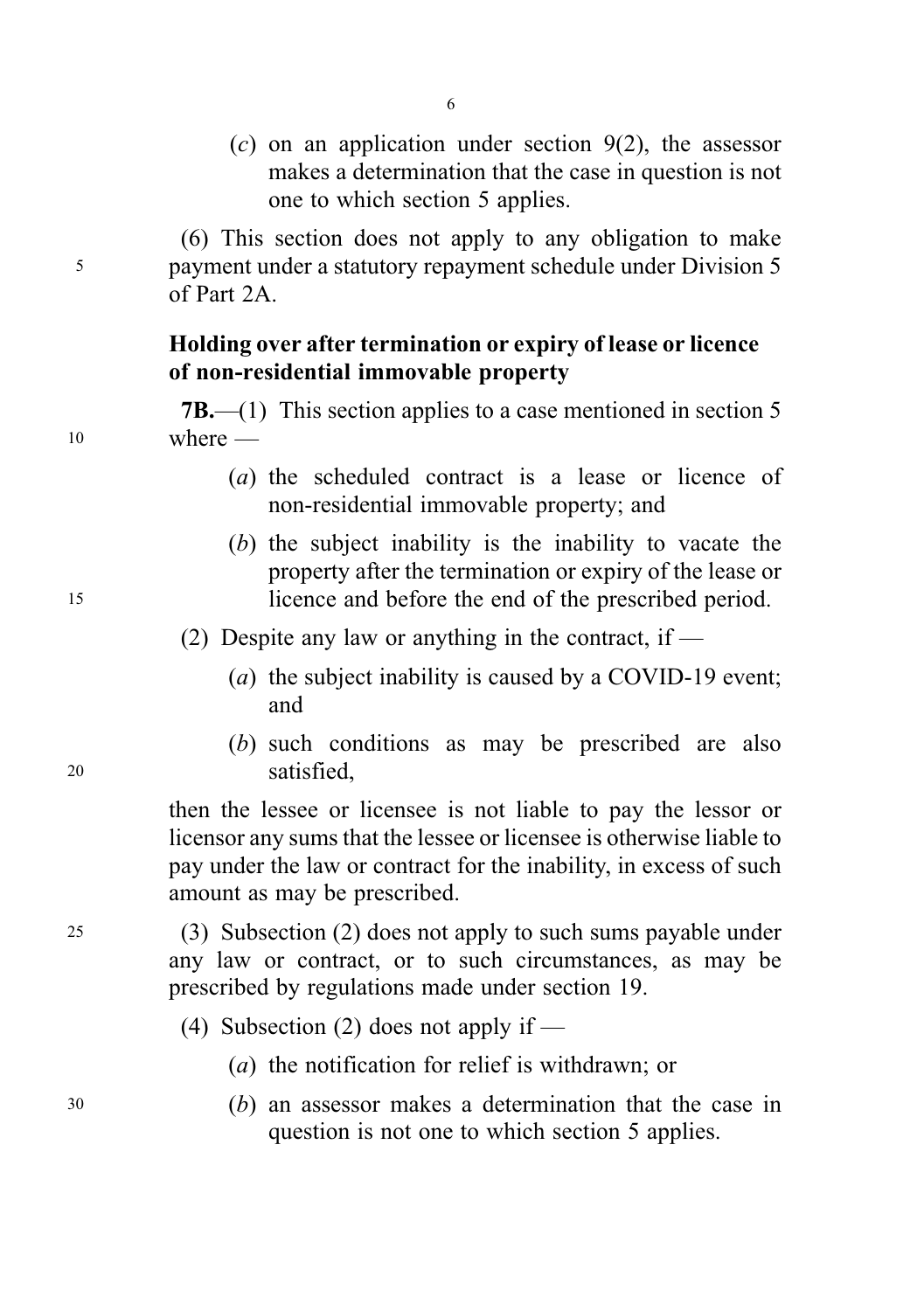- (5) To avoid doubt, subsection (2) does not
	- (a) limit the operation of section 5;
	- (b) affect any other rights and liabilities of the parties to the lease or licence; or
	- (c) affect any compromise or settlement made before the  $\frac{5}{5}$ service of the notification for relief.".

# Amendment of section 8

- 8. Section 8 of the principal Act is amended
	- (a) by deleting the words " $6(2)$  or  $7(2)$  or  $(3)$ " in subsection  $(1)$ and substituting the words "5A(2),  $6(2)$ ,  $7(2)$  or (3) or 10  $7A(5)$ ";
	- (b) by inserting, immediately after paragraph (a) of subsection (4), the following paragraph:

"(aa) the forfeiture of any consideration in breach of section  $5A(2)$ ;"; 15

- (c) by deleting the words "any chattels leasing agreement, hire-purchase agreement or retention of title agreement" in subsection  $(5)(a)$  and substituting the words "a contract";
- (d) by deleting the words "a lease or licence of immovable property" in subsection  $(5)(b)$  and substituting the words  $20$ "a contract":
- (e) by deleting the words "re-entry or forfeiture under a lease or licence of immovable property" in subsection  $(5)(c)$  and substituting the words "repossession, re-entry or forfeiture under a contract": 25
- (f) by inserting, immediately after subsection (5), the following subsection:

"(6) The termination of any contract in breach of section 7A(5) is invalid."; and

(g) by deleting the words "6 or 7" in the section heading and  $30$ substituting the words "5A, 6, 7 or 7A".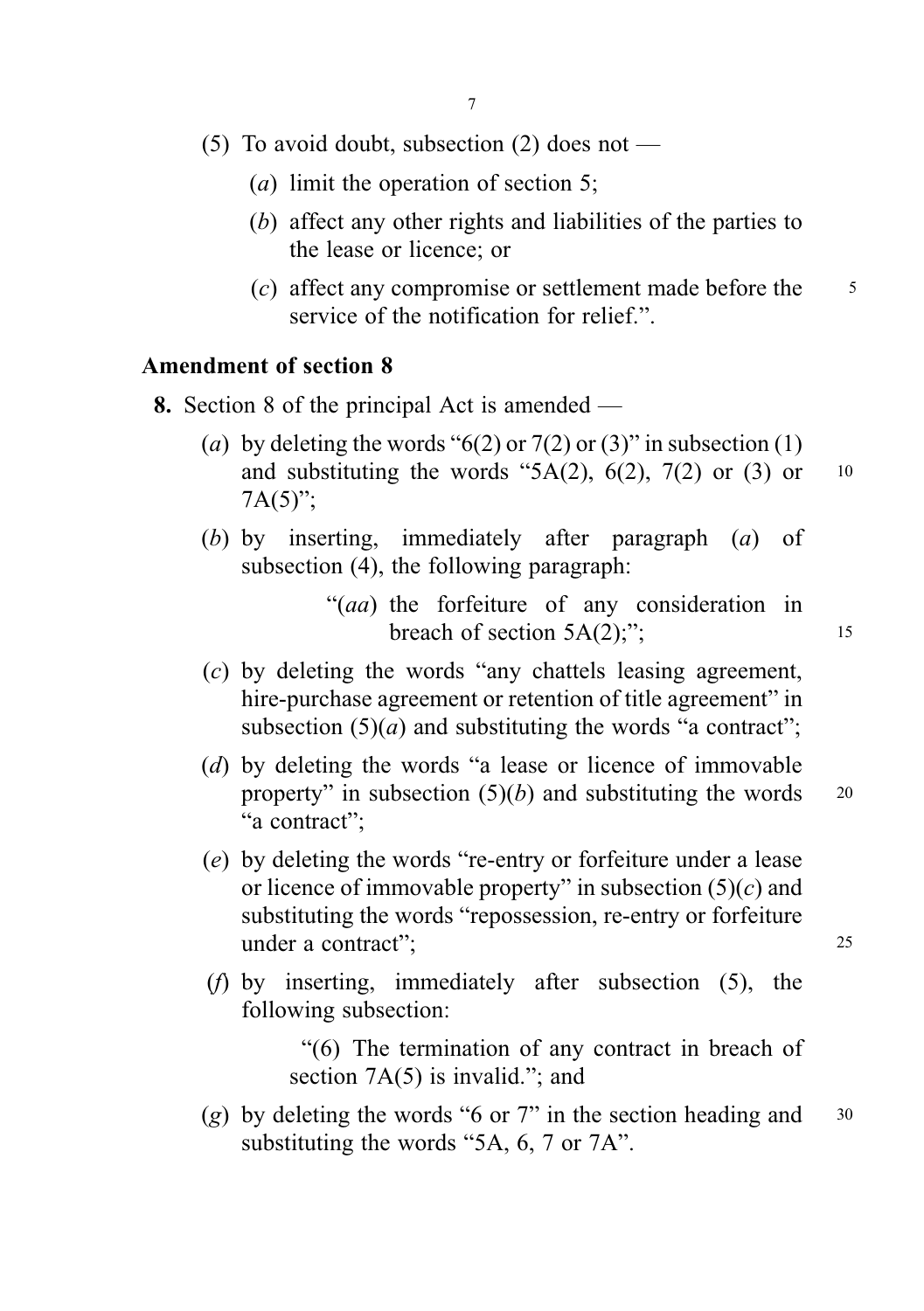### Amendment of section 9

| 9. Section 9 of the principal Act is amended – |  |
|------------------------------------------------|--|
|------------------------------------------------|--|

- (a) by deleting the words "5 or 7" in subsection (1) and substituting the words "5, 5A or 7":
- <sup>5</sup> (b) by inserting, immediately after the words "section 5" in subsection  $(2)(a)$ , the words "or 5A"; and
	- (c) by deleting paragraph  $(b)$  of subsection  $(2)$  and substituting the following paragraphs:
- "(b) in a case mentioned in section  $5A$  <sup>10</sup> whether it is just and equitable in the circumstances of the case —
	- (i) to extend the period for the exercise of the right (if it has not already expired); or
- <sup>15</sup> (ii) for the consideration paid for the right to be refunded in whole or in part;
- (c) in a case mentioned in section  $7$  whether it is just and equitable in the circumstances <sup>20</sup> of the case —
	- (i) for the deposit or any part of the deposit to be forfeited; or
	- (ii) for the cancellation fee or any part of the cancellation fee to be paid.".

### <sup>25</sup> Amendment of section 13

10. Section 13 of the principal Act is amended —

- (a) by deleting the word "and" at the end of subsection  $(1)(a)$ ;
- (b) by deleting paragraph  $(b)$  of subsection  $(1)$  and substituting the following paragraphs:
- $30$  "(b) in a case mentioned in section  $5A$  also make a determination whether it is just and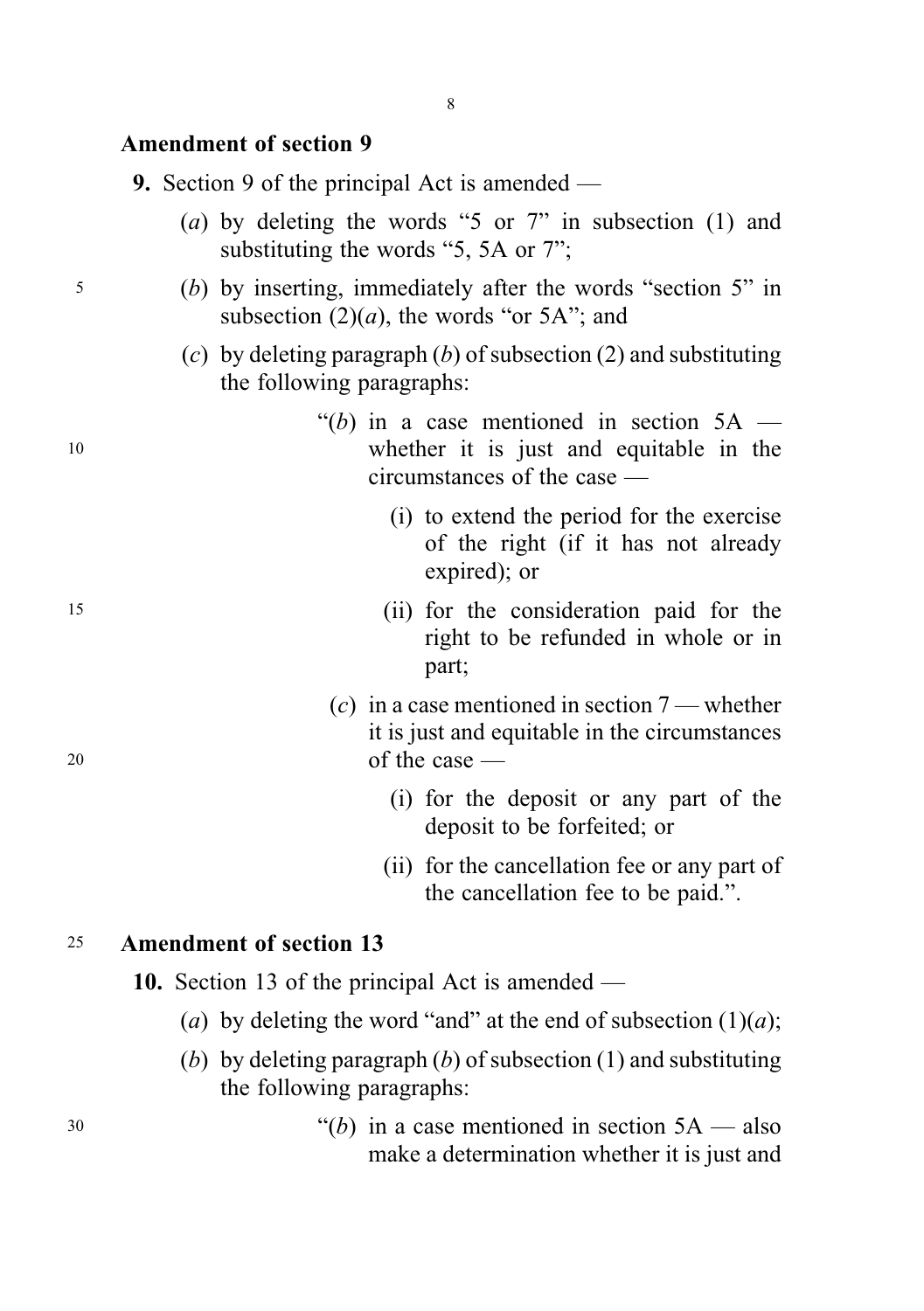equitable in the circumstances of the case —

- (i) to extend the period for the exercise of the right (if it has not already expired); or 5
- (ii) for the consideration paid for the right to be refunded in whole or in part; and
- (c) in a case mentioned in section  $7$  also make a determination whether it is just and <sup>10</sup> equitable in the circumstances of the case —
	- (i) for the deposit or any part of the deposit to be forfeited; or
	- (ii) for the cancellation fee or any part of  $15$ the cancellation fee to be paid.";
- (c) by inserting, immediately after the word "obligation" in subsection  $(2)(a)$ , the words "or exercise the right";
- (d) by inserting, immediately after the words "section 5" in subsection (3), the words "or  $5A$ "; 20
- (e) by deleting the word "and" at the end of subsection  $(3)(a)$ ;
- (f) by deleting the full-stop at the end of paragraph  $(b)$  of subsection (3) and substituting a semi-colon, and by inserting immediately thereafter the following paragraphs:
	- " $(c)$  where the scheduled contract is one 25 mentioned in paragraph  $1(e)$  or  $(f)$  of the Schedule — discharging the contract, requiring the return (in whole or in part) of any fee or deposit, releasing or discharging (in whole or in part) any  $30$ security, and releasing or discharging (in whole or in part) any party to the contract from any obligation under the contract;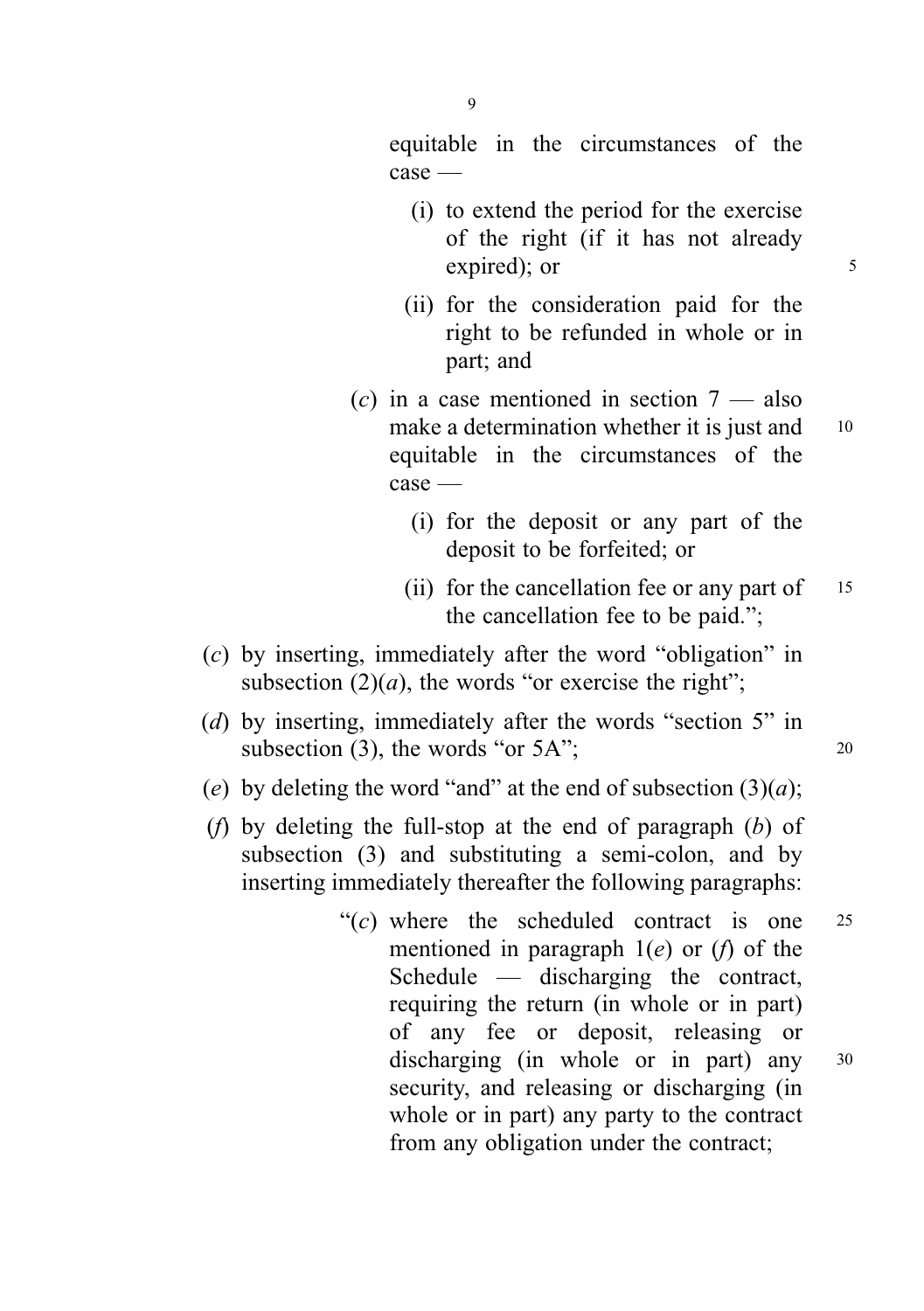- (d) where the scheduled contract is one mentioned in paragraph  $1(i)$  of the Schedule — releasing or discharging (in whole or in part) any party to the <sup>5</sup> contract from any obligation under the contract;
	- (e) requiring an amount of deposit taken under the contract to be offset against any amount owing under the contract;
- $10$  (f) requiring a party to the contract to pay reasonable costs incurred by another party in the performance of the contract;
- (g) requiring the parties to the determination to attend before the assessor after a specified <sup>15</sup> time for a further review of the matter and to make any further determination as is appropriate; and
	- (*h*) such other determination as may be prescribed.";
- 20 (g) by inserting, immediately after subsection  $(3)$ , the following subsections:

"(3A) Where the assessor determines under subsection  $(1)(b)$  that it is just and equitable in the circumstances of the case to extend the period for the <sup>25</sup> exercise of the right, that period is extended by a period the assessor considers just and equitable.

(3B) Where the assessor determines under subsection  $(1)(b)$  that it is just and equitable in the circumstances of the case for the consideration for the <sup>30</sup> right to be refunded in whole or in part, then the consideration or part must be refunded.";

> (h) by deleting the words "subsection  $(1)(b)$ " in subsections  $(4)$ ,  $(5)$  and  $(6)$  and substituting in each case the words "subsection  $(1)(c)$ ";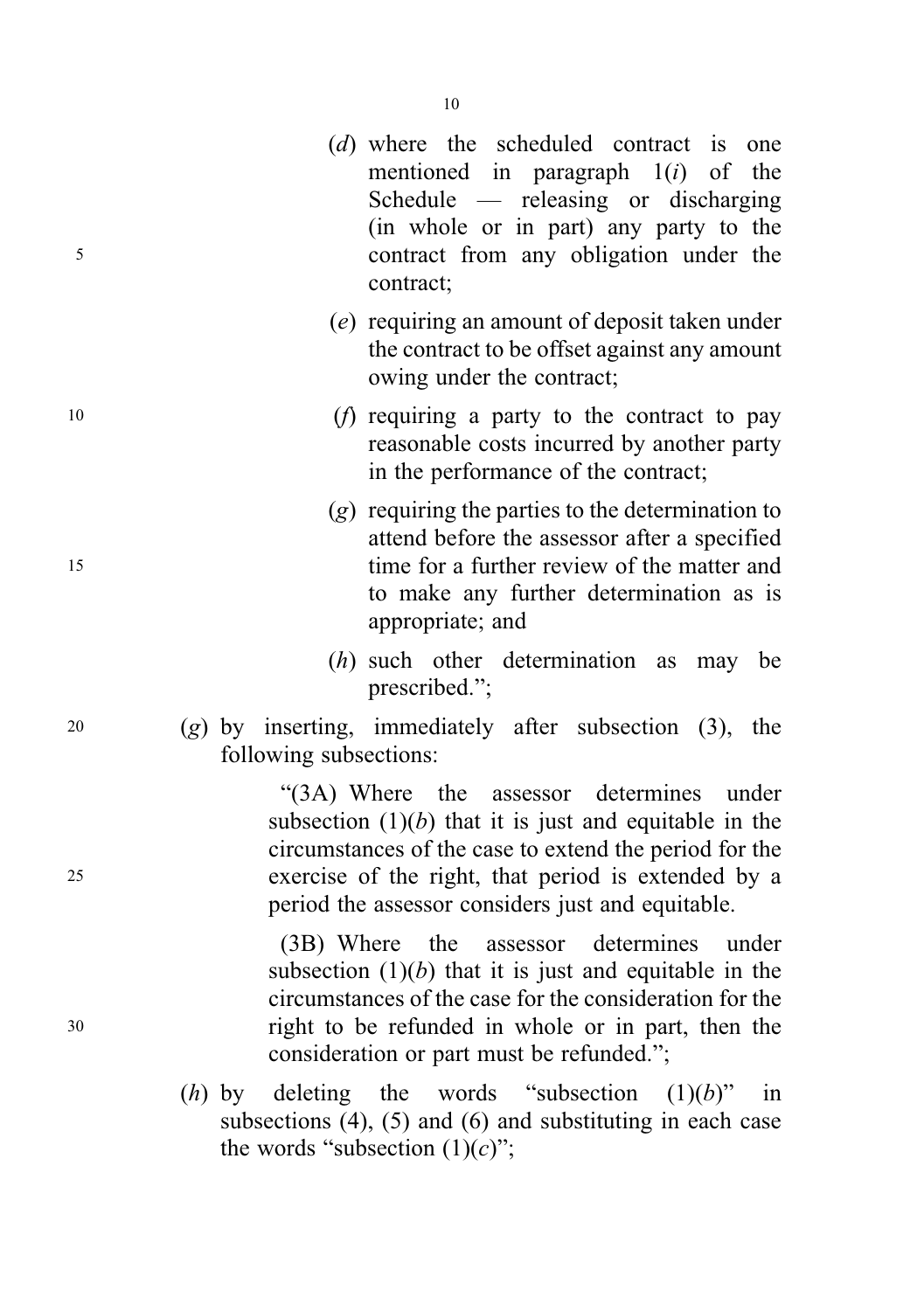$(i)$  by inserting, immediately after subsection  $(6)$ , the following subsection:

> "(6A) Where the assessor determines under subsection  $(1)(c)$  that it is just and equitable in the circumstances of the case for the cancellation fee or  $5<sup>5</sup>$ any part of the fee to be paid, the party liable to pay the fee must pay the fee or that part of the fee."; and

(i) by deleting the words "subsection  $(5)$ " in subsection  $(7)$ and substituting the words "subsection (3B), (5) or (6A)".

# New section 13A 10

11. The principal Act is amended by inserting, immediately after section 13, the following section:

### "Subsequent determinations

13A.—(1) After an assessor has made a determination or further determination under section 13, the assessor or another 15 assessor may, either on his or her own motion or on the application of one or both of the parties to the assessor's determination —

- (a) vary or replace the determination if there has been a material change in the circumstances after it has been 20 made and it is just and equitable for the variation or replacement to be made;
- (b) where a party is required by the determination to make any payment — grant that party an extension of time to make the payment; or 25
- (c) require the parties to attend before the assessor after a specified time for a further review of the matter and to make any further determination as is appropriate.

(2) Section 13 applies with the necessary modifications to any determination made under subsection (1).". 30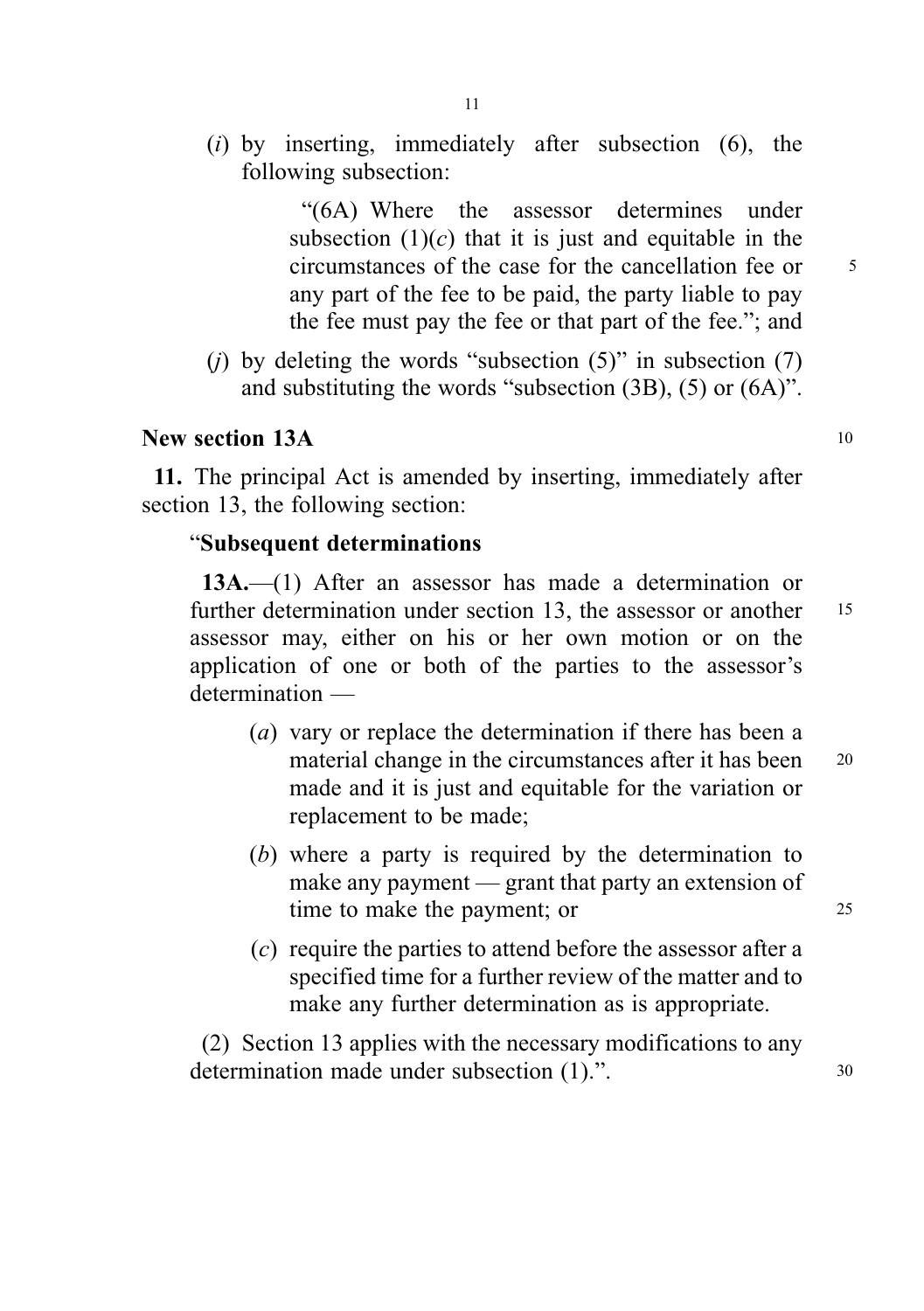# Amendment of section 14

12. Section 14 of the principal Act is amended by inserting, immediately after the words "an assessor", the words ", except with the permission of the assessor".

### <sup>5</sup> New section 15A

13. The principal Act is amended by inserting, immediately after section 15, the following section:

#### "Confidentiality of proceedings

15A.—(1) This section applies to the following information:

- <sup>10</sup> (a) any statement or document submitted, created or made for the purposes of a proceeding before an assessor;
	- (b) any information (whether written or oral) that is disclosed in the course of the proceeding.

<sup>15</sup> (2) A party to the proceeding must not disclose to any other person any information in subsection (1), except —

- (a) with the consent of the party to whom the information relates;
- (b) to the extent that the information is already in the <sup>20</sup> public domain;
	- (c) to the extent that the disclosure is necessary for the purposes of, or in connection with, the proceeding, the enforcement of an assessor's determination, or any proceeding before a court or arbitral tribunal; or
- <sup>25</sup> (d) to the extent that the disclosure is required for any purpose under this Act.

(3) A person who contravenes subsection (2) shall be guilty of an offence and shall be liable on conviction to a fine not exceeding \$1,000.

<sup>30</sup> (4) Where there is a contravention of subsection (2), a person who has suffered loss or damage as a result of the contravention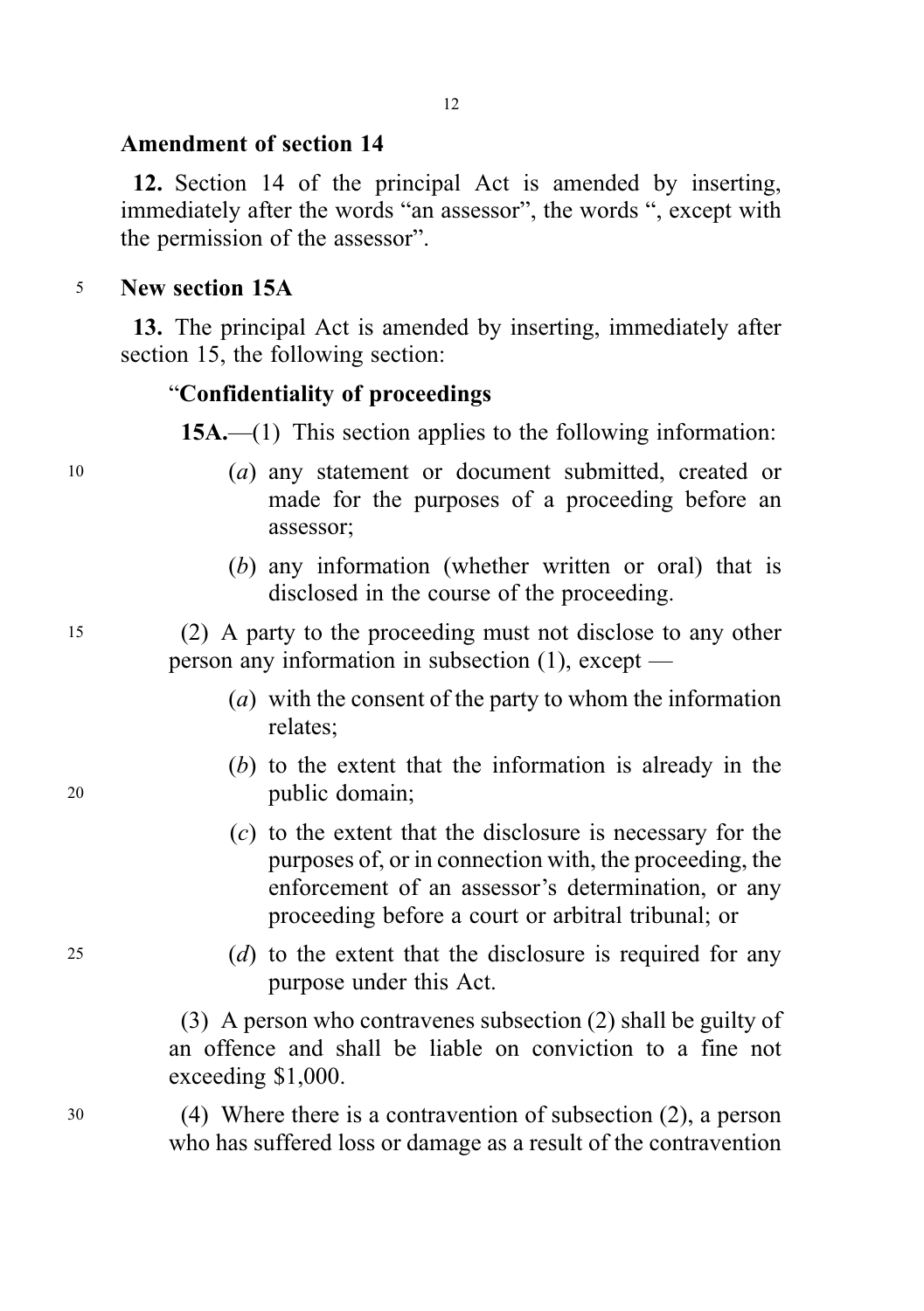has a right of action against the person who contravenes the subsection.

(5) The types of relief the court may grant in an action under subsection (4) include an injunction and damages.".

## Amendment of section 19 <sup>5</sup>

14. Section 19(2) of the principal Act is amended by deleting paragraph  $(a)$  and substituting the following paragraph:

> $\lq( a )$  the procedure and practice for a proceeding before an assessor, including requiring the proceeding to be held in private and the treatment of confidential 10 information;".

### New Part 2A

15. The principal Act is amended by inserting, immediately after section 19, the following Part:

### " $PART 2A$  15

### RENTAL RELIEF AND RELATED MEASURES

### Division 1 — Preliminary

#### Purpose of Part

19A. The purpose of this Part is to mitigate the impact of COVID-19 events on eligible lessees and licensees of <sup>20</sup> non-residential properties by providing them relief from the payment of rent and licence fees under their leases and licences in specified situations.

#### Interpretation of this Part

19B.—(1) In this Part, unless the context otherwise <sup>25</sup> requires —

"assessor's determination" means a determination by a rental relief assessor under section 19N on an application made under section 19M;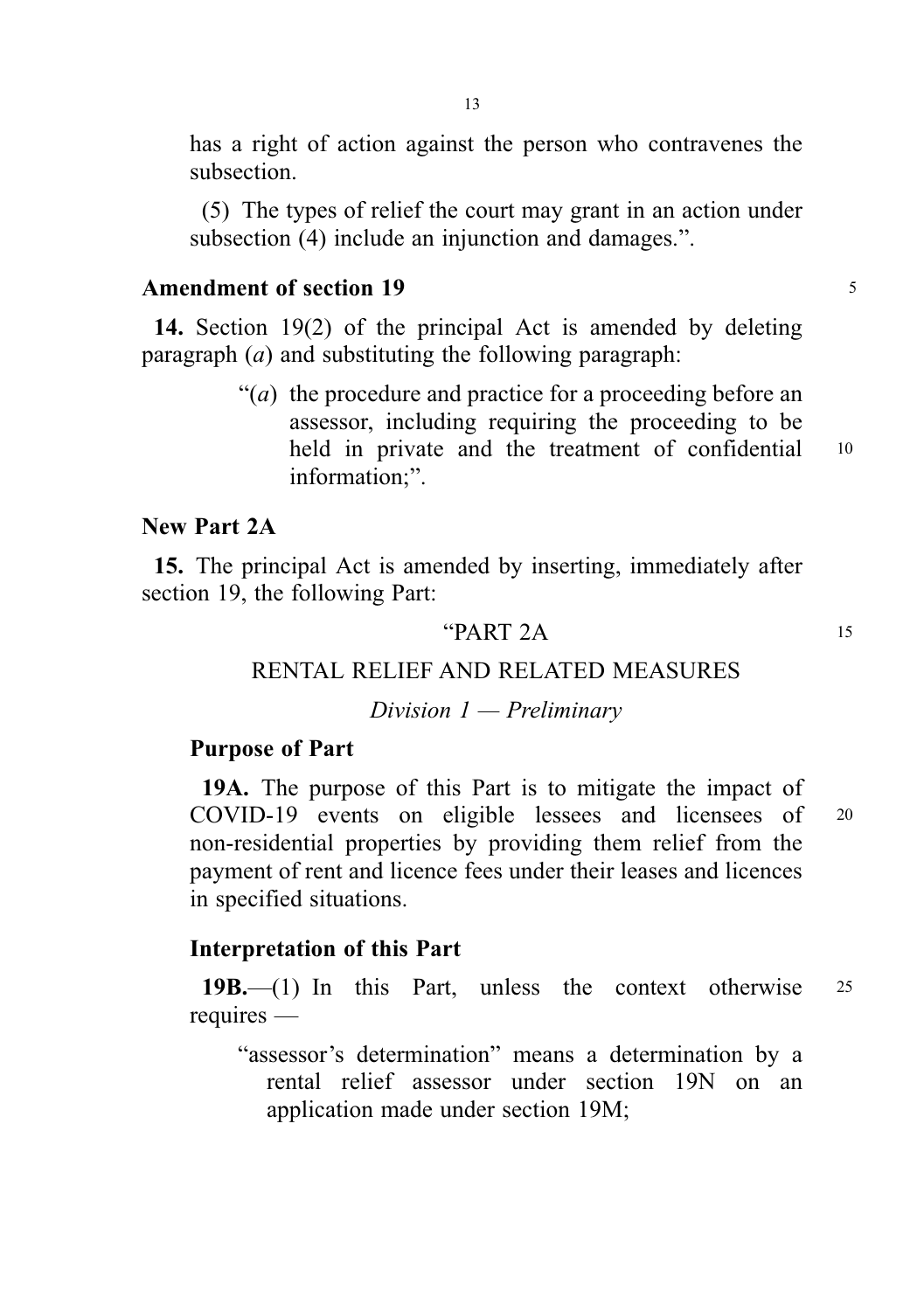|    | "Authority" means the Inland Revenue Authority of<br>Singapore established under the Inland Revenue<br>Authority of Singapore Act (Cap. 138A);                                                                 |
|----|----------------------------------------------------------------------------------------------------------------------------------------------------------------------------------------------------------------|
| 5  | "landlord", for any property, includes a lessor, sub-lessor,<br>licensor or sub-licensor for that property, but excludes a<br>person or class of persons prescribed as not being a<br>landlord or landlords;   |
|    | "lease agreement", for any property, includes a lease or<br>licence for that property;                                                                                                                         |
| 10 | "notice of cash grant" means a notice issued under<br>section 19F by the Authority to the owner of a<br>prescribed property;                                                                                   |
|    | "occupier" includes such person as may be prescribed;                                                                                                                                                          |
| 15 | "prescribed"<br>property"<br>means<br>any<br>prescribed<br>non-residential property or any property belonging to<br>a prescribed class of non-residential property, and<br>includes any part of such property; |
| 20 | "prescribed tenant-occupier" or "PTO" means a tenant of<br>any prescribed property who satisfies the prescribed<br>criteria and who is an occupier of the property;                                            |
|    | "property" includes any part of the property;                                                                                                                                                                  |
|    | "PTO's landlord" means the landlord of a PTO;                                                                                                                                                                  |
| 25 | "PTO chain", for a PTO of a prescribed property, means a<br>chain of landlords and tenants of that property ending<br>with the PTO;                                                                            |
|    | "public scheme" means the public scheme for the giving of<br>cash grants to mitigate rental costs, that is part of the<br>Budget Statement of the Government dated 26 May<br>2020;                             |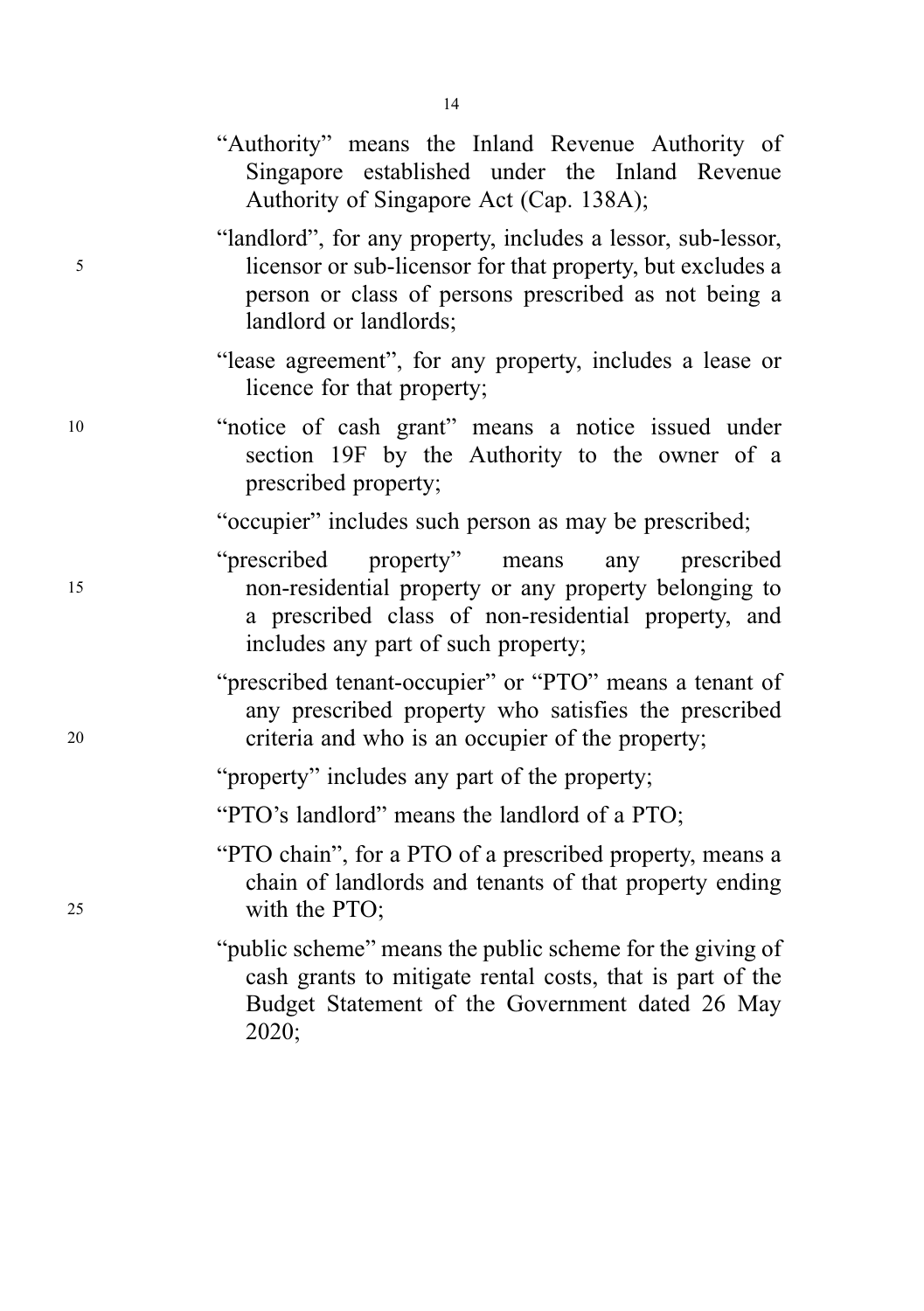- "Registrar" means the Registrar of rental relief assessors appointed under section 19K, and includes any Deputy Registrar of rental relief assessors exercising the functions of the Registrar;
- "relevant period" means the period starting on 1 April 2020 5 and ending on the last date of the section 3 prescribed period;
- "rent" includes licence fee and any matter that is prescribed as being rent, but excludes any service charge and maintenance charge and any other matter that is 10 prescribed as not being rent;
- "rental relief assessor" means a person appointed to the panel of rental relief assessors under section 19L;
- "section 3 prescribed period" means the prescribed period mentioned in section 3; 15
- "statutory repayment schedule" means a repayment schedule described in section 19P;
- "tenant", for any property, includes a lessee, sub-lessee, licensee or sub-licensee for that property, but excludes a person or class of persons prescribed as not being a <sup>20</sup> tenant or tenants.

(2) In this Part (except in relation to a prescribed property owned by the Government, statutory board or prescribed person in section 19F(7) in relation to which a nominal notice mentioned in that provision is issued), "owner", for any 25 property, has the meaning given by section 2(1) of the Property Tax Act (Cap. 254) and includes a person that is deemed to be an owner of the property under any provision of that Act.

## Lease agreement to which this Part applies 30

19C.— $(1)$  This Part applies to a lease agreement for a prescribed property that is in force during the relevant period (or any part of it) and —

(a) is entered into, or renewed, before 25 March 2020; or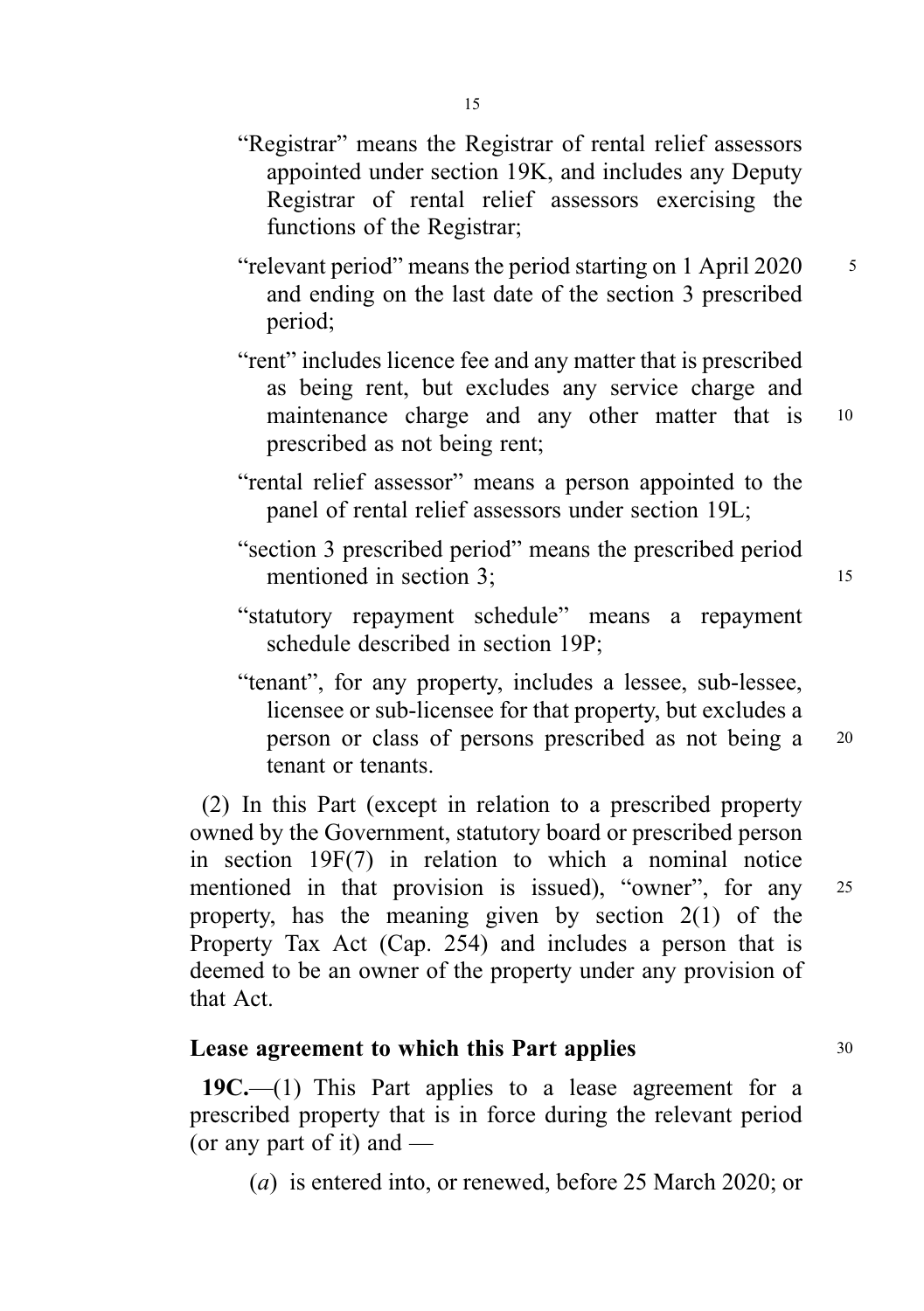- (b) is entered into before 25 March 2020, and is renewed on or after 25 March 2020, either automatically or in exercise of a right of renewal in the lease agreement.
- (2) This Part binds the Government.

<sup>5</sup> Division 2 — Rental relief in connection with cash grant under public scheme

# Cash grant under public scheme

19D.— $(1)$  The Authority may disburse to the owner of a prescribed property a cash grant pertaining to a PTO of that <sup>10</sup> property under the terms of the public scheme.

> (2) There is no appeal from the Authority's decision whether or not to disburse a cash grant to, or for the benefit of, any person under the terms of the public scheme.

### Recovery of cash grant by Authority and consequences

<sup>15</sup> 19E. Regulations may be made under section 19X for the following purposes:

- (a) to enable the Authority to recover from any person (in whole or in part) any cash grant disbursed under the public scheme, on the grounds specified in the <sup>20</sup> regulations;
- (b) to provide for the reversal of the whole or a part of any rental relief or additional rental relief under section  $19H(1)$  or  $19J(1)$  as a result of the recovery of the cash grant or a part of it, and to enable the <sup>25</sup> recovery by a landlord of the whole or a part of an amount received by a tenant under section  $19H(2)(d)$ or  $19J(2)(d)$ .

### Notice of cash grant

19F.—(1) Before the Authority disburses to the owner of a <sup>30</sup> prescribed property a cash grant pertaining to a PTO of that property under the terms of the public scheme, the Authority must issue to the owner a notice of cash grant.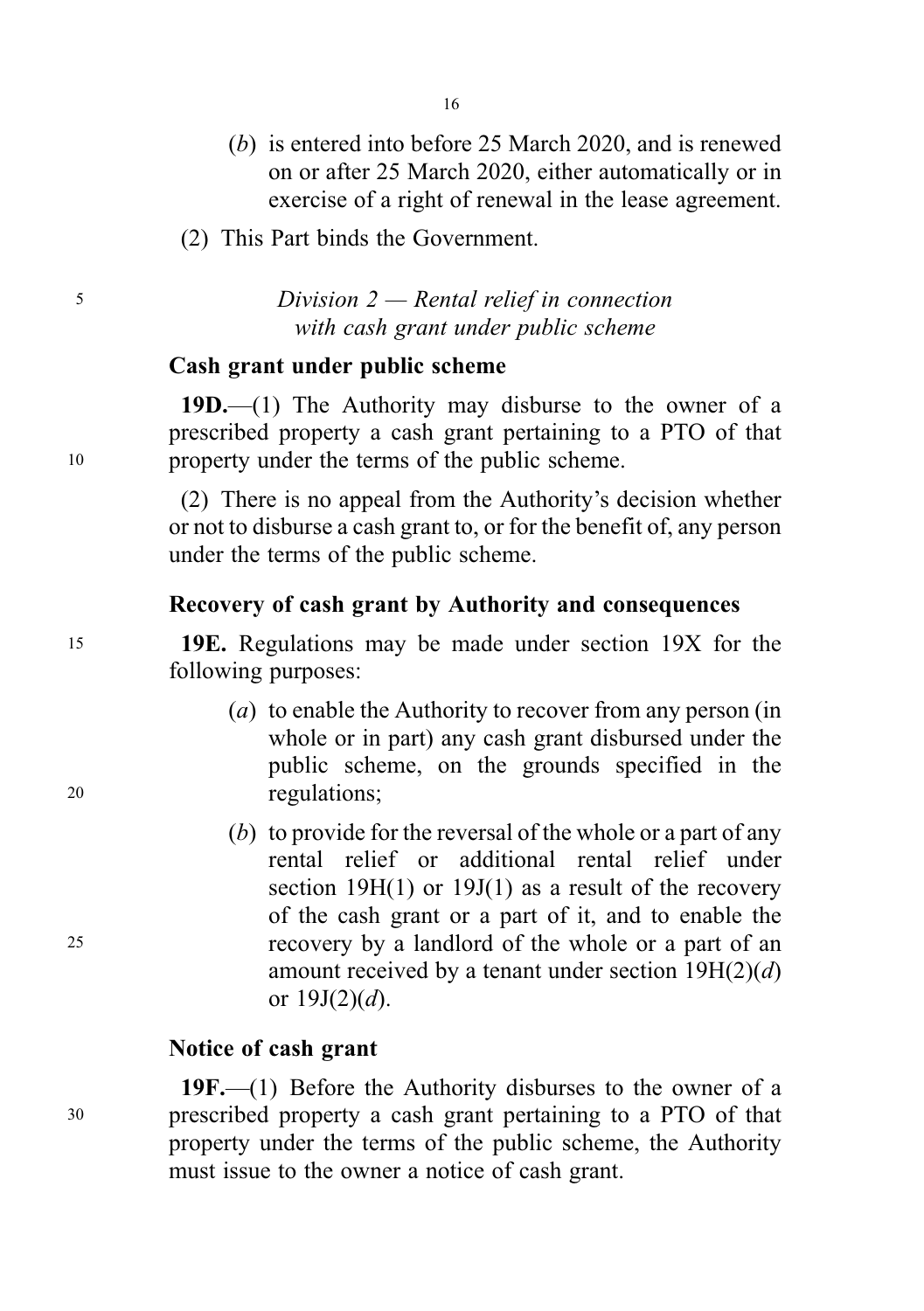(2) The notice of cash grant need not specify the PTO's name but must specify the address of the PTO at the prescribed property.

(3) The owner must, within a prescribed time after the owner's receipt of the notice of cash grant, serve a copy of the notice — 5

- (a) where the owner is the PTO's landlord on the PTO and such other person as may be prescribed; or
- (b) where the owner is not the PTO's landlord on the owner's tenant in the PTO chain, and such other person as may be prescribed. 10

(4) A tenant who is served a copy of the notice of cash grant under subsection (3) or this subsection must, within a prescribed time after the tenant's receipt of the copy of notice, serve a further copy of the notice —

- (a) where the tenant is the PTO's landlord on the PTO  $15$ and such other person as may be prescribed; or
- (b) where the tenant is not the PTO's landlord on the tenant of the firstmentioned tenant that is part of the PTO chain, and such other person as may be prescribed. 20

(5) A person who, without reasonable excuse, contravenes subsection (3) or (4) shall be guilty of an offence and shall be liable on conviction to a fine not exceeding \$1,000.

(6) The Authority may, on the request of any landlord or tenant of a prescribed property, issue to the landlord or tenant a copy of 25 the notice of cash grant pertaining to any PTO of that property.

(7) Where the Government, a statutory board or a prescribed person is the owner of a prescribed property, then, for the purpose of enabling the provisions of this Part to operate in relation to that prescribed property — 30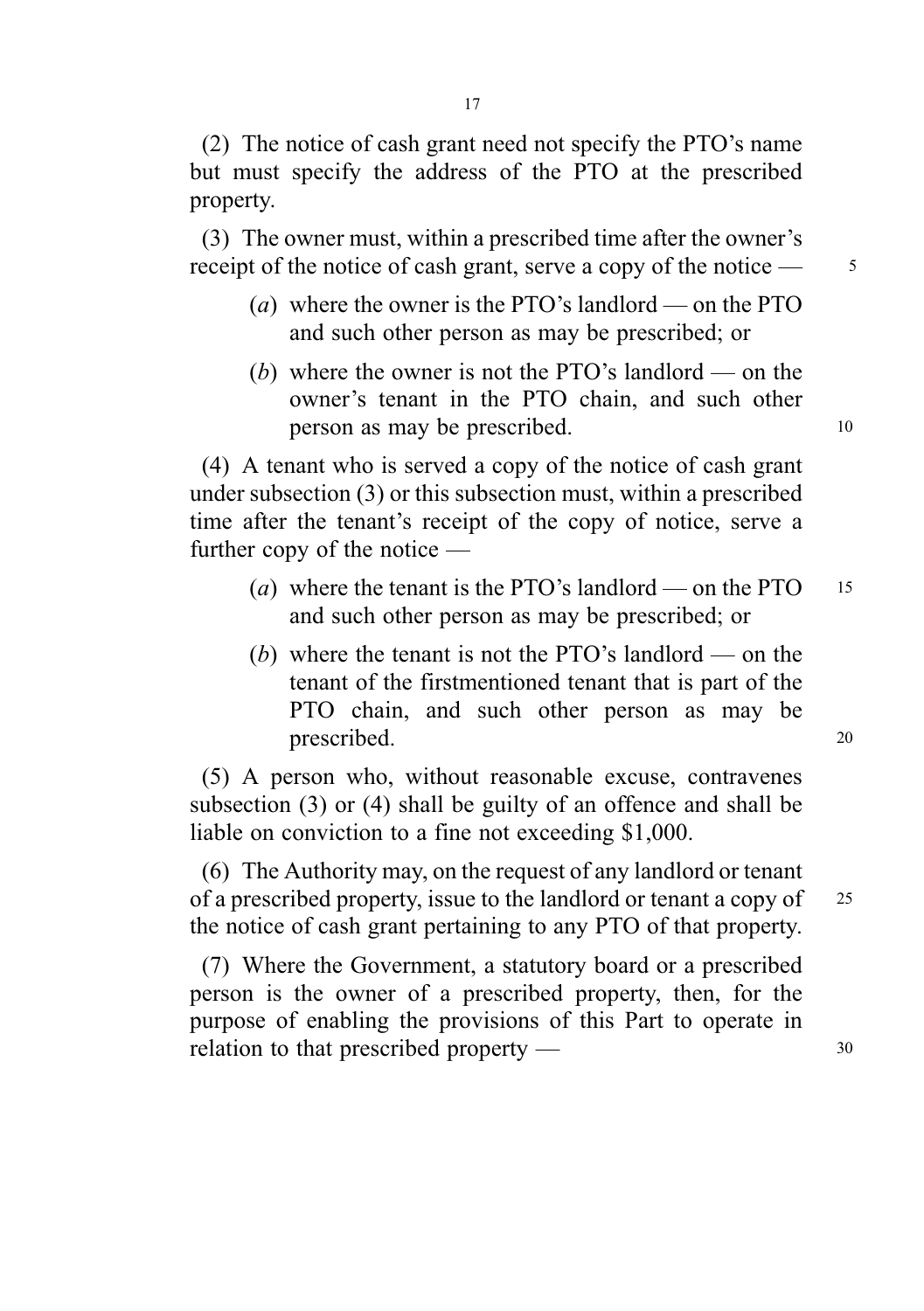- (a) the Authority may issue a nominal notice to the Government, statutory board or prescribed person (as the case may be) under this section, even though no cash grant will be disbursed to the Government, <sup>5</sup> statutory board or prescribed person under the public scheme; and
	- (b) where paragraph  $(a)$  applies, a reference in this Part to a notice of cash grant is a reference to a nominal notice mentioned in that paragraph.

#### <sup>10</sup> Moratorium on rent recovery

 $19G - (1)$  Despite any law or anything in any lease agreement in a PTO chain for a prescribed property, a PTO's landlord or a prescribed landlord in the PTO chain (called in this section the applicable landlord) may not take any of the actions described in <sup>15</sup> subsection (2) in respect of the applicable landlord's tenant during the moratorium period described in subsection (3) in relation to the non-payment of rent under the lease agreement between the applicable landlord and the tenant.

- (2) The actions mentioned in subsection (1) are —
- <sup>20</sup> (a) the commencement or continuation of an action in a court against the tenant or the tenant's guarantor or surety;
- (b) the commencement or continuation of arbitral proceedings under the Arbitration Act (Cap. 10) <sup>25</sup> against the tenant or the tenant's guarantor or surety;
- (c) the making of an application under section 210(1) of the Companies Act (Cap. 50) for a meeting of creditors to be summoned to approve a compromise or an arrangement in relation to the tenant or the <sup>30</sup> tenant's guarantor or surety;
	- (d) the making of an application for a judicial management order in relation to the tenant or the tenant's guarantor or surety;

18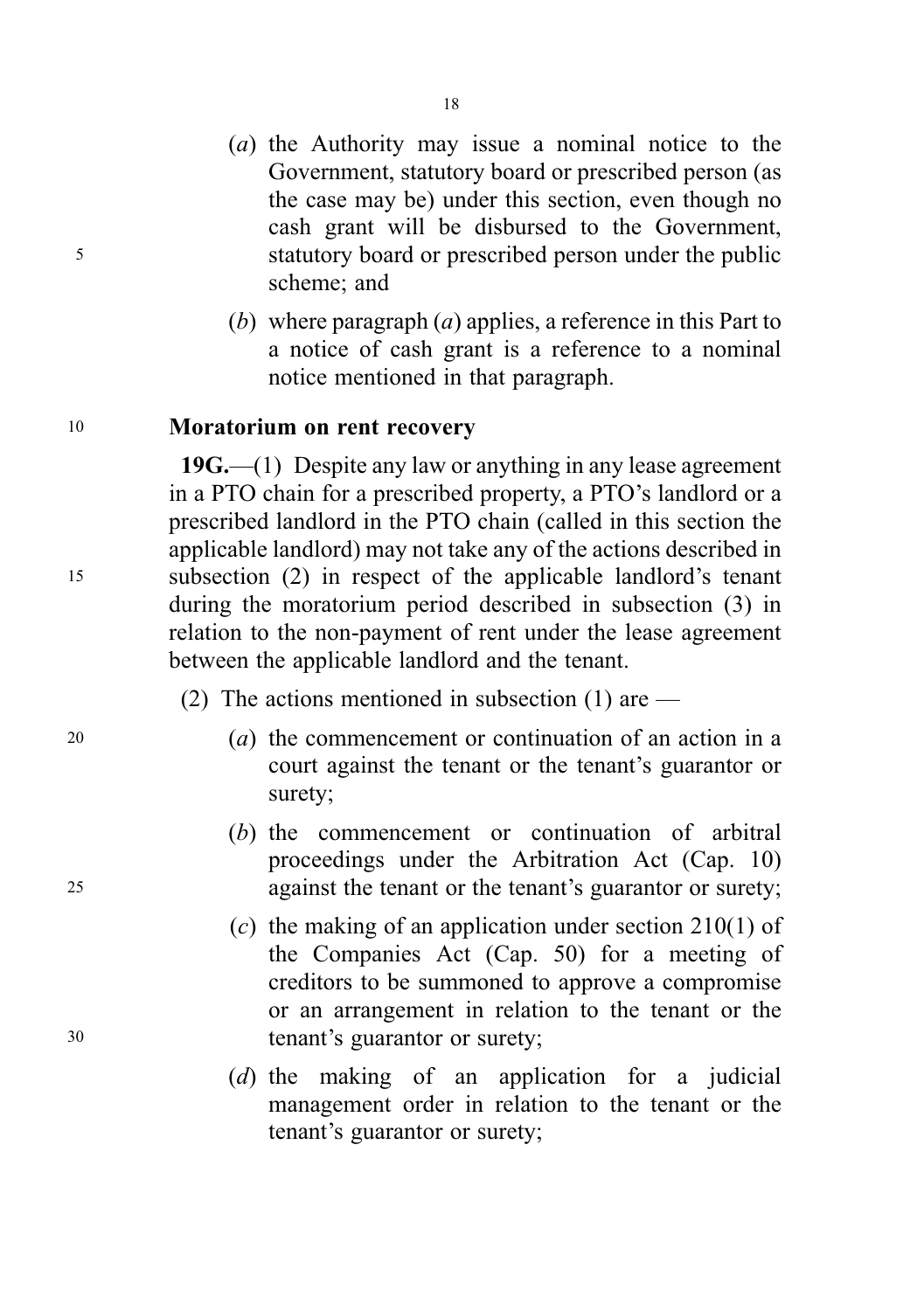- (e) the making of an application for the winding up of the tenant or the tenant's guarantor or surety;
- (f) the making of a bankruptcy application against the tenant or the tenant's guarantor or surety;
- (g) the appointment of a receiver or manager over any  $\frac{5}{5}$ property or undertaking of the tenant or the tenant's guarantor or surety;
- (h) the commencement or levying of execution, distress or other legal process against any property of the tenant or the tenant's guarantor or surety; 10
- $(i)$  the termination of the lease agreement;
- $(i)$  the exercise of a right of re-entry or forfeiture under the lease agreement, or the exercise of any other right that has a similar outcome;
- $(k)$  the withholding of utility services or other services 15 from the tenant; and
- (l) such other action as may be prescribed.

(3) The moratorium period mentioned in subsection (1) starts on the date of commencement of section 15 of the COVID-19 (Temporary Measures) (Amendment) Act 2020 and ends on the <sup>20</sup> earlier of the following:

- (a) the date a notice of cash grant pertaining to the PTO is issued by the Authority to the owner of the prescribed property under the terms of the public scheme;
- (b) the prescribed date. 25

(4) Sections 5(5), (7), (9), (10) and (11) and 8 apply with the necessary modifications in relation to an action mentioned in subsection (2) as they apply in relation to an action mentioned in section 5(3), and for this purpose —

- (a) a reference to the subject inability is to the  $30$ non-payment of rent;
- (b) a reference to the period mentioned in section  $5(7)$  is to the moratorium period; and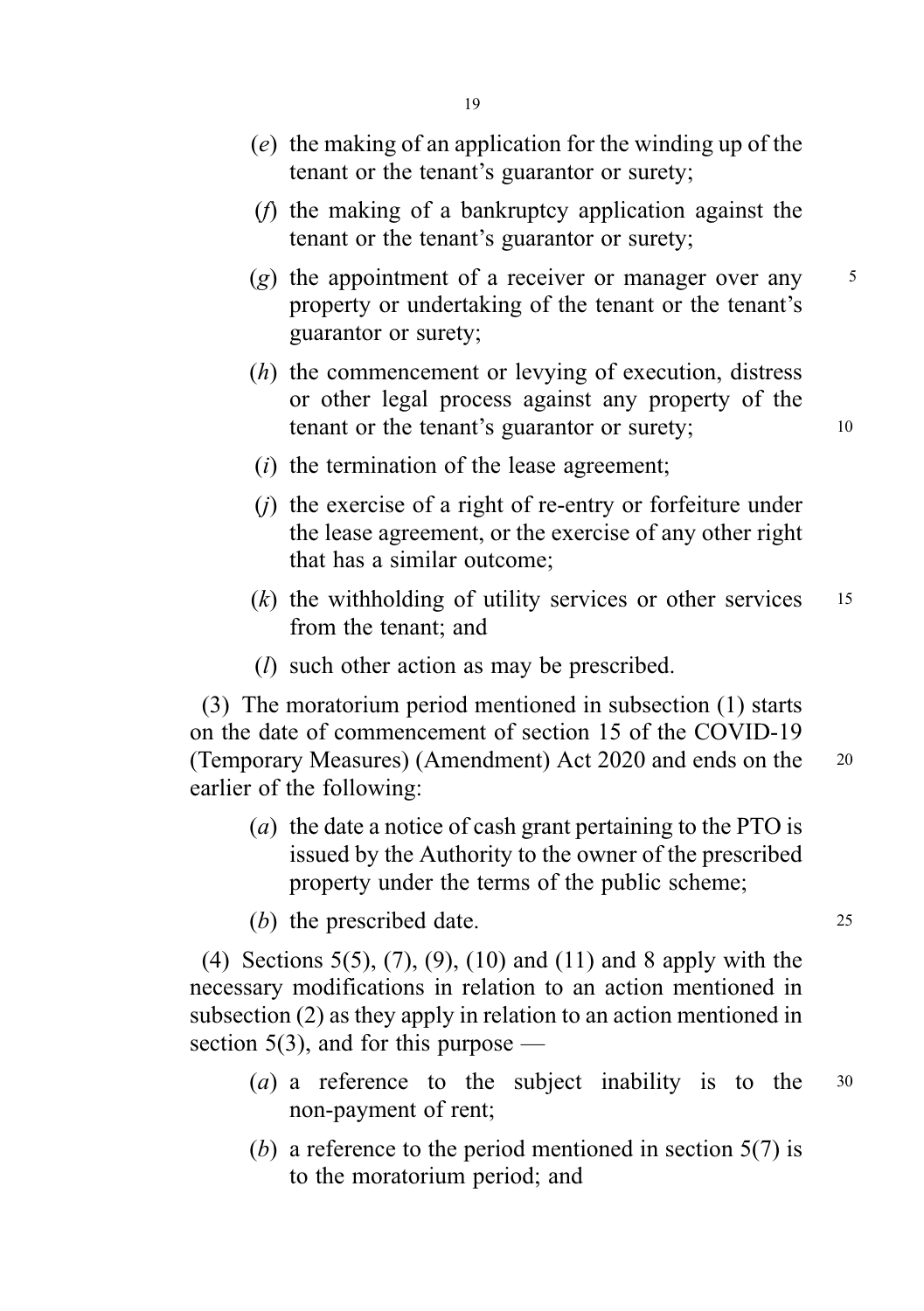- (c) a reference to section  $5(2)$  is to subsection (1).
- (5) Any of the following, namely:
	- (a) proceedings before a court;
	- (b) arbitral proceedings under the Arbitration Act;
- <sup>5</sup> (c) such other proceedings as may be prescribed,

in relation to the non-payment of rent, that are pending at the start of the moratorium period, must be stayed on the application by the tenant to the court, arbitral tribunal or other person or body before which the proceedings are brought, until the end of <sup>10</sup> the moratorium period.

> (6) To avoid doubt, this section does not affect the other rights and obligations of the applicable landlord and the tenant under the lease agreement.

### Rental relief

<sup>15</sup> 19H.—(1) Subject to Division 4 and the regulations mentioned in section 19E, on the date the owner of a prescribed property receives a notice of cash grant pertaining to a PTO of that property, the following (called in this Division the rental relief) are treated as waived:

- <sup>20</sup> (a) the prescribed amount of rent payable for a prescribed period in the relevant period under a lease agreement for the property between each tenant of that property in the PTO chain and that tenant's landlord;
- (b) any interest or other charge (however described) <sup>25</sup> payable under the lease agreement on the amount waived under paragraph  $(a)$ .

(2) If subsection (1) applies, then, despite any law or anything in the lease agreement —

(a) the tenant is not liable for rent that is payable under <sup>30</sup> the lease agreement for the prescribed period of an amount up to the prescribed amount, and for any interest or other charge on that amount;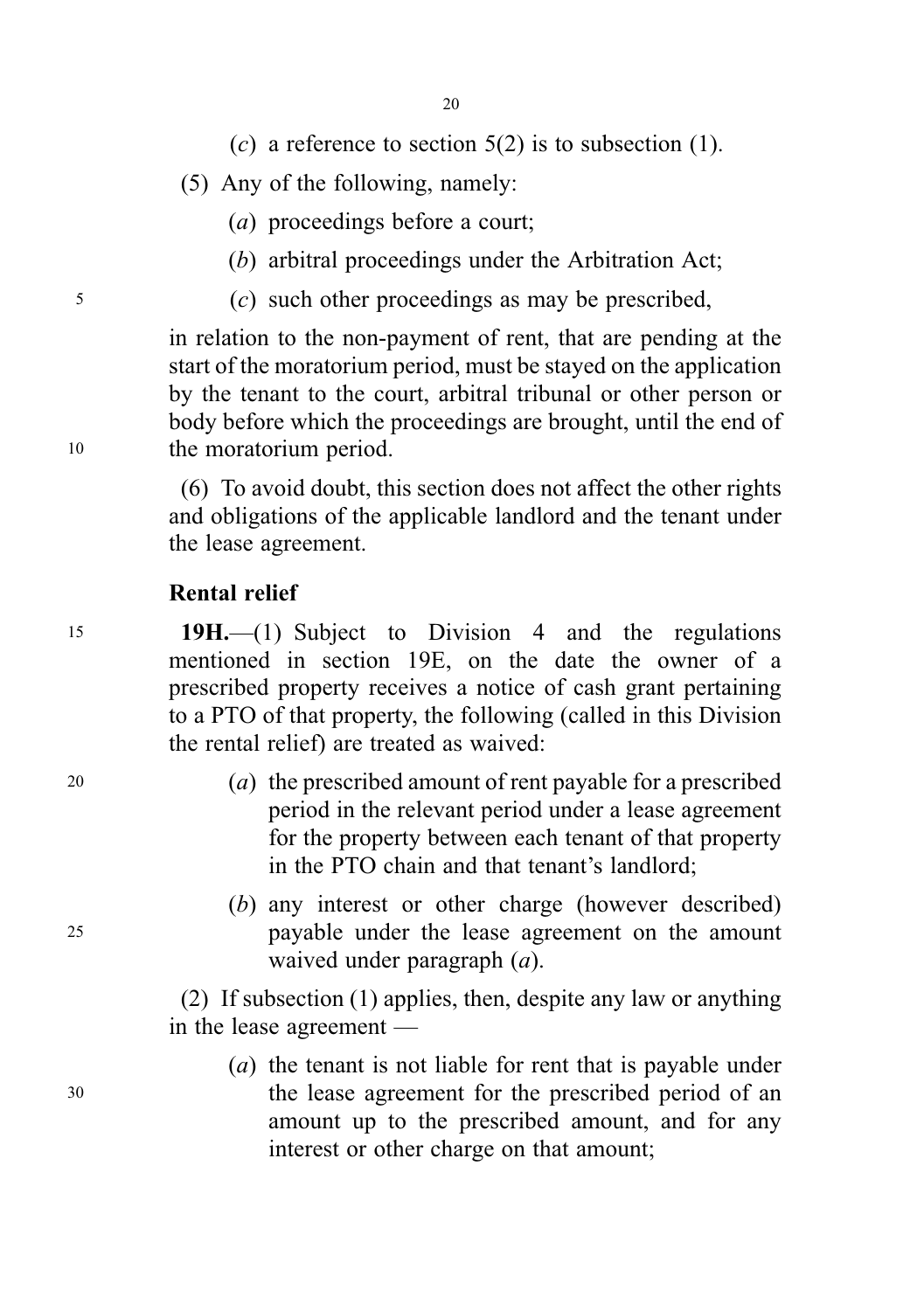- (b) if the tenant has already paid to the tenant's landlord any rent for all or any part of the prescribed period (including any interest or other charge on such rent) under the lease agreement, then the rent payable by the tenant for the remaining period of the lease  $5$ agreement is reduced by the amount paid up to the prescribed amount (called in this section the deductible amount), in the order described in paragraph  $(c)$ ;
- (c) for the purposes of paragraph  $(b)$ , the rent payable for  $10$ the earliest period of time under the lease agreement is reduced first, followed by the rent payable for the next earliest period and so on; and
- (d) if paragraph (b) is inapplicable, or there is any balance of the deductible amount remaining after any <sup>15</sup> reduction under that paragraph, the tenant's landlord must immediately refund to the tenant the deductible amount or the balance, and the deductible amount or the balance is recoverable from the tenant's landlord as a debt due to the tenant. 20

(3) To avoid doubt, the amount of rental relief given under this section to a tenant of a prescribed property is not limited to or determined by the amount of cash grant disbursed under the terms of the public scheme that pertains to a PTO of the property.

# Authority's request for information or documents 25

19I.—(1) The Authority may, by written notice to the owner of a prescribed property, or any landlord or tenant of a prescribed property, require that person to provide, within the time specified in the notice, such information or document as the Authority may reasonably require for the purposes of <sup>30</sup> administering the public scheme.

(2) Any person who receives the notice must comply with the notice.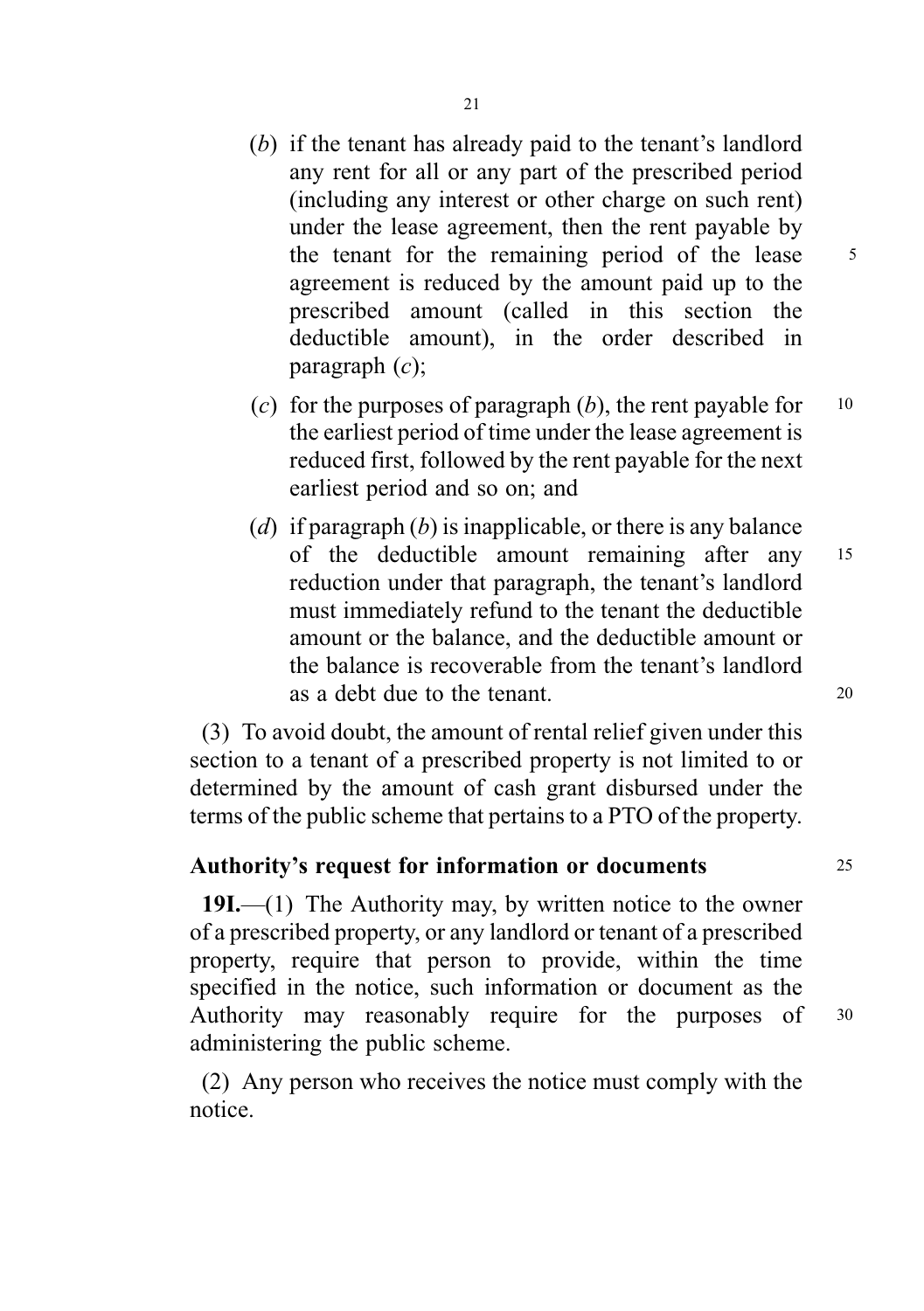(3) A person who, without reasonable excuse, fails to comply with subsection (2) shall be guilty of an offence and shall be liable on conviction to a fine not exceeding \$1,000.

Division 3 — Additional rental relief

# <sup>5</sup> Additional rental relief

19J.—(1) Subject to Division 4 and the regulations mentioned in section 19E, on the date the owner of a prescribed property receives a notice of cash grant pertaining to a PTO of that property, the following (called in this Part the additional rental <sup>10</sup> relief) are also treated as waived:

- (a) the prescribed amount of rent that is payable for an additional prescribed period in the relevant period under a lease agreement between each tenant of that property in the PTO chain and that tenant's landlord;
- <sup>15</sup> (b) any interest or other charge (however described) payable under the lease agreement on the amount waived under paragraph (*a*).

(2) If subsection (1) applies, then, despite any law or anything in the lease agreement —

- <sup>20</sup> (a) the tenant is not liable for rent that is payable under the lease agreement for the additional prescribed period of an amount up to the prescribed amount, and for any interest or other charge on that amount;
- (b) if the tenant has already paid to the tenant's landlord <sup>25</sup> any rent for all or any part of the additional prescribed period (including any interest or other charge on such rent) under the lease agreement, then the rent payable by the tenant for the remaining period of the lease agreement is reduced by the amount paid up to the <sup>30</sup> prescribed amount (called in this section the deductible amount), in the order described in paragraph  $(c)$ ;
	- (c) for the purposes of paragraph  $(b)$ , the rent payable for the earliest period of time under the lease agreement is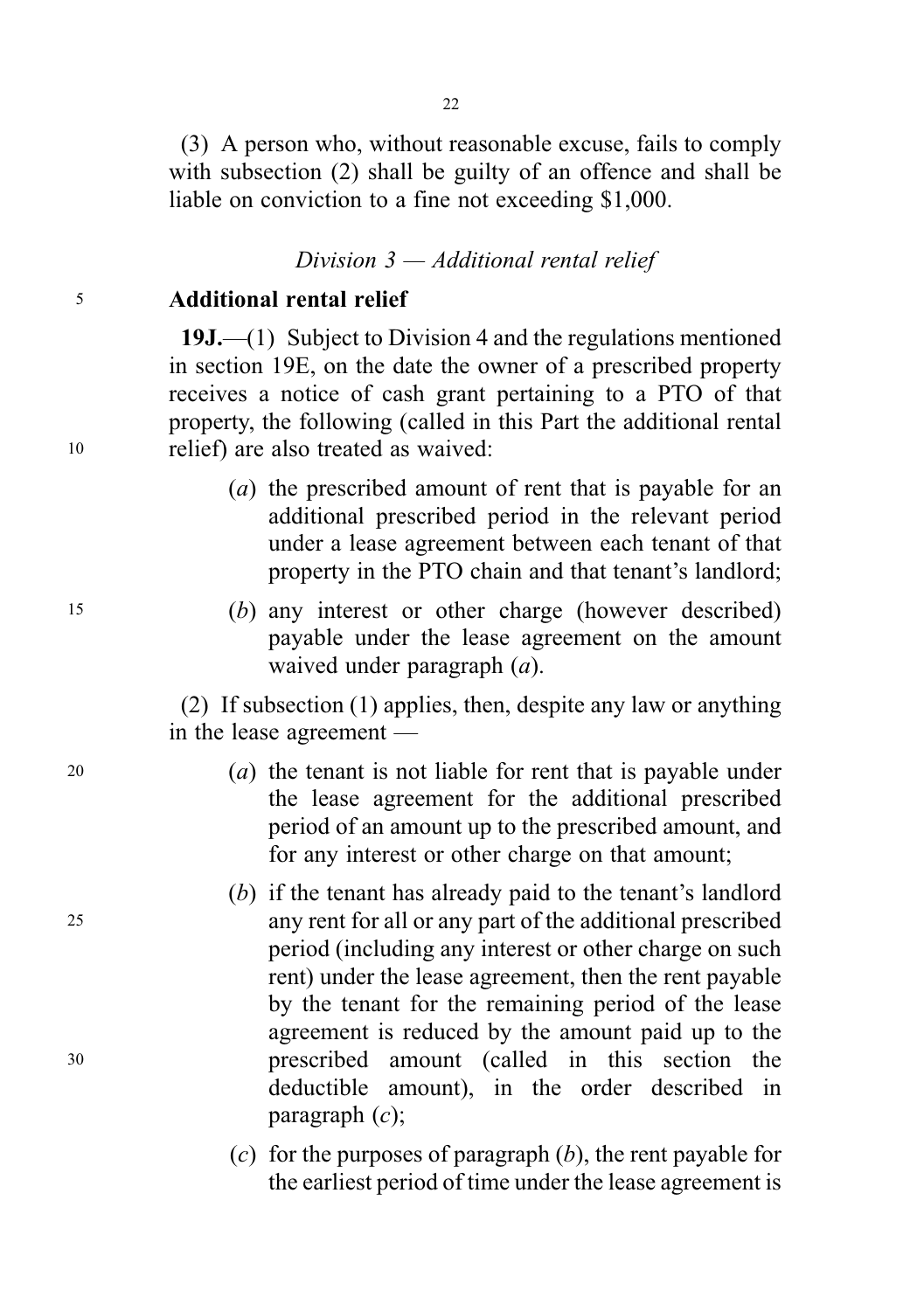reduced first, followed by the rent payable for the next earliest period and so on; and

(d) if paragraph  $(b)$  is inapplicable, or there is any balance of the deductible amount remaining after any reduction under that paragraph, the tenant's landlord 5 must immediately refund to the tenant the deductible amount or the balance, and the deductible amount or the balance is recoverable from the tenant's landlord as a debt due to the tenant.

(3) To avoid doubt, the amount of additional rental relief given  $10$ under this section to a tenant of a prescribed property is not limited to or determined by the amount of cash grant disbursed under the terms of the public scheme that pertains to a PTO of the property.

# Division  $4$  — Reversal or reduction of rental relief and 15 additional rental relief

### Registrar of rental relief assessors

 $19K$ —(1) The Minister is to appoint a Registrar of rental relief assessors.

(2) The Minister may, in addition, appoint Deputy Registrars <sup>20</sup> of rental relief assessors.

(3) Subject to regulations made under section 19X, all the powers and duties conferred and imposed on the Registrar may be exercised by a Deputy Registrar.

### Panel of rental relief assessors 25

19L. For the purposes of section 19M, the Minister must appoint a panel of rental relief assessors comprising such number of persons who satisfy the requirements prescribed for the purposes of this section.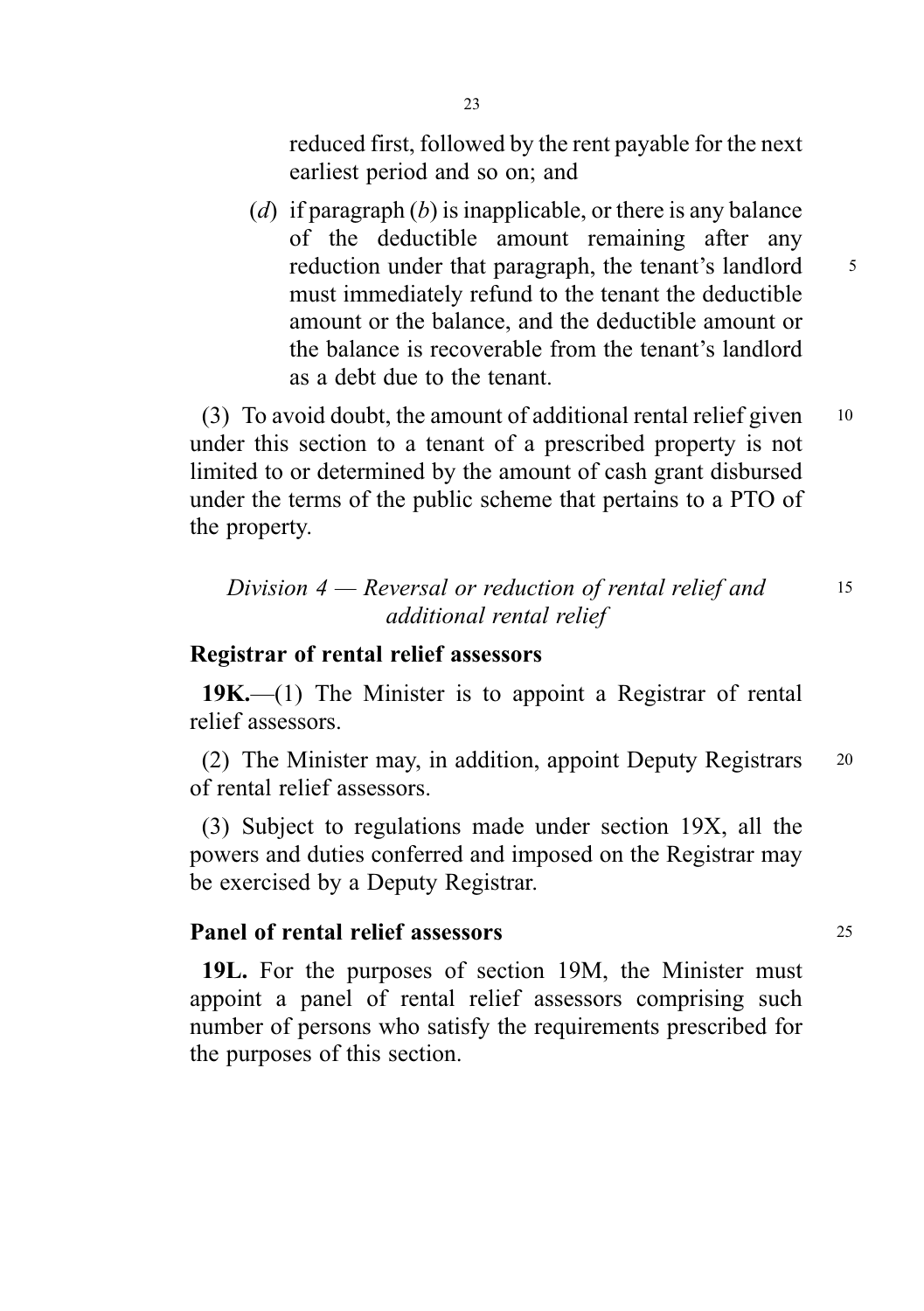19M.—(1) This section applies when the owner of a prescribed property receives a notice of cash grant pertaining <sup>5</sup> to a tenant that is purportedly a PTO of that property (called in this Division the subject tenant).

(2) Any landlord (including the owner) of the property in the PTO chain (called in this Division the applicant landlord) may, within the prescribed time, apply in the prescribed form and <sup>10</sup> manner to the Registrar to appoint a rental relief assessor to make a determination —

- (a) whether the subject tenant satisfies the prescribed criteria for a PTO;
- (b) whether the subject tenant (being a PTO) satisfies the <sup>15</sup> prescribed additional criteria for the additional rental relief; or
	- (c) whether the applicant landlord satisfies the prescribed criteria for a reduction of the additional rental relief.

(3) A copy of the application under subsection (2) must be <sup>20</sup> served within the prescribed time on all the landlords (including the owner) and tenants of the property in the PTO chain and such other person as may be prescribed.

(4) If the Registrar is satisfied that the application is made and served in accordance with subsections (2) and (3), the Registrar <sup>25</sup> must appoint a rental relief assessor to determine the application and must serve a notice of the appointment on the applicant landlord and the persons mentioned in subsection (3).

# Assessor's determination

19N.—(1) On the application of the applicant landlord under <sup>30</sup> section 19M for an assessor's determination, the rental relief assessor must make a determination whether —

> (a) in the case mentioned in section  $19M(2)(a)$  — the subject tenant satisfies the prescribed criteria for a PTO;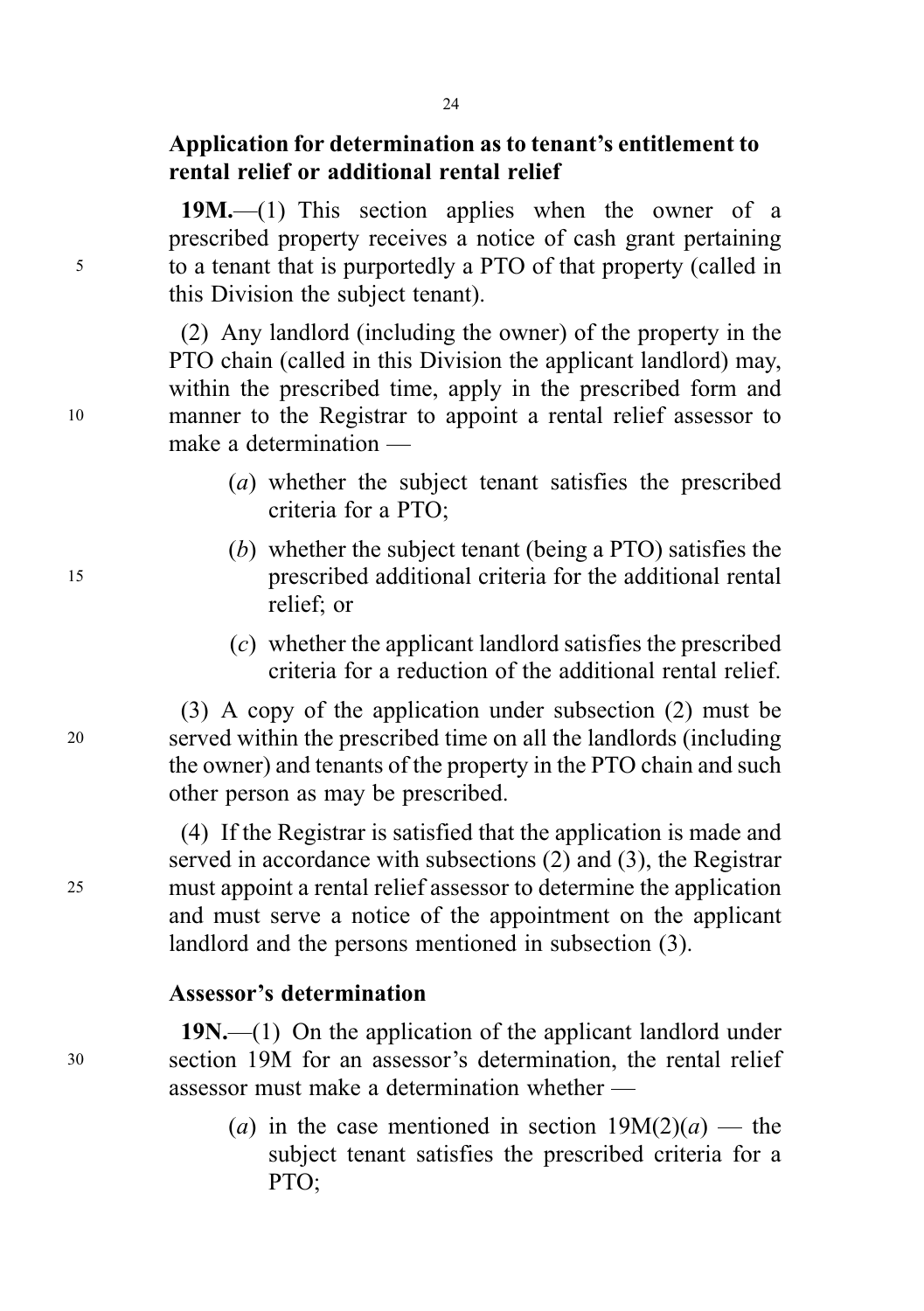- (b) in the case mentioned in section  $19M(2)(b)$  the subject tenant (being a PTO) satisfies the prescribed additional criteria for the additional rental relief; or
- (c) in the case mentioned in section  $19M(2)(c)$  the applicant landlord satisfies the prescribed criteria for  $\frac{5}{5}$ a reduction of the additional rental relief.

(2) For the purpose of subsection  $(1)(a)$ , a notice by an officer of the Authority that a tenant is or is not a PTO is prima facie evidence of that fact.

(3) The assessor's determination is binding on all the landlords 10 (including the owner) and tenants of the property in the PTO chain and all parties claiming under or through them, and such other person as may be prescribed.

(4) There is no appeal from an assessor's determination.

(5) Sections 14, 15 and 15A apply to proceedings before a <sup>15</sup> rental relief assessor under this section as if a reference to an assessor in those sections is a reference to a rental relief assessor.

(6) Sections 16 and 17 apply to the Registrar or a rental relief assessor when carrying out his or her functions and duties under this Part as they apply to the Registrar of assessors or an assessor <sup>20</sup> mentioned in Part 2 when carrying out his or her functions and duties under Part 2.

(7) The Registrar must notify the Authority of any application made under section 19M and the outcome of that application, within such time and in such manner as may be agreed between 25 the Registrar and the Authority.

# Reversal or reduction of additional rental relief

19O.—(1) If a rental relief assessor determines under section  $19N(1)(a)$  that the subject tenant does not satisfy the prescribed criteria for a PTO, then — 30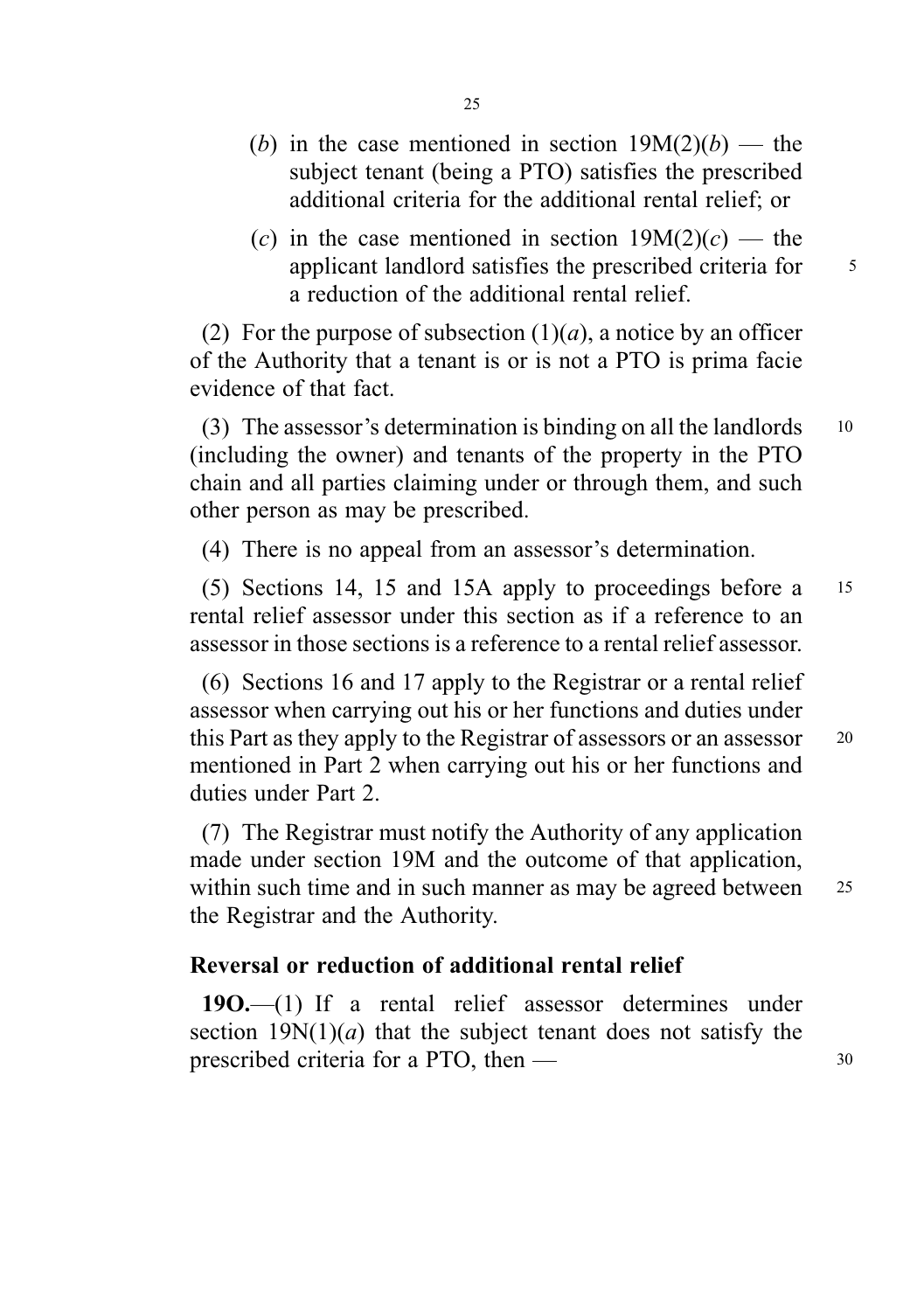- (a) every tenant of the property in the PTO chain is liable to the tenant's landlord for the amounts waived under sections 19H(1) and 19J(1) for the tenant with effect from the respective dates such amounts would have <sup>5</sup> been due under, and to the extent provided by, the lease agreement between the tenant and the tenant's landlord as if those provisions did not apply; and
- (b) any amount received by the tenant from the tenant's landlord under section  $19H(2)(d)$  or  $19J(2)(d)$  is <sup>10</sup> recoverable from the tenant as a debt due to the tenant's landlord.

(2) If a rental relief assessor determines under section  $19N(1)(b)$  that the subject tenant does not satisfy the prescribed additional criteria for the additional rental relief, <sup>15</sup> then —

- (a) every tenant is liable to the tenant's landlord for the amount waived for the tenant under section 19J(1) with effect from the date such amount would have been due under, and to the extent provided by, the <sup>20</sup> lease agreement between the tenant and the tenant's landlord as if that provision did not apply; and
	- (b) any amount received by the tenant from the tenant's landlord under section  $19J(2)(d)$  is recoverable from the tenant as a debt due to the tenant's landlord.

<sup>25</sup> (3) If a rental relief assessor determines under section  $19N(1)(c)$  that the applicant landlord satisfies the prescribed criteria for a reduction of the additional rental relief, then the prescribed amount mentioned in section  $19J(1)(a)$  that applies to the applicant landlord is  $30$  reduced by a prescribed proportion, and subsections  $(1)(b)$ and (2) of section 19J are to apply accordingly.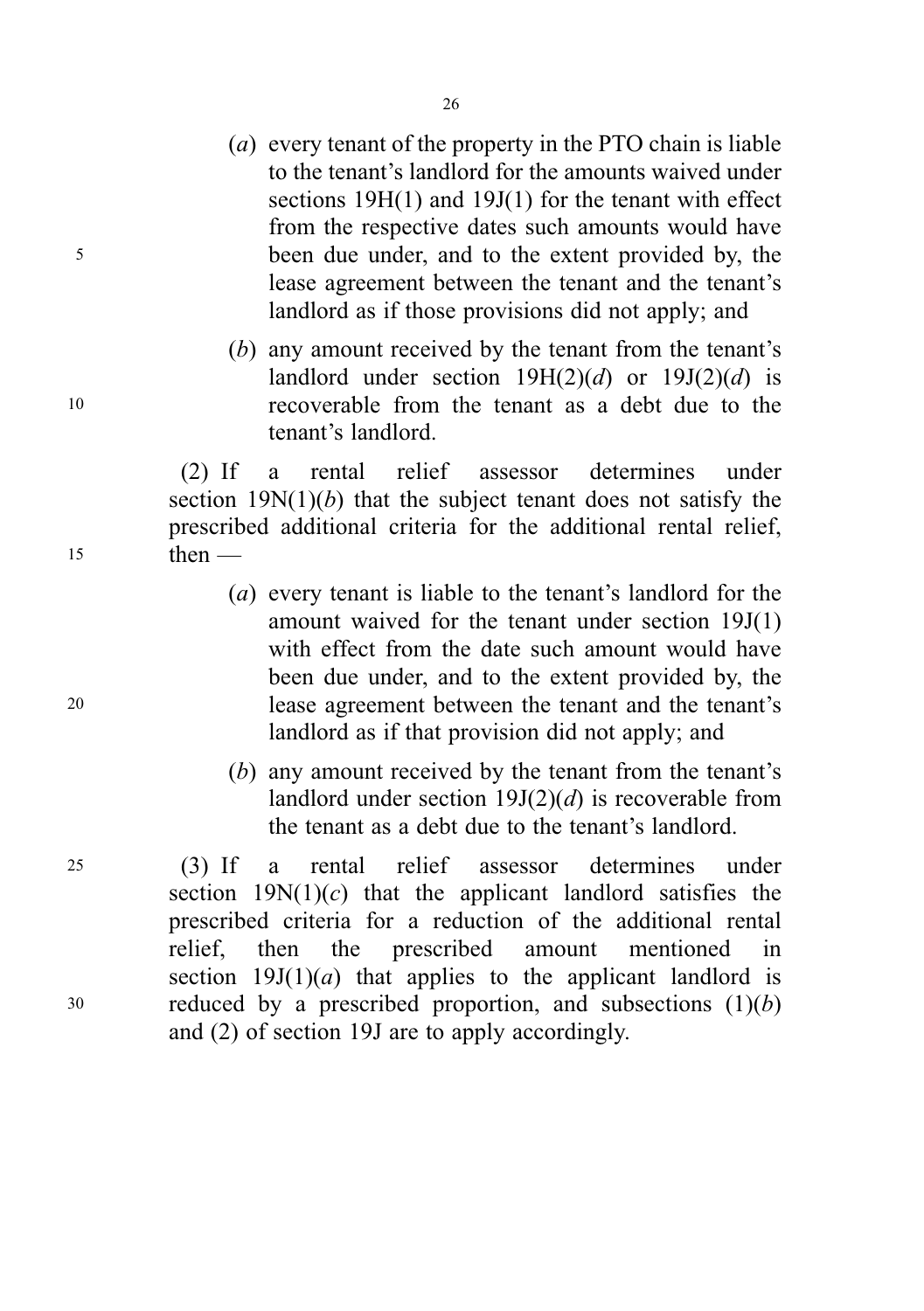# Division 5 — Statutory repayment schedule

### Statutory repayment schedule

19P.—(1) A PTO of any prescribed property who satisfies the additional criteria prescribed for the additional rental relief may, by written notice, elect to pay the outstanding rent payable under  $\frac{5}{5}$ the PTO's lease agreement for the prescribed property and any interest or other charge (however described) on the outstanding rent in accordance with a statutory repayment schedule described in subsection (2).

(2) A statutory repayment schedule is a schedule for the <sup>10</sup> repayment of the outstanding rent and interest or other charge mentioned in subsection (1) that satisfies all of the following conditions:

- (a) the outstanding rent is for any period during the period starting on 1 February 2020 and ending on the <sup>15</sup> last date of the section 3 prescribed period only;
- (b) subject to paragraph  $(c)$ , if any interest or other charge (however described) is payable on the outstanding rent under the lease agreement (called in this section the contractual interest rate), then  $\frac{1}{20}$ 
	- (i) where the contractual interest rate does not exceed the prescribed interest rate (or amount) — the interest or other charge on the outstanding rent is computed at the contractual interest rate or at such lower interest rate (or 25) amount) as the PTO and the PTO's landlord may agree upon; or
	- (ii) where the contractual interest rate exceeds the prescribed interest rate (or amount) — the interest or other charge on the outstanding <sup>30</sup> rent is computed at the prescribed interest rate (or amount) or at such lower interest rate (or amount) as the PTO and the PTO's landlord may agree upon;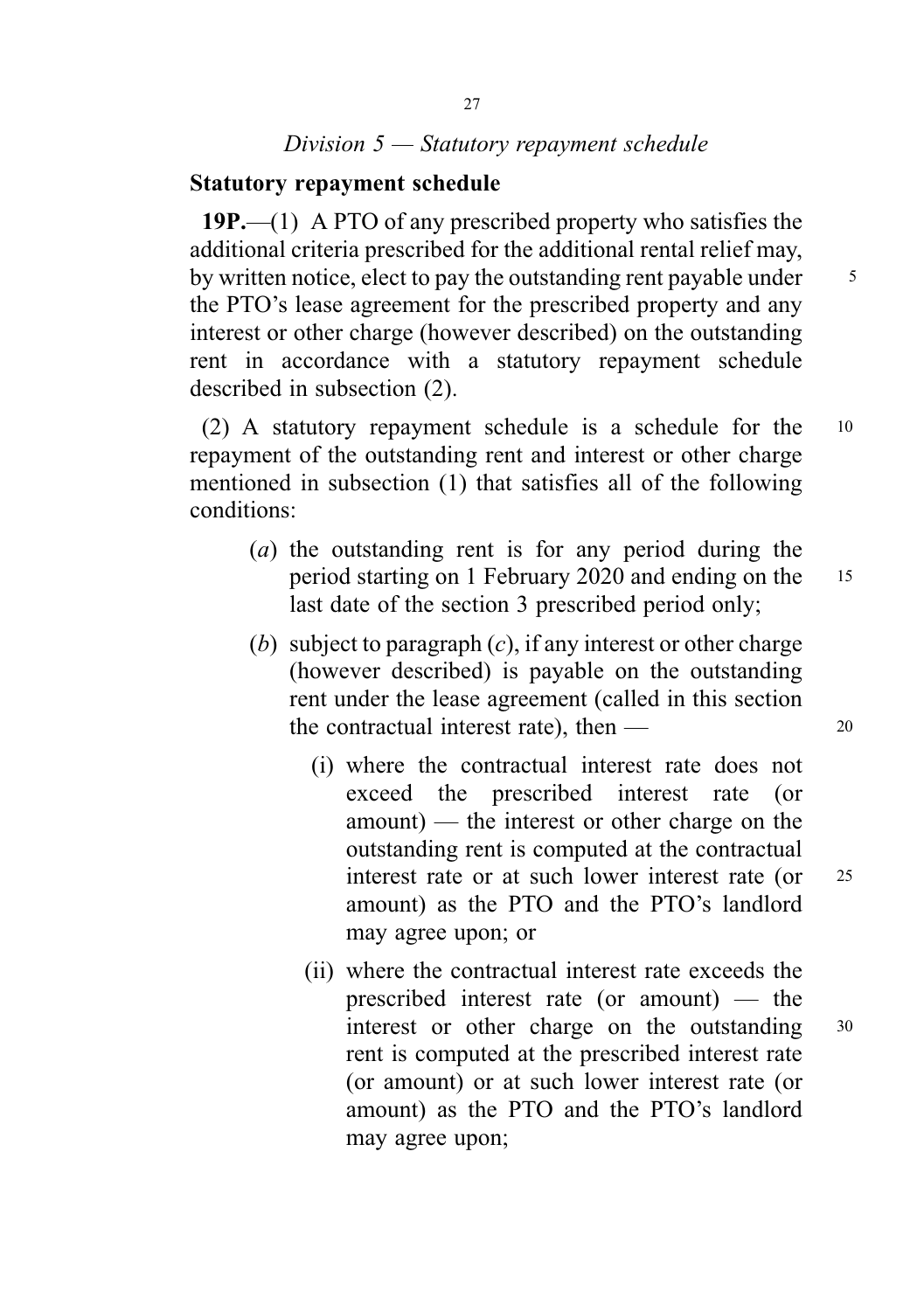- (c) interest or other charge is not payable on any interest or other charge mentioned in paragraph  $(b)$ ;
- (d) the maximum repayment period provided in the schedule is the shorter of the following:
- <sup>5</sup> (i) a period not exceeding a prescribed period;
	- (ii) the remaining period of the lease agreement;
- (e) the schedule provides for the payment of the outstanding rent mentioned in paragraph (a) (together with the interest or other charge (if any) <sup>10</sup> mentioned in paragraph (b)) in equal repayment instalments for each month in the repayment period;
- (f) the payment of the first repayment instalment under the schedule starts after the service of the written notice mentioned in subsection (1) and no later than 15 the prescribed date:
	- (g) any other prescribed condition.

(3) The written notice mentioned in subsection (1) must be served on the following on or before the last date of the section 3 prescribed period:

- <sup>20</sup> (a) the PTO's landlord;
	- (b) any guarantor or surety for the PTO's obligation in the lease agreement;
	- (c) such other person as may be prescribed.

(4) Upon service of the written notice on the PTO's landlord, <sup>25</sup> the statutory repayment schedule forms part of the lease agreement, and prevails over any term of the lease agreement to the extent of any inconsistency between them.

(5) In this section, "outstanding rent" means the aggregate of rent payable under the lease agreement for the period starting on <sup>30</sup> 1 February 2020 and ending on the last date of the section 3 prescribed period that is outstanding (after the amount of rent waived under Divisions 2 and 3 and any payment made by the PTO), up to a prescribed amount.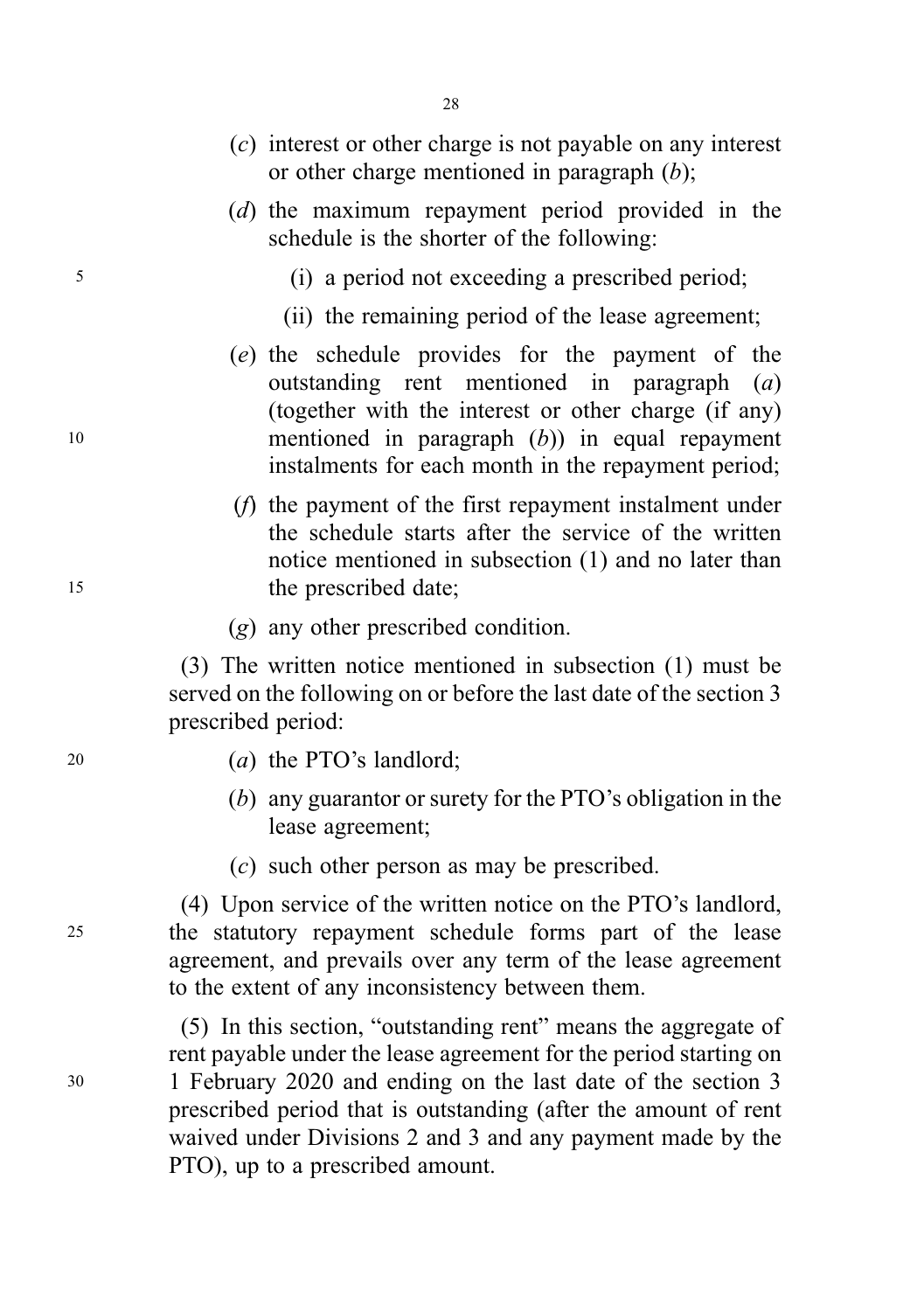#### When statutory repayment schedule ceases to apply

19Q.—(1) Upon the occurrence of any of the events mentioned in subsection  $(2)$  —

- (a) the statutory repayment schedule ceases to have effect;  $\frac{1}{5}$
- (b) the following become immediately payable:
	- (i) the amount of rent that remains outstanding under the statutory repayment schedule (called in this section the outstanding rental arrears) on the date of the occurrence of the event; 10
	- (ii) all interest and other charges that would have accrued on the outstanding rental arrears under the lease agreement as of the date of the occurrence of the event had the schedule not formed part of the lease agreement, less any <sup>15</sup> interest paid on those arrears pursuant to the schedule; and
- (c) the PTO's landlord is entitled to exercise any of the landlord's rights under the lease agreement for non-payment of rent and the interest and other <sup>20</sup> charges mentioned in paragraph  $(b)(ii)$ .
- (2) The following are the events mentioned in subsection (1):
	- (a) the PTO fails to pay a repayment instalment under the statutory repayment schedule within a prescribed time after the date the instalment becomes due under the <sup>25</sup> schedule;
	- (b) the PTO terminates or repudiates the lease agreement during the repayment period in the statutory repayment schedule;
	- (c) the PTO landlord terminates the lease agreement for <sup>30</sup> any default by the PTO other than a failure mentioned in paragraph  $(a)$ .

(3) On a written demand by the PTO's landlord, the PTO must submit the prescribed documents to the PTO's landlord within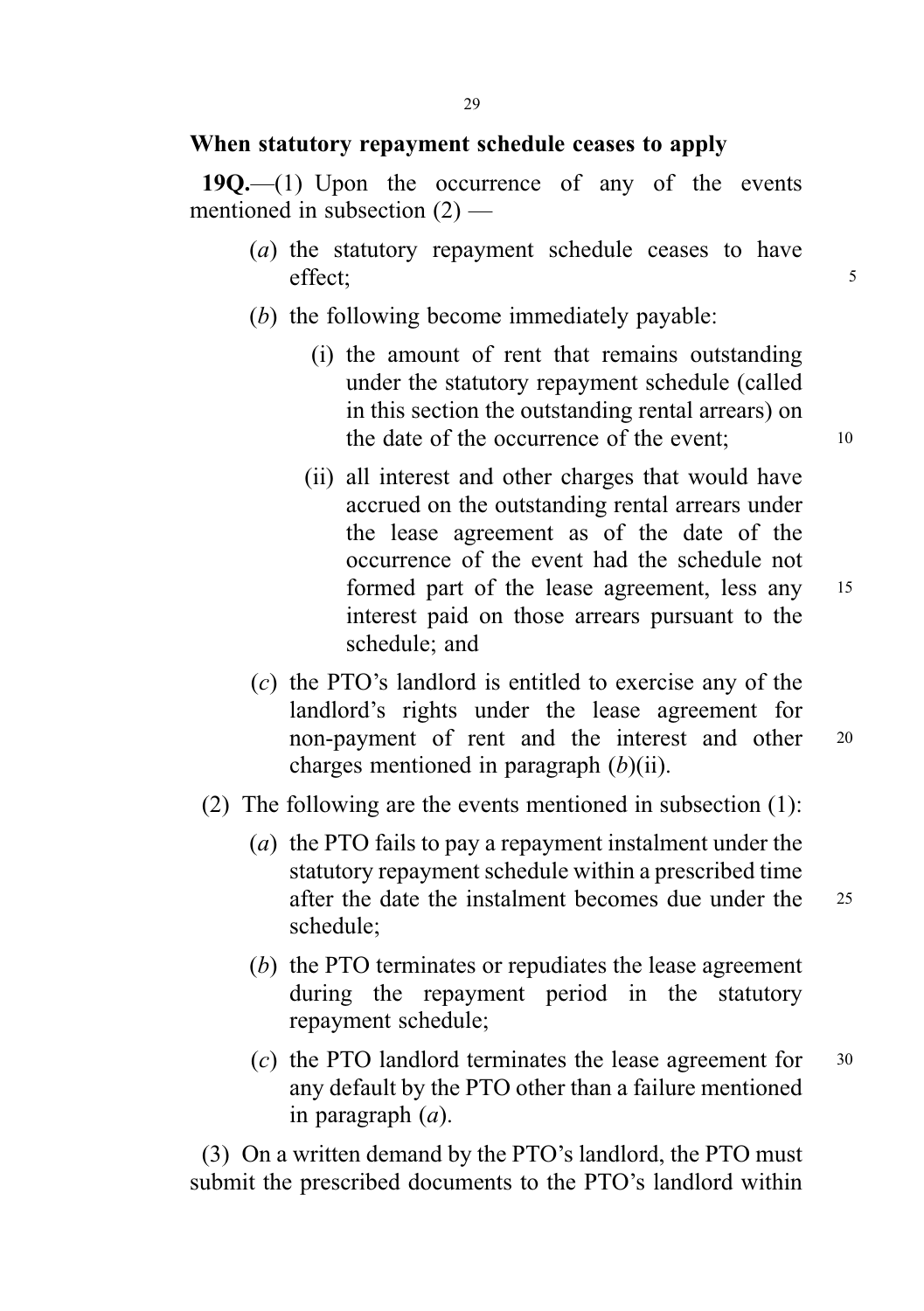the prescribed time (or such longer time as specified in the demand) if —

- (a) subsection  $(2)(b)$  or  $(c)$  applies; and
- (b) at the time of the termination or repudiation of the <sup>5</sup> lease agreement, 2 or more repayment instalments remain outstanding under the statutory repayment schedule.

(4) A person who, without reasonable excuse, contravenes subsection (3) shall be guilty of an offence and shall be liable on <sup>10</sup> conviction to a fine not exceeding \$5,000.

> (5) In subsection (3), "documents" includes a statutory declaration.

### Division 6 — Security deposit

# Application of this Division

15 **19R.**—(1) This Division applies to a security deposit given by (or on behalf of) a PTO of any prescribed property to the PTO's landlord to secure the payment of rent or the performance of any other obligation of the PTO under the lease agreement for that property.

<sup>20</sup> (2) This Division prevails over any term of the lease agreement to the extent of any inconsistency between them.

### Restriction on draw down of security deposit

19S.—(1) This section restricts the entitlement of the PTO's landlord to draw down the security deposit —

- <sup>25</sup> (a) to discharge any outstanding rent or other moneys (including any interest or other charge (however described) on such rent or other moneys) payable for any period during the specified period; or
	- (b) for any other default during the specified period.

<sup>30</sup> (2) During the period starting on the appointed date and ending on the last date of the section 3 prescribed period, the landlord's entitlement to draw down the security deposit for any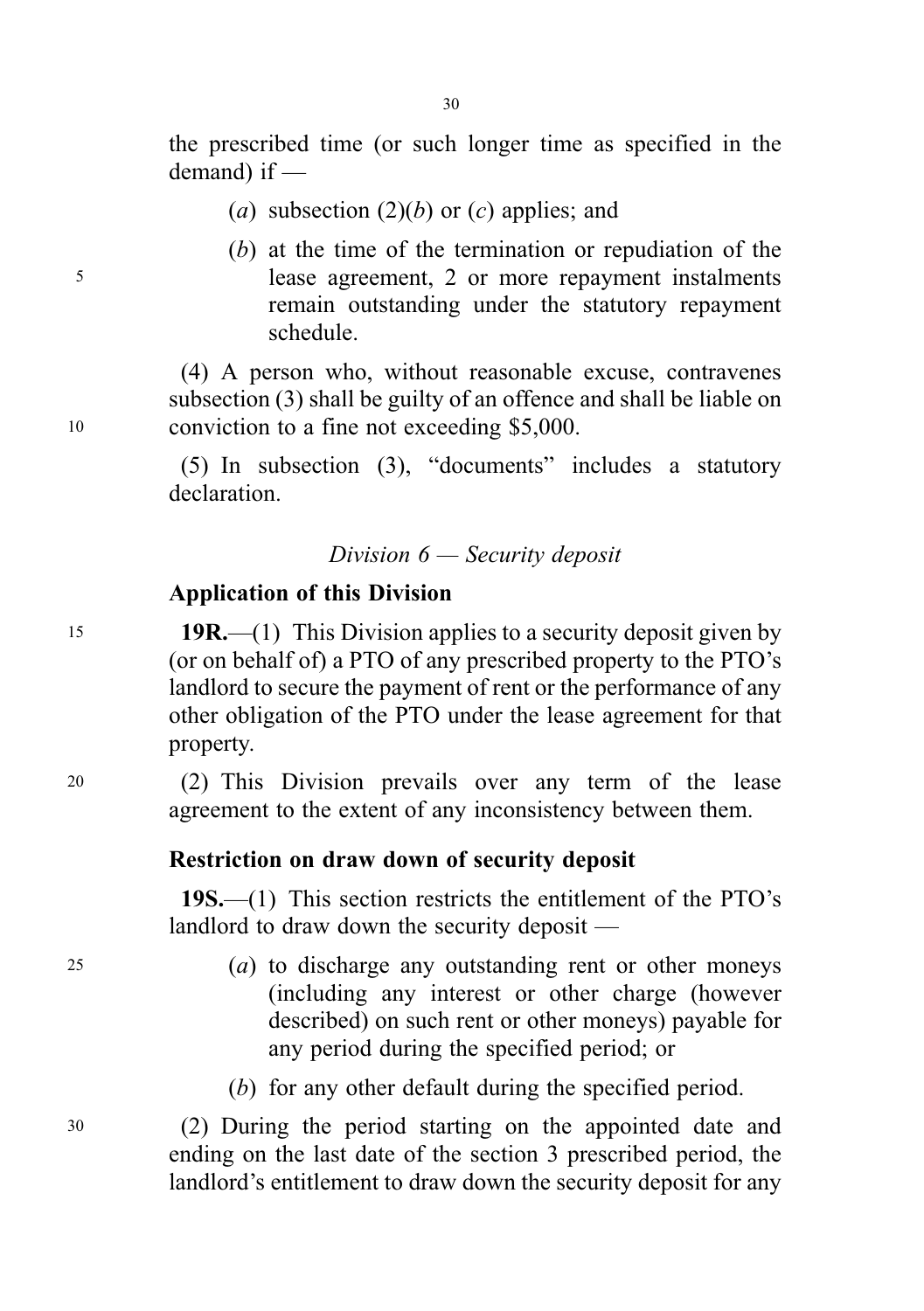purpose mentioned in subsection (1) is limited to the amount of the security deposit less an amount representing one month of rent.

(3) In this section and section 19T, a reference to rent is a reference to the amount of rent or other moneys that is used to 5 determine the amount of the security deposit.

- (4) In subsection (3) and section  $19T(2)$ 
	- "appointed date" means the date of commencement of section 15 of the COVID-19 (Temporary Measures) (Amendment) Act 2020; 10
	- "specified period" means the period starting on 1 February 2020 and ending on the last date of the section 3 prescribed period.

# Duty to replenish security deposit

19T.—(1) This section applies where the PTO's landlord 15 draws down, during the specified period, the security deposit for any purpose mentioned in section 19S(1).

(2) Where the landlord makes a drawdown mentioned in subsection (1) during the period starting on 1 February 2020 and ending on the date immediately before the appointed date, the 20  $PTO$  must —

- (a) in the case where the landlord draws down the security deposit fully — replenish the security deposit by an amount representing one month of rent; or
- (b) in the case where the landlord draws down the <sup>25</sup> security deposit partially and the balance of the security deposit is less than one month rent replenish the security deposit so that the balance of the security deposit amounts to one month of rent.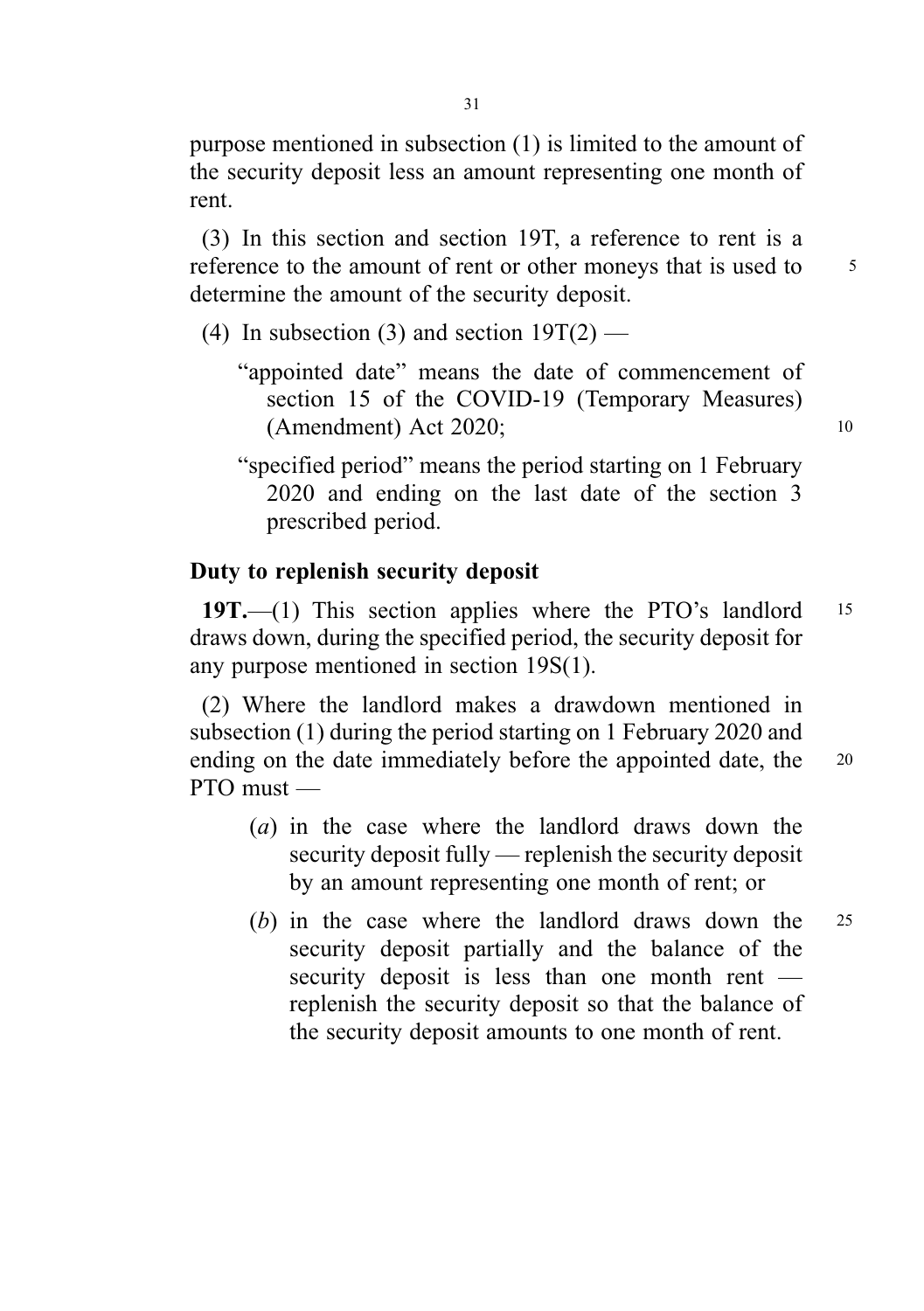(3) Subject to subsection (2), where the PTO gives a notice to the landlord under section 19P (on a statutory repayment schedule), the PTO's obligation under the lease agreement to replenish the security deposit (after the landlord's drawdown of <sup>5</sup> the security deposit for any purpose mentioned in section 19S(1)) does not have effect until the earlier of the following:

- (a) the expiry of the prescribed period mentioned in section  $19P(2)(d)(i)$ ;
- <sup>10</sup> (b) the cessation of the statutory repayment schedule under section 19Q.

(4) To avoid doubt, subsection (3) does not impose any obligation on the PTO to replenish the security deposit if the lease agreement is not in force when —

- <sup>15</sup> (a) the prescribed period mentioned in section  $19P(2)(d)(i)$  expires; or
	- (b) the statutory repayment schedule ceases to have effect under section 19Q.

### Division 7 — Miscellaneous

### <sup>20</sup> Request for information or documents

19U.—(1) For the purpose of determining whether a tenant of a prescribed property is a PTO or making an application under section 19M in respect of the PTO, a landlord (including the owner) of the property in the PTO chain may, by written notice <sup>25</sup> to a tenant, require the tenant to provide, within a prescribed time, any prescribed information or document.

(2) Except where the tenant is under a statutory obligation to observe secrecy in relation to the information or the contents of the document sought, the tenant must comply with the notice <sup>30</sup> mentioned in subsection (1).

> (3) A tenant who, without reasonable excuse, fails to comply with subsection (2) shall be guilty of an offence and shall be liable on conviction to a fine not exceeding \$1,000.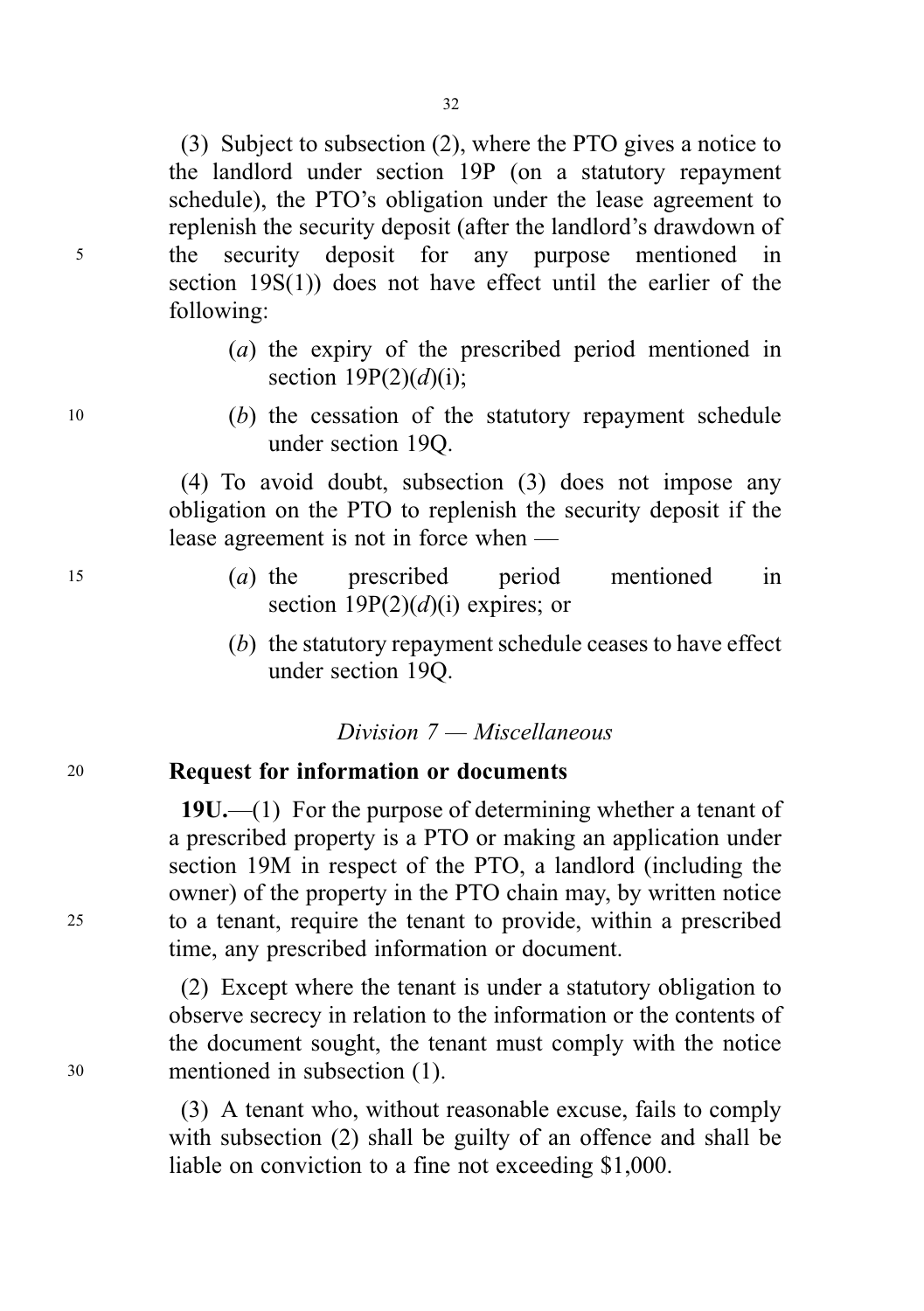(4) It is not a defence to a charge under subsection (1) for a tenant's failure to provide any prescribed information or document sought by the tenant's landlord under subsection (1), that the tenant is under a duty of secrecy (other than a statutory duty of secrecy) in respect of the <sup>5</sup> information or the contents of that document.

(5) A tenant who in good faith complies with the notice mentioned in subsection (1) is treated as not being in breach of that duty of secrecy despite any law or the terms of any contract.

# Disapplication of section 6 of Income Tax Act 10

19V. Section 6 of the Income Tax Act (Cap. 134) does not apply to the following:

- (*a*) the disclosure by the Comptroller of Income Tax to
	- (i) the chief executive officer of the Inland Revenue Authority of Singapore established <sup>15</sup> under section 3 of the Inland Revenue Authority of Singapore Act; or
	- (ii) an officer duly authorised by the chief executive officer,

of any information required for the performance of <sup>20</sup> the official duties of the chief executive officer or authorised officer in administering or facilitating the administration of the public scheme;

- (b) the disclosure by an officer of the Authority (including through a notice of cash grant) to the <sup>25</sup> owner or any landlord or tenant of a prescribed property of information that is relevant for helping the recipient ascertain the recipient's rights and duties under this Part;
- (c) the disclosure by an officer of the Authority to the <sup>30</sup> Registrar or a rental relief assessor of any information that pertains to whether a tenant satisfies the prescribed criteria for a PTO, or whether a landlord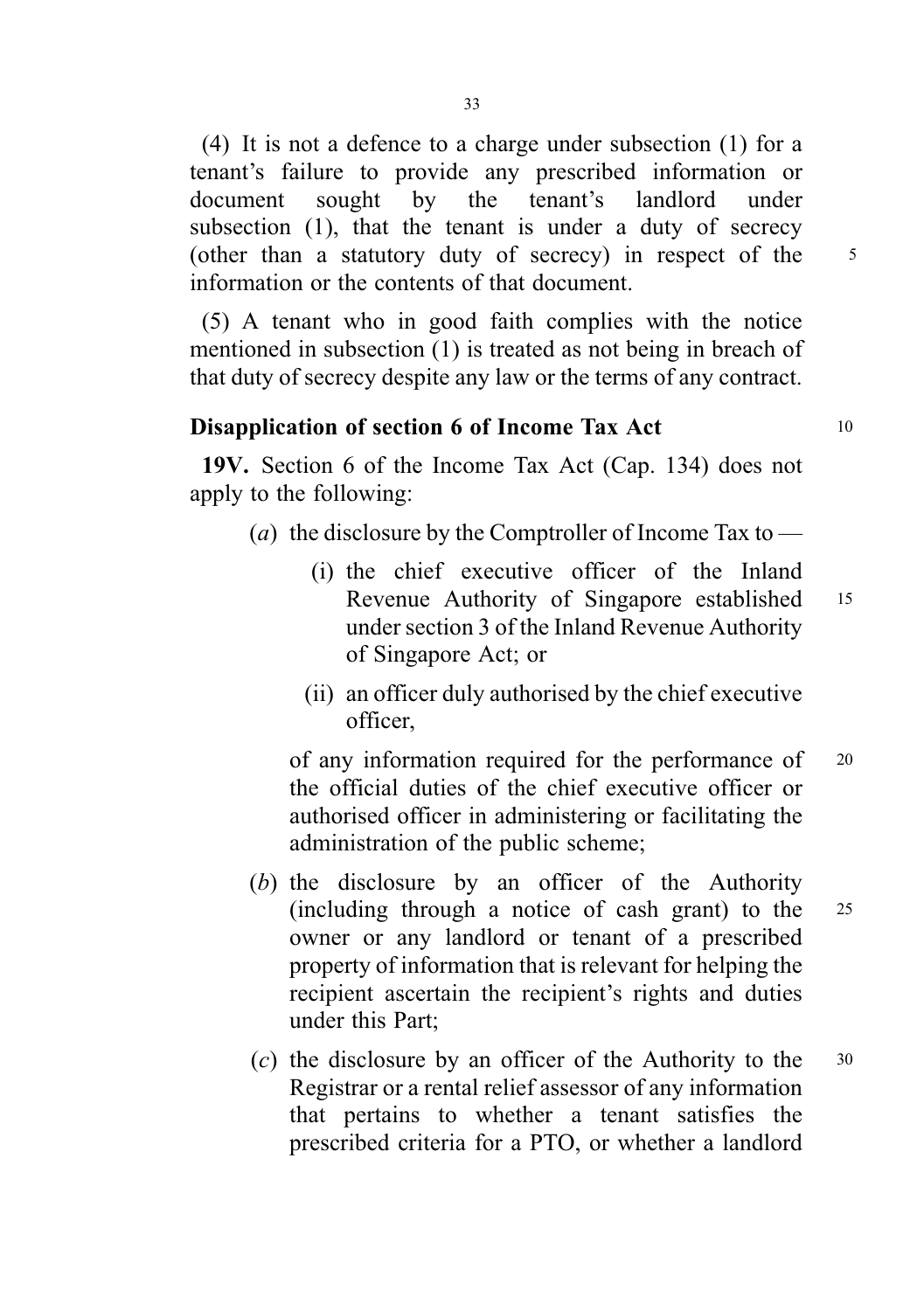satisfies the prescribed criteria for a reduction of additional rental relief.

### False declaration, etc.

19W.—(1) A person who —

- <sup>5</sup> (a) makes any declaration or statement, or provides any information or document, under or for the purposes of this Part that is false or misleading in a material particular; and
- (b) knows or ought reasonably to know that, or is reckless <sup>10</sup> as to whether, the declaration, statement, information or document is false or misleading in a material particular,

shall be guilty of an offence and shall be liable on conviction to a fine not exceeding \$5,000 or to imprisonment for a term not <sup>15</sup> exceeding 12 months or to both.

> (2) Subsection (1) does not affect any right of recovery under section 19E or 19O.

### Regulations for this Part

 $19X$ ,—(1) The Minister may make regulations for or with <sup>20</sup> respect to any matter that is required or permitted to be prescribed or that is necessary or convenient to be prescribed for carrying out or giving effect to this Part.

(2) Without limiting subsection (1), the regulations may —

- (a) provide for different amounts of the rental relief or <sup>25</sup> additional rental relief for different tenants (or classes of tenants) and different prescribed properties (or classes of prescribed properties);
- (b) prescribe the methods for computing the rental relief and additional rental relief, including by providing <sup>30</sup> different methods for computing such reliefs for different tenants (or classes of tenants) and different prescribed properties (or classes of prescribed properties);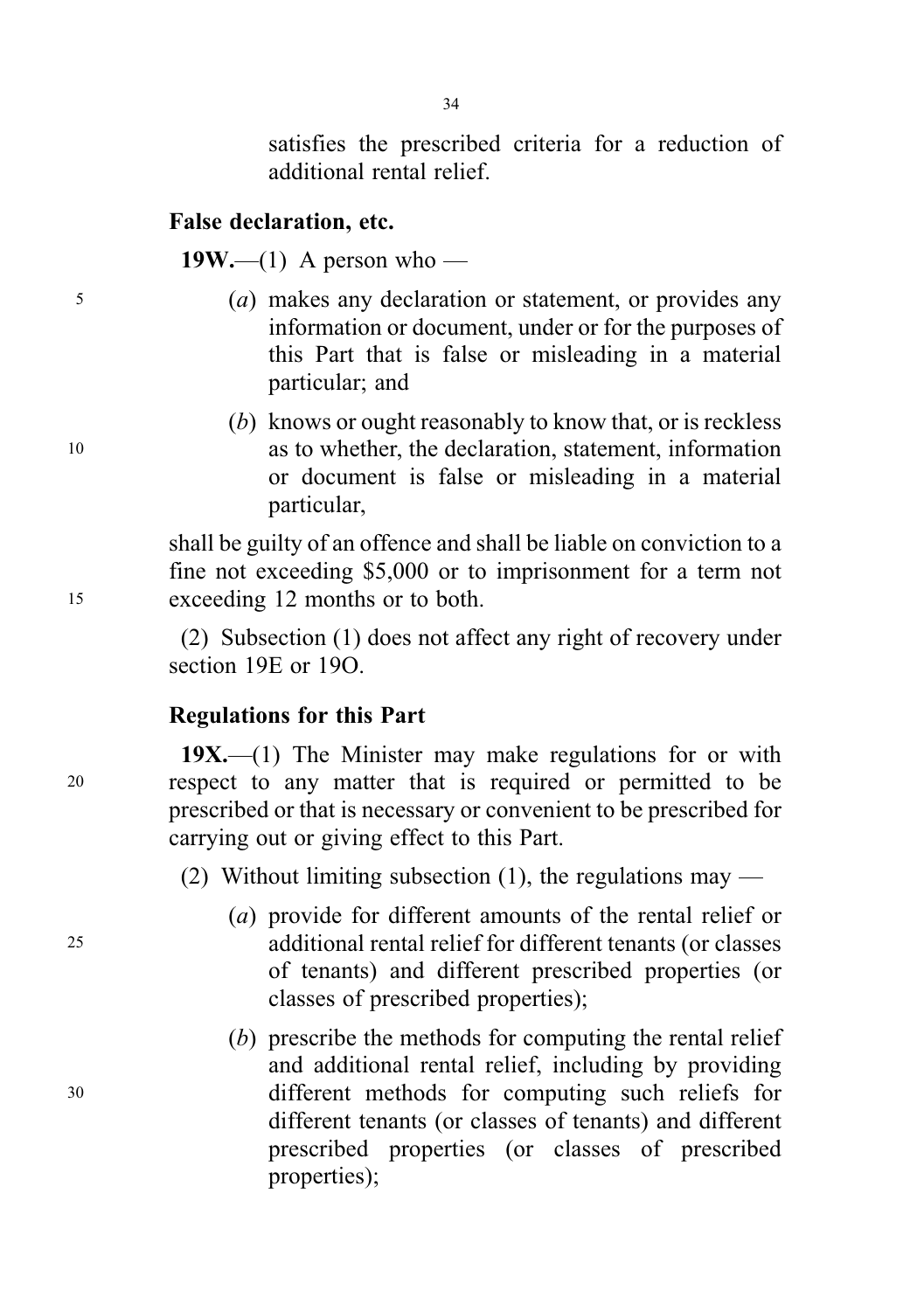- (d) prescribe the forms to be used and the information or  $\frac{5}{5}$ documents to be provided for the purposes of this Part;
- (e) provide for the procedure and practice for a proceeding before a rental relief assessor, including requiring the proceedings to be held in private and the <sup>10</sup> treatment of confidential information;
- (f) require a party to a proceeding before a rental relief assessor to make a statutory declaration in support of any matter for the purpose of the proceeding;
- (g) provide for the manner in which the Registrar or a  $15$ rental relief assessor is to exercise his or her functions or perform his or her duties;
- (h) provide for the extension by the Registrar or a rental relief assessor of any time within which any document is to be filed or provided; and 20
- $(i)$  provide for the manner of issue or service of any document and when a document is deemed served or received.

(3) Any regulation made under this section may make provision for or in relation to a matter by applying, adopting <sup>25</sup> or incorporating by reference, with or without modification, any regulations made under section 19 or a part of any such regulations, as in force at a particular time or from time to time.

(4) The regulations made under this section may provide that any contravention of any provision of the regulations shall be an <sup>30</sup> offence punishable with a fine not exceeding \$5,000 or with imprisonment for a term not exceeding 12 months or with both.".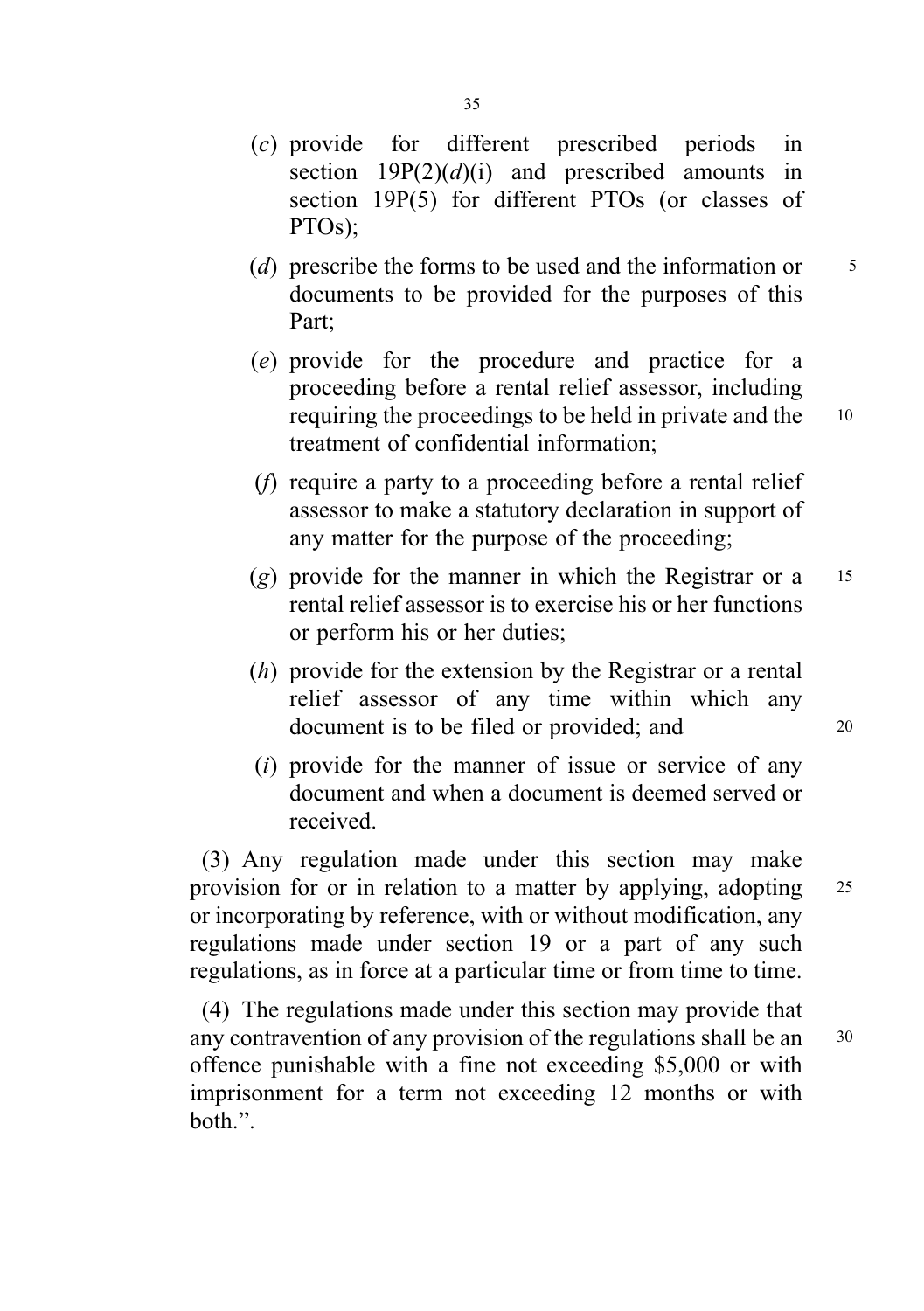#### New Part 8

16. The principal Act is amended by inserting, immediately after section 35, the following Part:

# "PART 8

# <sup>5</sup> CONTRACTS AFFECTED BY DELAY IN THE PERFORMANCE OR BREACH OF A CONSTRUCTION CONTRACT, SUPPLY CONTRACT OR RELATED CONTRACT

Division  $1$  — Preliminary

### <sup>10</sup> Application

36. This Part applies to a contract (called in this Part the affected contract) that —

- (a) does not fall within such description of contracts as may be prescribed;
- <sup>15</sup> (b) is in force during the prescribed period (or any part of it); and
- (c) is, on or after 1 February 2020 and before the expiry of the prescribed period, affected by a delay in the performance by a party to a construction (or <sup>20</sup> construction-related) contract or supply (or supply-related) contract, or a breach of such contract, where such delay or breach —
	- (i) occurs on or after 1 February 2020 and before the expiry of the prescribed period; and
- <sup>25</sup> (ii) is to a material extent caused by a COVID-19 event.

### Division 2 — Determination

#### Application for determination

37.—(1) A party to an affected contract may, within the <sup>30</sup> prescribed time, apply in the prescribed form and manner to the Registrar to appoint an assessor to make a determination —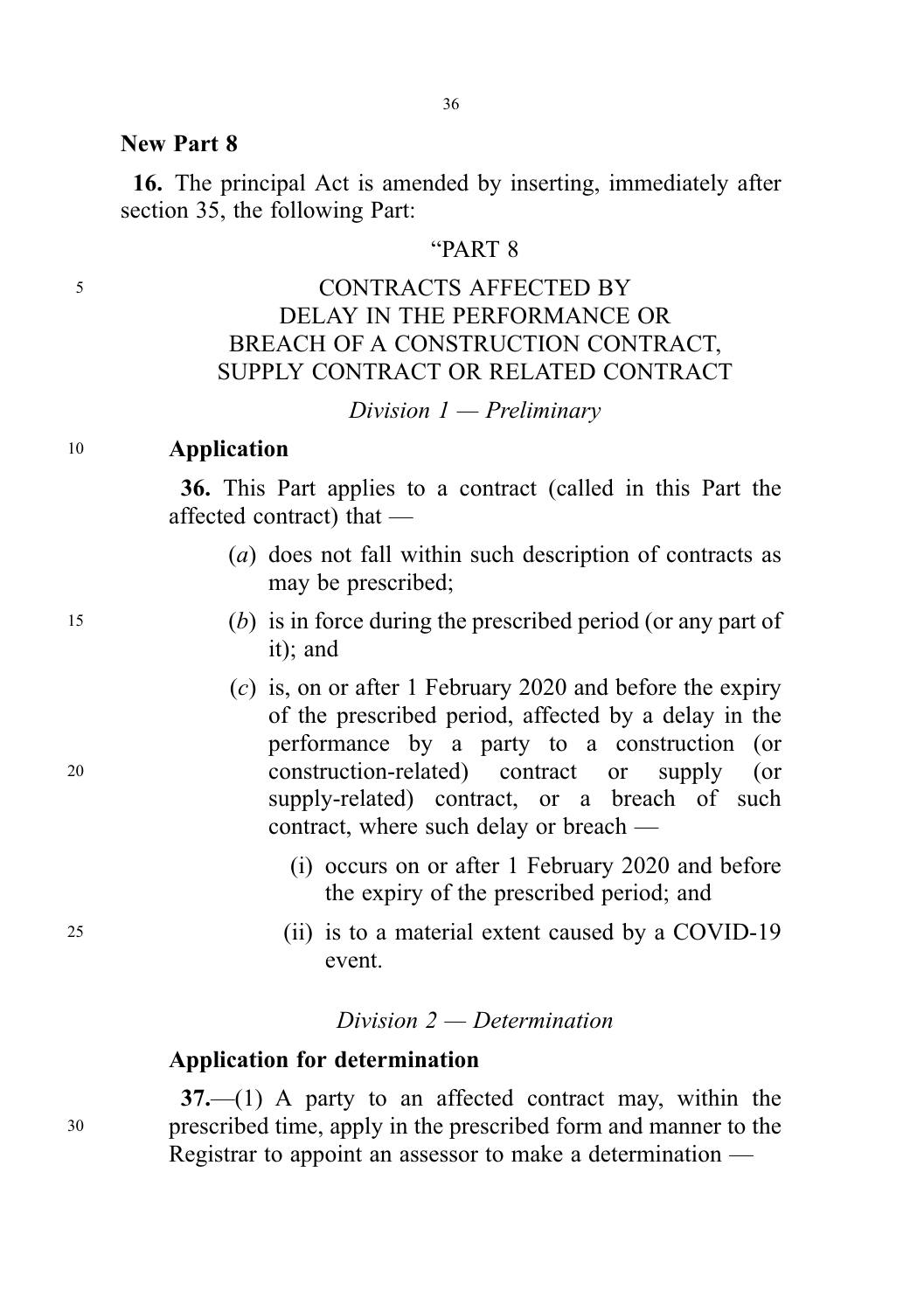- (a) whether the case is one to which this Part applies; and
- (b) in a case to which this Part applies, whether it is just and equitable in the circumstances of the case —
	- (i) for any prescribed obligation or prescribed right under the contract to be performed or exercised  $\frac{5}{10}$ in a manner other than in accordance with the terms of the contract; and
	- (ii) for any prescribed term in the contract to be varied, released or discharged.

(2) A copy of the application under subsection (1) must be <sup>10</sup> served within the period specified in the regulations made under section 39 on —

- (a) the other party or parties to the affected contract; and
- (b) such other person as may be prescribed.

(3) If the Registrar is satisfied that the application is made and <sup>15</sup> served in accordance with subsections (1) and (2), the Registrar must appoint an assessor to determine the application and must serve a notice of the appointment on the applicant and on all the parties mentioned in subsection (2).

### **Determination** 20

38.—(1) On the application of the applicant under section 37 for a determination by an assessor, the assessor must —

- (a) make a determination whether the case is one to which this Part applies; and
- (b) in a case to which this Part applies, also make a 25 determination whether it is just and equitable in the circumstances of the case —
	- (i) for any prescribed obligation or prescribed right under the affected contract to be performed or exercised in a manner other than in accordance 30 with the terms of the contract; and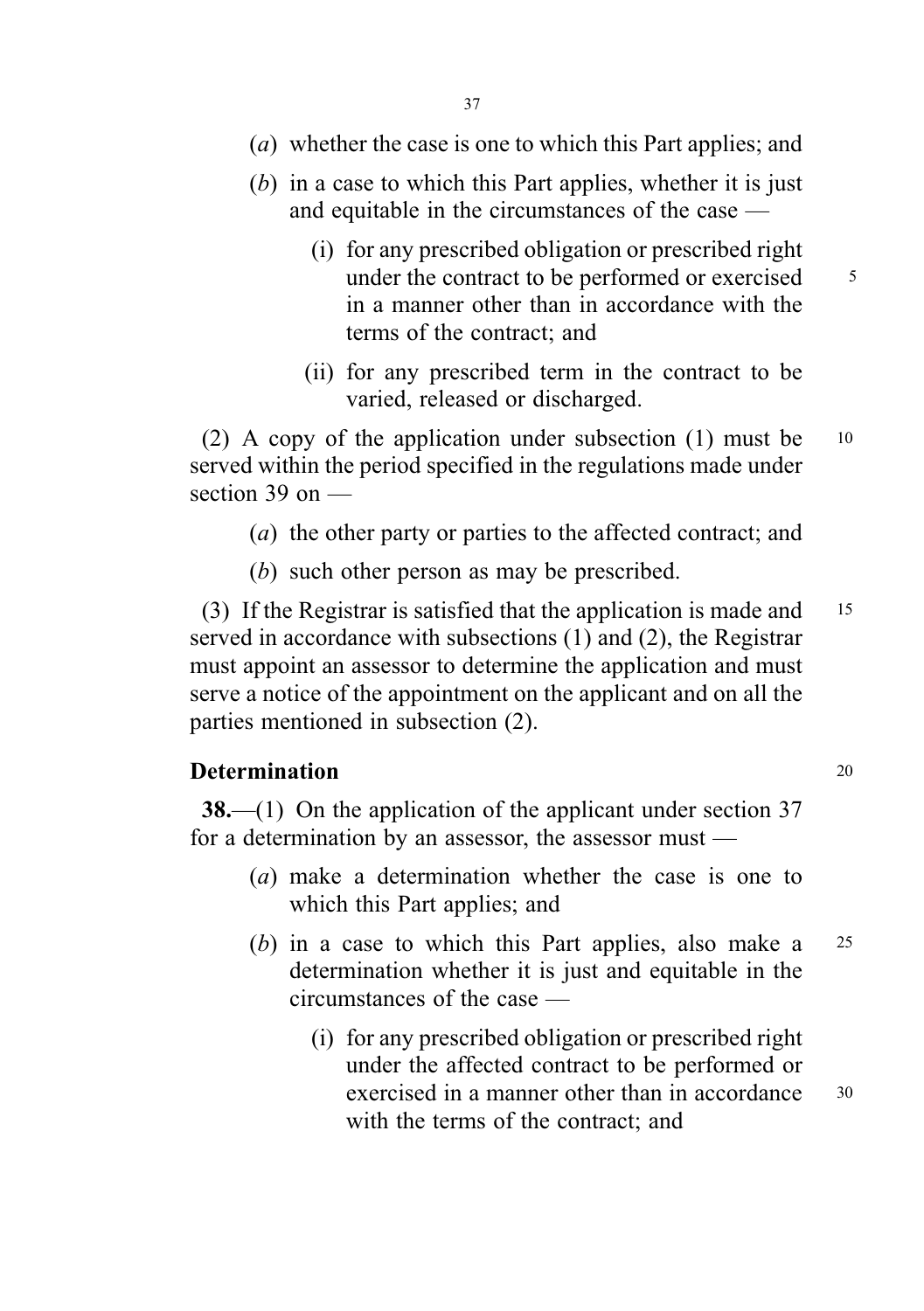- (ii) for any prescribed term in the affected contract to be varied, released or discharged.
- (2) When making a determination, the assessor
	- (a) may take into account prescribed factors; and
- <sup>5</sup> (b) must seek to achieve an outcome that is just and equitable in the circumstances of the case.

(3) A determination under subsection (1) may, with the leave of the court, be enforced in the same manner as a judgment or an order of the court to the same effect.

<sup>10</sup> (4) Where leave of the court is granted, judgment may be entered in the terms of the determination.

> (5) The determination is binding on all the parties to the application and all parties claiming under or through them.

(6) There is no appeal from a determination.

<sup>15</sup> (7) Sections 14, 15 and 15A apply with the necessary modifications to proceedings before an assessor under this section as if a reference to an assessor's determination in those sections is a reference to a determination.

(8) Sections 16 and 17 apply to the Registrar or an assessor <sup>20</sup> when carrying out his or her functions and duties under this Part as they apply to the Registrar or an assessor when carrying out his or her functions and duties under Part 2.

# Division 3 — Miscellaneous

# Regulations for this Part

<sup>25</sup> 39.—(1) The Minister may make regulations for or with respect to any matter that is required or permitted to be prescribed or that is necessary or convenient to be prescribed for carrying out or giving effect to this Part.

- (2) Without limiting subsection (1), the regulations may —
- <sup>30</sup> (a) provide for a party to an affected contract to be required to perform an obligation under the contract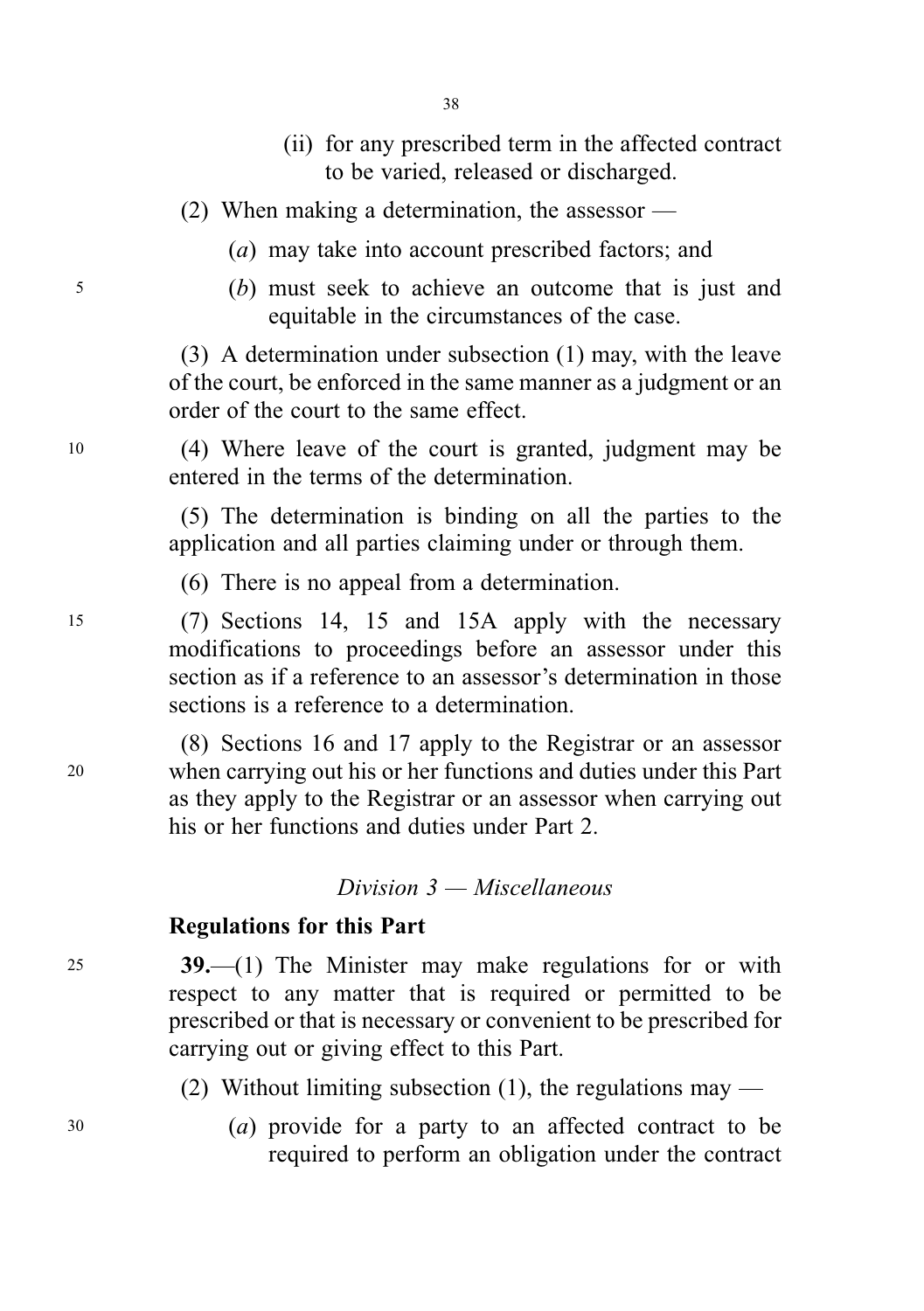in a manner other than in accordance with the terms of the contract;

- (b) provide for a party to the affected contract to be allowed to exercise a right under the contract in a manner other than in accordance with the terms of the  $\qquad$  5 contract;
- (c) provide for any obligation or right under the affected contract to be varied, released or discharged; and
- (d) provide for the use of an alternative method of dispute resolution, such as mediation, to manage and resolve 10 any dispute between the parties to the affected contract.

(3) Any regulation made under this section may make provision for or in relation to a matter by applying, adopting or incorporating by reference, with or without modification, any 15 regulations made under section 19 or a part of any such regulations, as in force at a particular time or from time to time.".

## EXPLANATORY STATEMENT

This Bill seeks to amend the COVID-19 (Temporary Measures) Act 2020 (Act 14 of 2020) for the following main purposes:

- (a) to enhance the relief measures provided under Part 2 of the Act for inabilities to perform scheduled contracts due to a COVID-19 event;
- (b) to provide relief from the payment of rent and licence fees in order to mitigate the impact of COVID-19 events on qualifying lessees and licensees of certain non-residential properties;
- (c) to provide relief for a contract affected by a delay in the performance or breach of a construction contract or supply contract due to a COVID-19 event.

Clause 1 relates to the short title and commencement.

Clause 2 provides that the expiry of Part 2 on 19 April 2021 does not apply to certain provisions inserted by this Bill.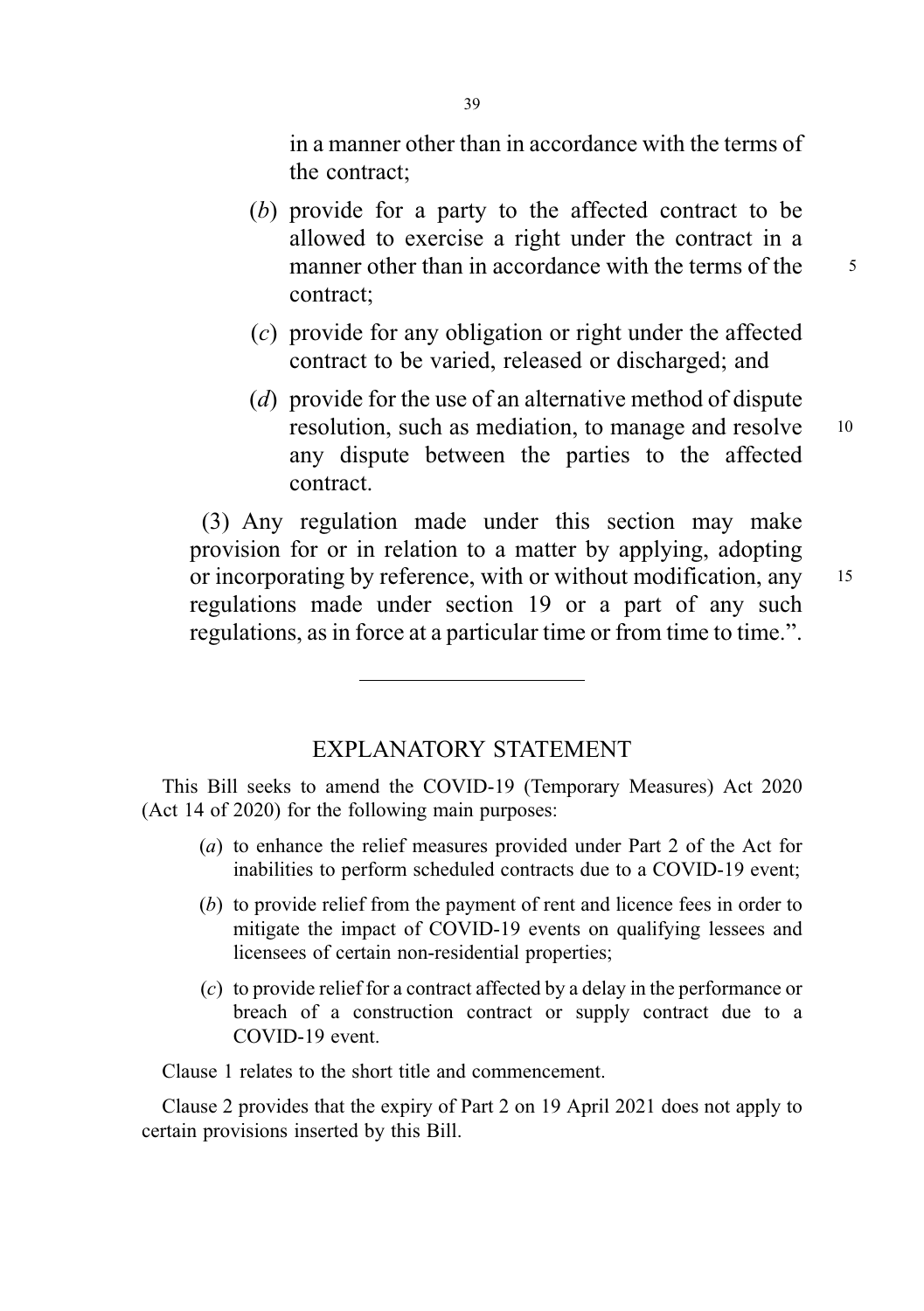Clause 3 amends section 4, which sets out the contracts to which Part 2 applies, to apply that Part to a lease or licence for non-residential immovable property that is renewed in accordance with the terms of the lease or licence on or after 25 March 2020.

Clause 4 amends section 5 to clarify that —

- (a) the section also applies to a case where a party to a scheduled contract will be unable to perform an obligation in the contract and the inability is to a material extent caused by a COVID-19 event; and
- (b) where the scheduled contract is an event contract or a tourism-related contract, a party's inability to hold the event in question, or to accept the goods or services in question, on the date agreed in the contract, is considered an inability to perform an obligation in the contract.

Clause 5 inserts a new section 5A which provides for a moratorium on certain actions when a party to a prescribed scheduled contract is or will be unable to exercise a right under a prescribed scheduled contract and the inability is to a material extent caused by a COVID-19 event. After the party has served a notification for relief on the other party to the contract and other prescribed persons, the other party to the contract may not forfeit any consideration paid for the right or carry out other prescribed actions, until the expiry of the period prescribed under section 3, the withdrawal of the notification for relief, or a determination by the assessor that the case is not one eligible for the moratorium. The Minister may, by regulations, disapply any of these actions to a description of scheduled contracts or apply any of those actions with modifications.

Clause 6 amends section 7 which currently provides (among other matters) that the fact that the inability to perform the obligation was to a material extent caused by a COVID-19 event is a defence to a claim for the payment of a cancellation fee under an event contract or a tourism-related contract. The amendment provides that this rule does not apply if the notification for relief is withdrawn, or an assessor determines that the case is not one to which section 5 applies, or the payment of the cancellation fee or part of it is just and equitable in the circumstances of the case.

Clause 7 inserts new sections 7A and 7B.

The new section 7A provides for relief from the payment of interest or other charges under prescribed scheduled contracts where the subject inability is the inability to pay money on time. The debtor is only liable to pay the late interest or charge that does not exceed a prescribed rate or charge. In addition, the creditor may not terminate the contract on the basis of the subject inability.

The new section 7B provides for relief from the payment of charges under any law or contract for holding over after the termination or expiry of a lease or licence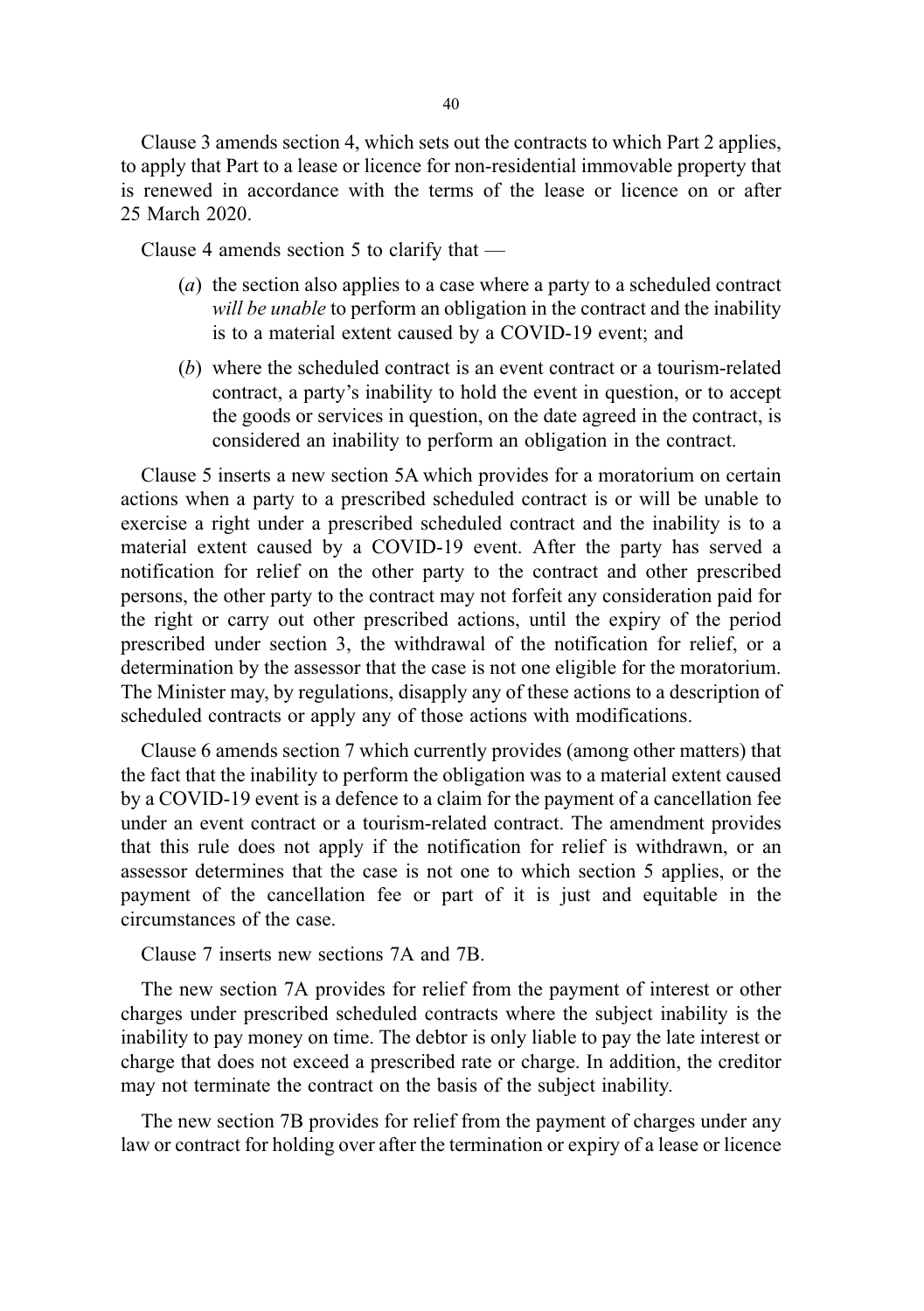of non-residential immovable property, if the holding over is caused by a COVID-19 event and prescribed conditions are satisfied.

Clause 8 amends section 8 —

- (a) to criminalise the taking of action in relation to an inability to exercise a right in breach of the new section 5A(2), and the termination of a contract on the basis of the inability to pay money on time in breach of the new section 7A(5);
- (b) to render void the forfeiture of a consideration for the inability to exercise a right in breach of the new section 5A(2);
- (c) to render invalid the termination of a contract in breach of the new section 7A(5); and
- (d) to make certain amendments to the section so that they can apply to other scheduled contracts where appropriate.

Clause 9 makes amendments to section 9 arising from the new section 5A. It provides that, in a case mentioned in the new section 5A, a party to the contract may apply for an assessor's determination whether it is just and equitable in the circumstances of the case to extend the period for exercising the right or for the consideration paid for the right to be refunded wholly or in part. The clause also amends section 9 to enable an application to be made for an assessor's determination whether (in the case of an event contract or a tourism-related contract) it is just and equitable in the circumstances of the case for a cancellation fee under the contract to be paid wholly or in part.

Clause 10 amends section 13 —

- (a) to require an assessor to make a determination whether the case in question is one to which the new section 5A applies;
- (b) to require an assessor to make a determination (in a case to which the new section 5A applies) whether it is just and equitable in the circumstances of the case to extend the period for the exercise of the right or for the consideration paid for the right to be wholly or partly refunded; and
- (c) to require an assessor to make a determination (in the case of an event contract or a tourism-related contract) whether it is just and equitable in the circumstances of the case for a cancellation fee under the contract to be paid wholly or in part.

Clause 10 also amends section 13 to set out certain further determinations that an assessor may make. These include —

(a) discharging certain contracts, and releasing and discharging parties from their obligations;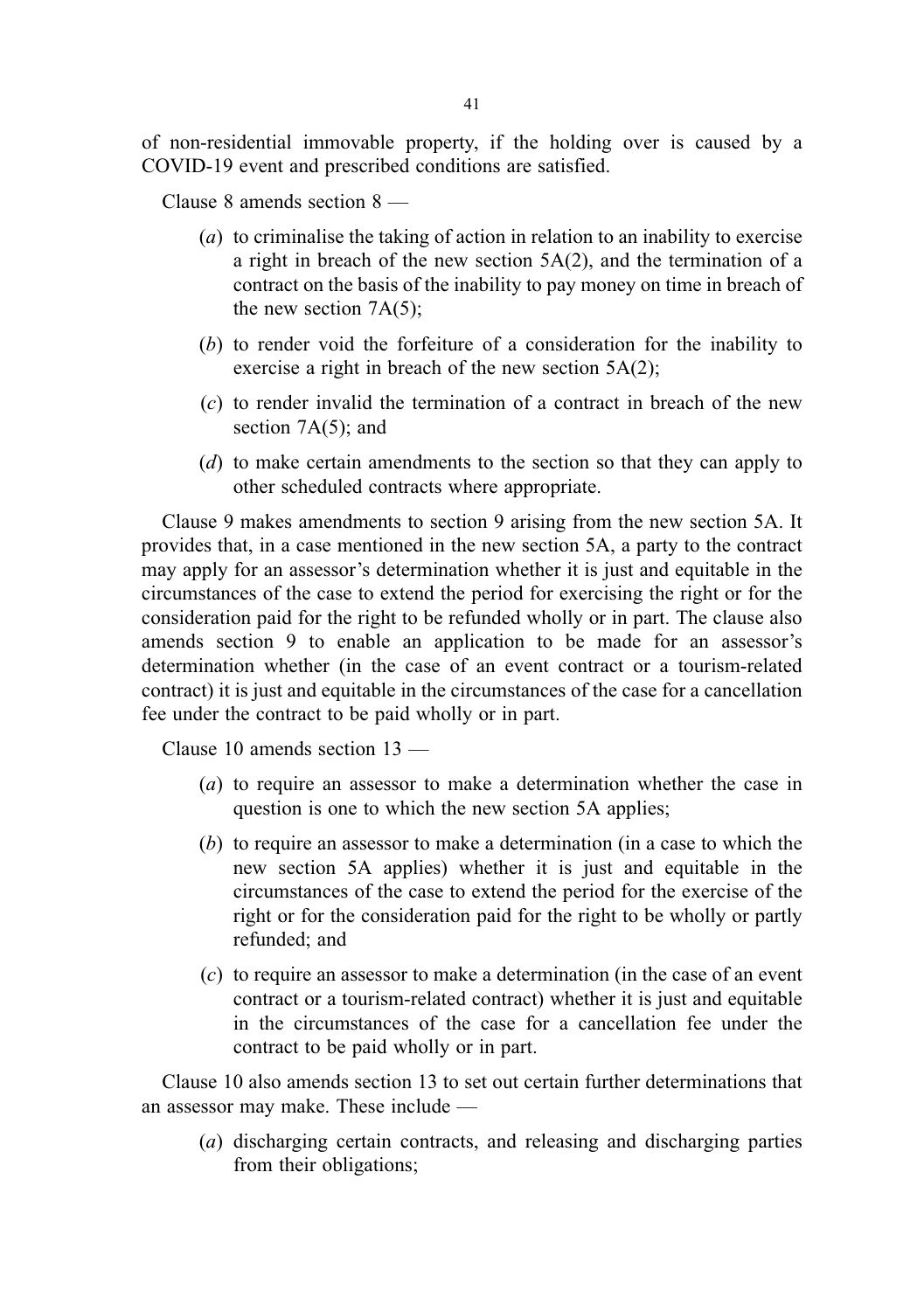- (b) requiring an amount of deposit to be offset against money owed under the contract; and
- (c) requiring a party to pay reasonable costs incurred by another in performing the contract.

Clause 11 inserts a new section 13A to enable an assessor to make subsequent determinations after an initial determination has been made. A subsequent determination may vary or replace the earlier determination, grant an extension of time for a party to make a payment under the earlier determination, and require parties to attend before the assessor for a further review of the matter and to make a further determination.

Clause 12 amends section 14 to enable a party to a proceeding before an assessor to be represented by an advocate and solicitor if permitted by the assessor.

Clause 13 inserts a new section 15A which imposes a duty of confidentiality on a party to a proceeding before an assessor as regards statements and documents submitted, created or made for those proceedings and information disclosed during the proceedings. Breach of the duty is a criminal offence and a party injured by the breach may take civil action against the person in breach.

Clause 14 amends section 19 to enable regulations to be made to require the procedure and practice for proceedings before an assessor to be held in private, and regulations concerning the treatment of confidential information in those proceedings.

Clause 15 inserts a new Part 2A which provides for rental relief and related measures for qualifying lessees and lessors (defined in Part 2A) of certain non-residential immovable properties.

The new Part 2A comprises 7 Divisions.

The new Division 1 (comprising sections 19A, 19B and 19C) sets out preliminary provisions for the Part.

The new section 19A sets out the purpose of the Part.

The new section 19B defines certain terms used in the Part.

The new section 19C sets out the lease agreements to which the Part applies.

The new Division 2 (comprising sections 19D to 19I) provides for rental relief (called the rental relief) that follows the issue of a notice of cash grant under a public scheme that was announced in the Government's Budget Statement of 26 May 2020.

The new section 19D provides that the Inland Revenue Authority of Singapore (called the Authority) may disburse a cash grant to the owner of a prescribed property under the terms of the public scheme.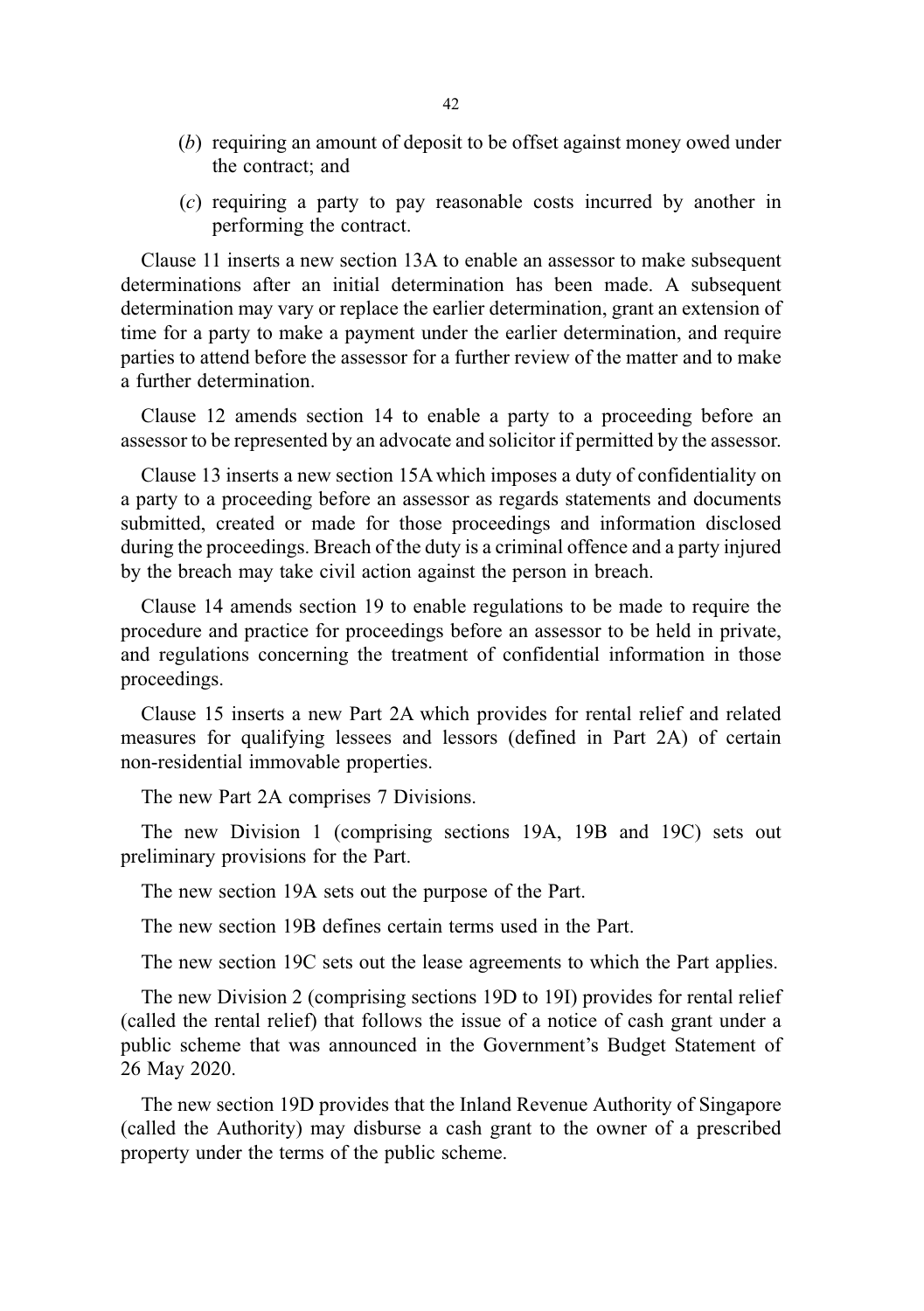The new section 19E provides that regulations may be made for the Authority to recover a cash grant on specified grounds, and for the consequential reversal of any rental relief under the new Part 2A.

The new section 19F provides that before the Authority disburses a cash grant, it must issue to the owner of the prescribed property a notice of cash grant. A notice of cash grant pertains to a prescribed tenant-occupier (called a PTO) of the property or a part of it. The section requires the owner and every tenant of the property in the chain of landlords and tenants that ends with the PTO (called a PTO chain) to pass a copy of the notice to their respective tenants in that chain. In relation to property owned by the Government, a statutory board or a prescribed person, the Authority may issue a nominal notice in lieu of a notice of cash grant where no cash grant is disbursed for such properties.

The new section 19G provides for a moratorium on certain actions by certain landlords in a PTO chain of a prescribed property to recover rent from their tenants in the PTO chain. The moratorium is between the date of commencement of the new Part 2A and the earlier of the date of the notice of cash grant or a prescribed date.

The new section 19H provides that on the date the owner of a prescribed property receives a notice of cash grant pertaining to a PTO of the property, rent payable by each tenant of the property in the PTO chain of a prescribed amount for a prescribed period in the period between 1 April 2020 and the end of the section 3 prescribed period (called the relevant period) is waived along with any interest or charge on the waived rent. Accordingly, the tenant is not liable for the rent for the period up to the prescribed amount or any interest on that amount. If any rent for the prescribed period has already been paid, the payment will be offset against rent payable for future months of the lease or licence. If this is not possible or if there is any balance left after the offset, the tenant may recover the prescribed amount or the balance from the landlord.

The new section 19I enables the Authority to require a person to provide information or documents to enable the Authority to administer the public scheme.

The new Division 3 (comprising section 19J) provides for additional rental relief for each tenant in a PTO chain (called the additional rental relief).

The new section 19J provides that on the date the owner of a prescribed property receives a notice of cash grant pertaining to a PTO of the property, rent payable by a tenant in the PTO chain of a prescribed amount for an additional period in the relevant period is waived along with any interest or other charge on the waived rent. The same consequences described above as regards the new section 19H apply to the additional rental relief.

The new Division 4 (comprising sections 19K to 19O) establishes a regime for determining the entitlement of a tenant for the rental relief or additional rental relief, or a reduction of the additional rental relief on certain grounds.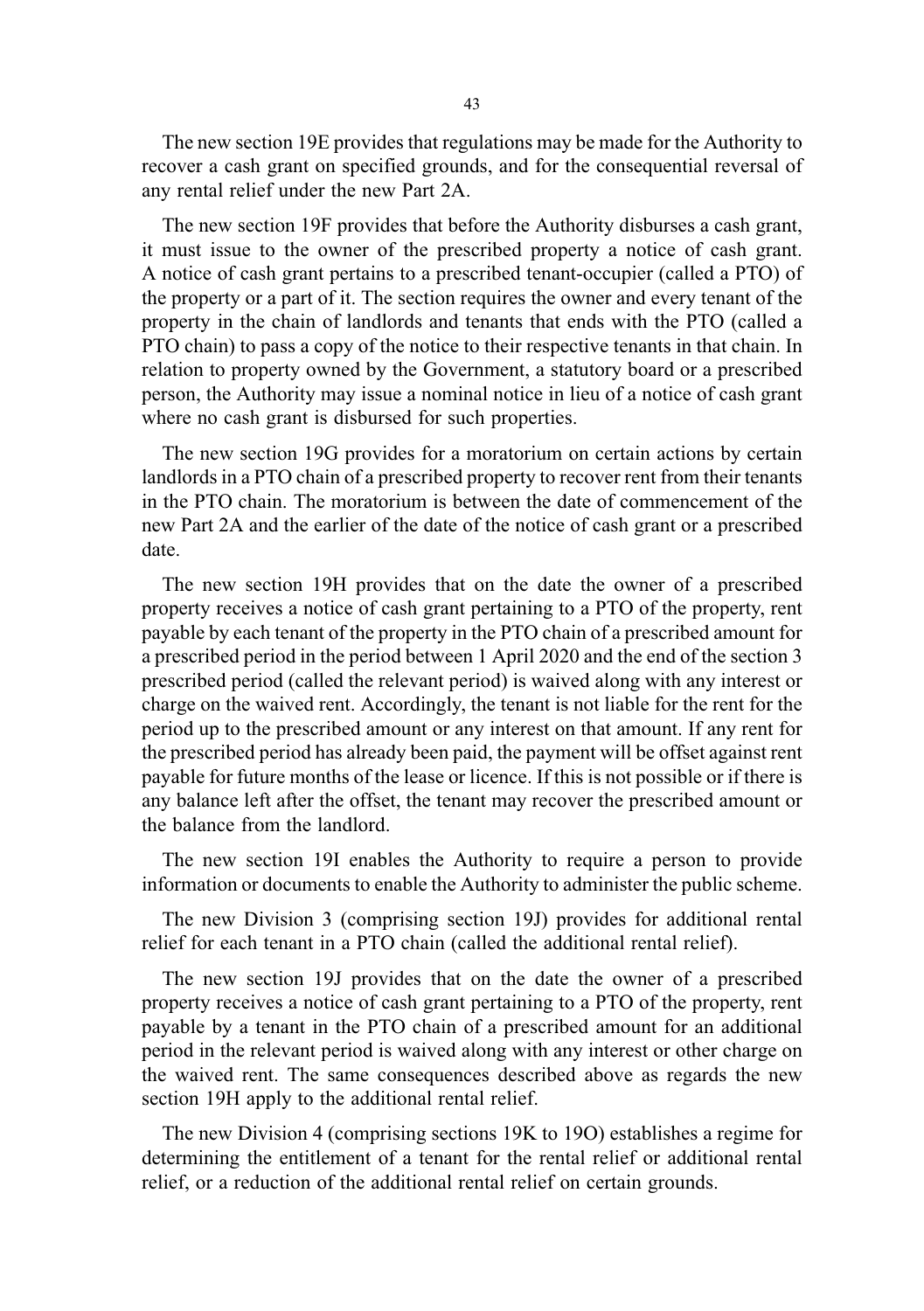44

The new section 19K requires the Minister to appoint a Registrar of rental relief assessors (called the Registrar).

The new section 19L requires the Minister to appoint a panel of rental relief assessors.

The new section 19M provides that a landlord may apply to the Registrar to appoint a rental relief assessor to make a determination on any of the following grounds:

- (a) whether a person who is purportedly the PTO of a property satisfies the prescribed criteria for a PTO;
- (b) whether the PTO satisfies the prescribed additional criteria for the additional rental relief;
- (c) whether the landlord satisfies the prescribed criteria for a reduction of the additional rental relief.

The new section 19N deals with the determinations that a rental relief assessor may make on an application by a landlord. It also applies with modifications provisions in Part 2 to proceedings before a rental relief assessor, and to the Registrar and rental relief assessors.

The new section 19O provides for the consequences for various determinations of a rental relief assessor.

If a rental relief assessor determines that the person purportedly the PTO does not satisfy the prescribed criteria for a PTO, then the rental relief and additional rental relief given to each tenant are reversed.

If a rental relief assessor determines that the PTO does not satisfy the prescribed additional criteria for receiving the additional rental relief, then the additional rental relief given to each tenant is reversed.

If a rental relief assessor determines that the landlord satisfies the prescribed criteria for a reduction of the additional rental relief, then the relief will be reduced by a prescribed proportion.

The new Division 5 (comprising sections 19P and 19Q) provides for a statutory repayment schedule for rental arrears (that are not waived under Divisions 2 and 3) for any period starting on 1 February 2020 and ending on the last date of the section 3 prescribed period.

The new section 19P provides that a PTO that satisfies the additional criteria for the additional rental relief, may by notice to the landlord and other parties elect to pay those rental arrears up to a prescribed amount, in accordance with a statutory repayment schedule. The section sets out the conditions which the schedule must comply with, including —

(a) the maximum interest rate that may be charged on the arrears;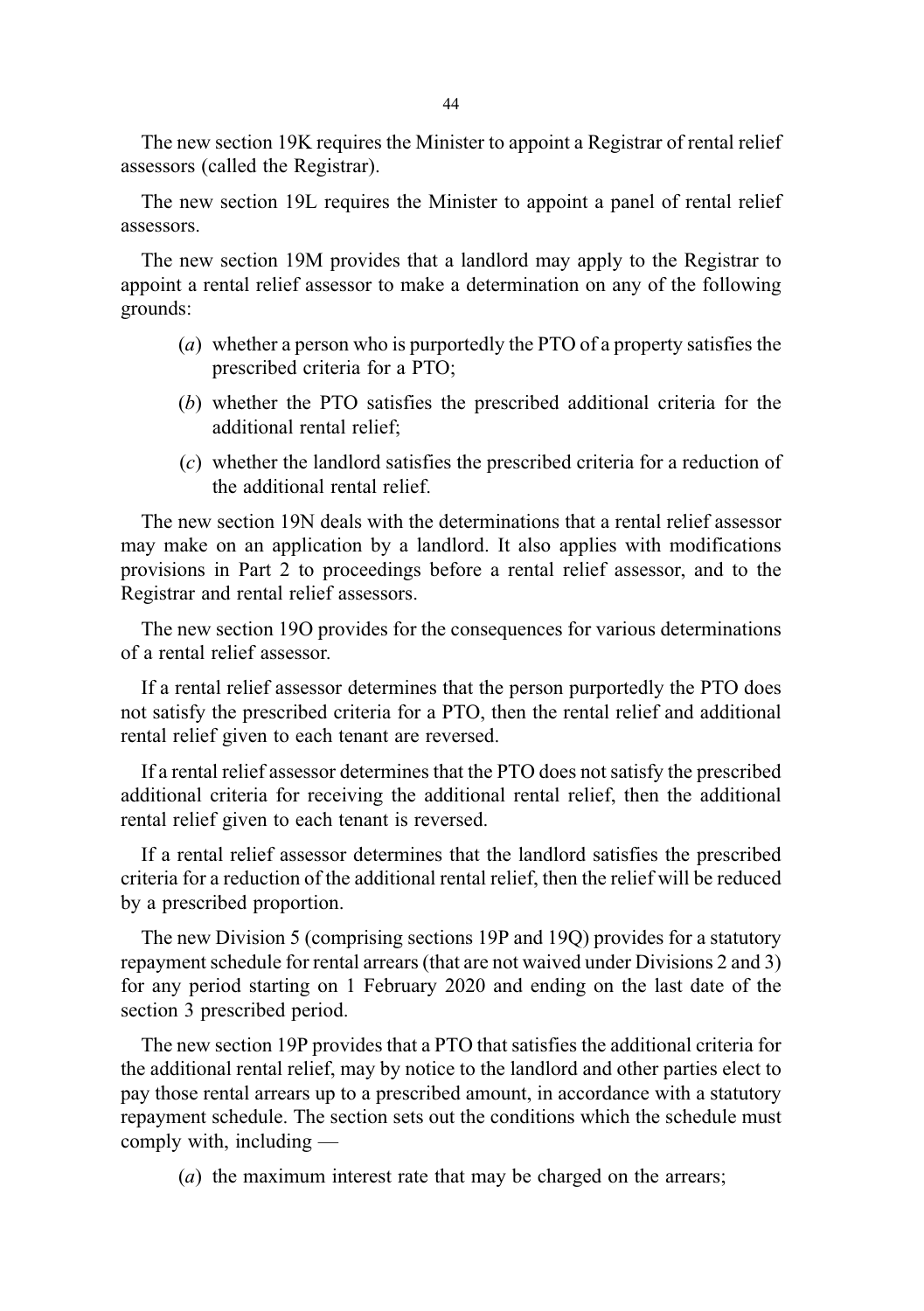- (b) the maximum repayment period; and
- (c) the date of payment of the first instalment.

Upon service of the notice on the PTO landlord, the statutory repayment schedule forms part of the lease agreement and prevails over the terms of the agreement to the extent of any inconsistency.

The new section 19Q sets out the situations where a statutory repayment schedule ceases to have effect, whereupon all outstanding rental arrears (together with interest that would have accrued had the schedule not formed part of the lease agreement) become immediately payable.

The events are —

- (a) non-payment of an instalment within a prescribed time after the due date in the schedule;
- (b) termination or repudiation by the tenant of the lease agreement during the repayment period; and
- (c) termination of the lease agreement by the landlord for any default of the tenant other than the non-payment mentioned in paragraph  $(a)$ .

Where an event mentioned in paragraph  $(b)$  or  $(c)$  has occurred, the landlord may demand the PTO to submit certain documents to the landlord.

The new Division 6 (comprising sections 19R, 19S and 19T) deals with a security deposit given by a PTO under the lease agreement.

The new section 19R specifies the security deposits to which Division 6 applies.

The new section 19S limits the right of the landlord to draw down the security deposit during the period starting on the date of commencement of clause 15 and ending on the last date of the section 3 prescribed period. The landlord may not draw down the security deposit such that the remaining amount of the deposit is less than one month of rent.

The new section 19T provides that where the landlord draws down the security deposit during the period specified in the section, the tenant must replenish the security deposit to a specified amount.

The new Division 7 (comprising sections 19U to 19X) provides miscellaneous matters for the new Part 2A.

The new section 19U enables a landlord of a prescribed property in a PTO chain to require a tenant to provide the landlord information or documents for the purpose of determining if the tenant is a PTO or for making an application for a rental relief assessor's determination.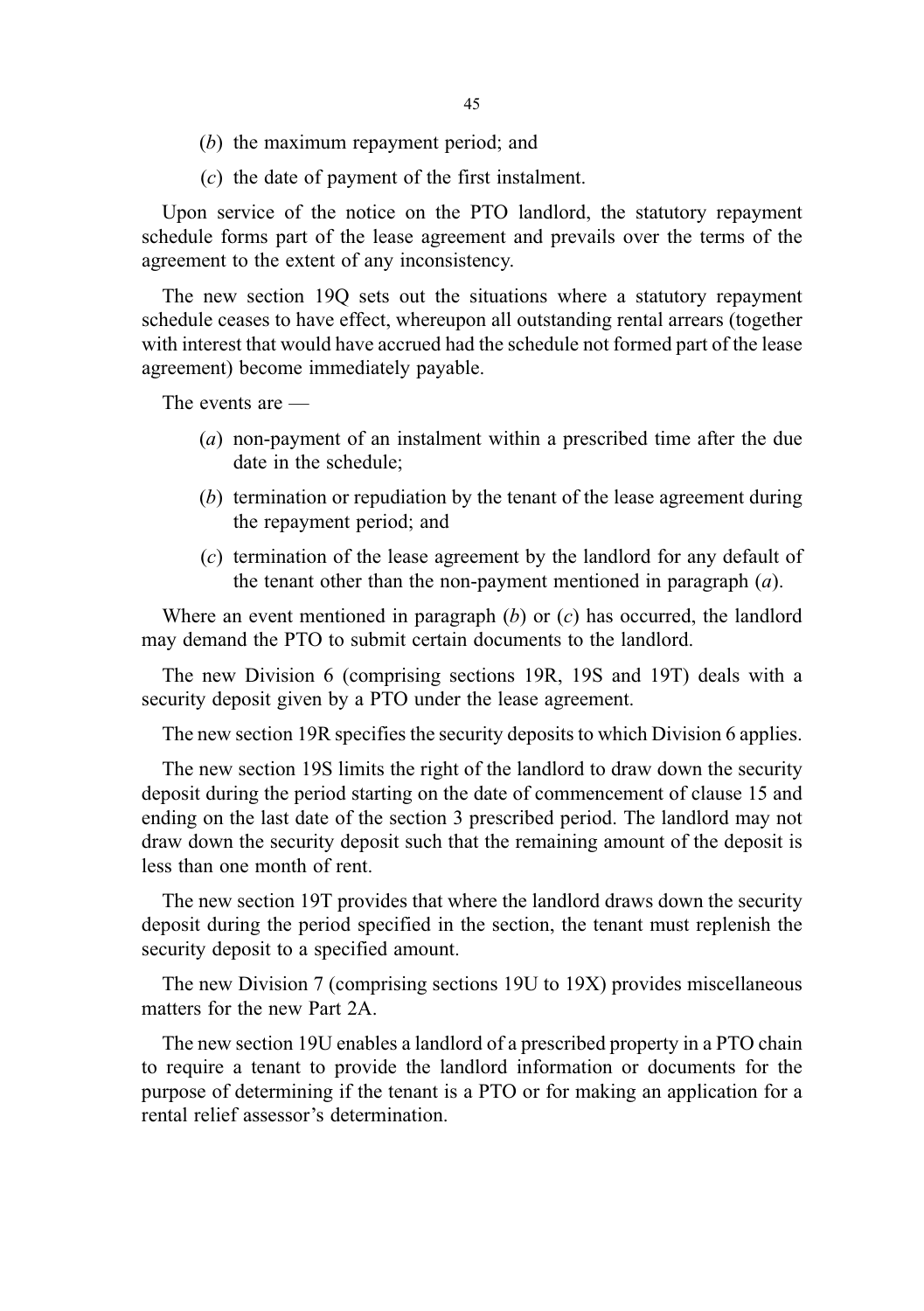The new section 19V disapplies the duty of secrecy under section 6 of the Income Tax Act (Cap. 134) so that information obtained pursuant to that Act may be disclosed —

- (a) for the administration of the public scheme;
- (b) to owners, landlords and tenants of immovable property to ascertain their rights and duties under the new Part 2A; and
- (c) to the Registrar and rental relief assessors, where the information pertains to whether a tenant qualifies as a PTO, or whether a landlord satisfies the criteria for a reduction of the additional rental relief.

The new section 19W criminalises the making of a false declaration or statement to any person under the new Part 2A.

The new section 19X is a regulation making power for the purposes of the new Part 2A

Clause 16 inserts a new Part 8.

The new section 36 provides that Part 8 applies to a contract (called in Part 8 the affected contract) that —

- (a) does not fall within such description of contracts as may be prescribed;
- (b) is in force during the prescribed period (or any part of it); and
- (c) is, on or after 1 February 2020 and before the expiry of the prescribed period, affected by a delay in the performance by a party to a construction (or construction-related) contract or supply (or supply-related) contract, or a breach of such contract, where such breach or delay —
	- (i) occurs on or after 1 February 2020 and before the expiry of the prescribed period; and
	- (ii) is to a material extent caused by a COVID-19 event.

The new section 37 provides for the making of an application to the Registrar to appoint an assessor to make a determination whether the case is one to which the new Part 8 applies and if so, whether it is just and equitable in the circumstances of the case —

- (a) for any prescribed obligation or prescribed right under an affected contract to be performed or exercised in a manner other than in accordance with the terms of the contract; and
- (b) for any prescribed term in the affected contract to be varied, released or discharged.

The new section 38 deals with the determinations which an assessor is to make on an application for determination. It allows the assessor to take into account